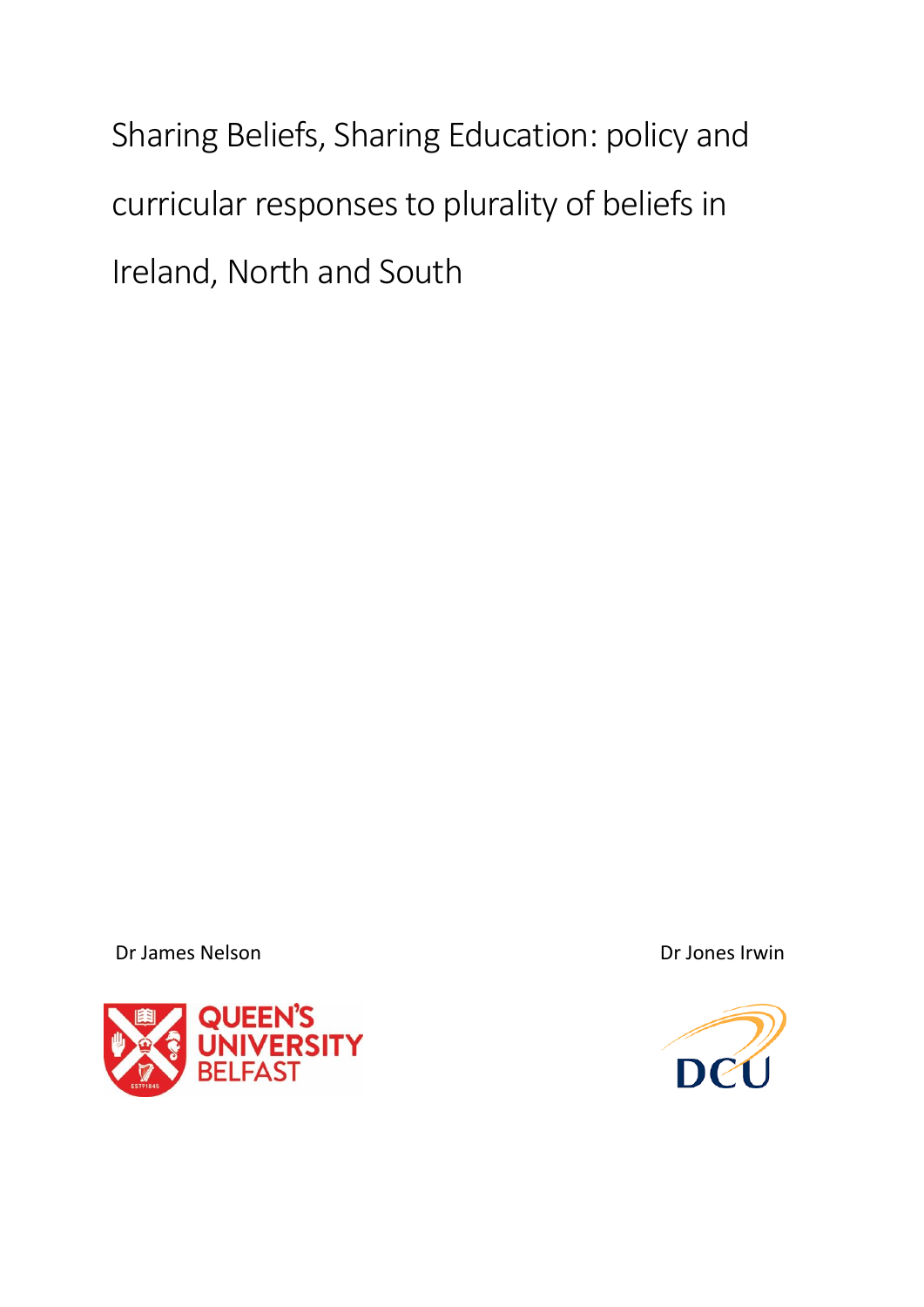A report produced for the Standing Conference on Teacher Education North South (SCOTENS)

James Nelson and Jones Irwin

October 2017

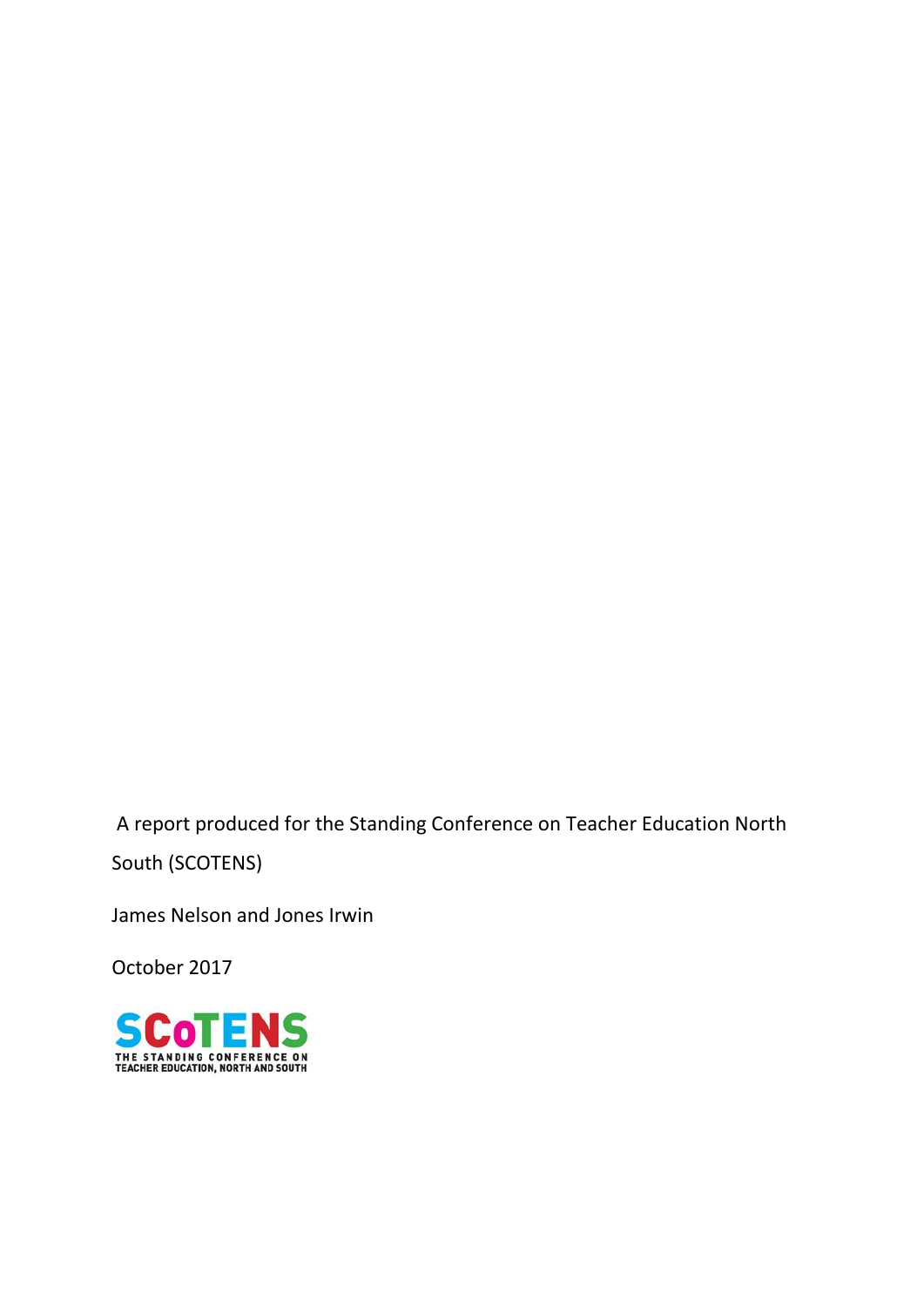## Contents

| Aims: the basic commitments from which the purposes of education emerge 21 |
|----------------------------------------------------------------------------|
|                                                                            |
|                                                                            |
|                                                                            |
|                                                                            |
|                                                                            |
|                                                                            |
|                                                                            |
|                                                                            |

# <span id="page-2-0"></span>Tables and Figures

| Table 1: Types of Primary School and Curricula for teaching about religions, beliefs and values on the |  |
|--------------------------------------------------------------------------------------------------------|--|
|                                                                                                        |  |
|                                                                                                        |  |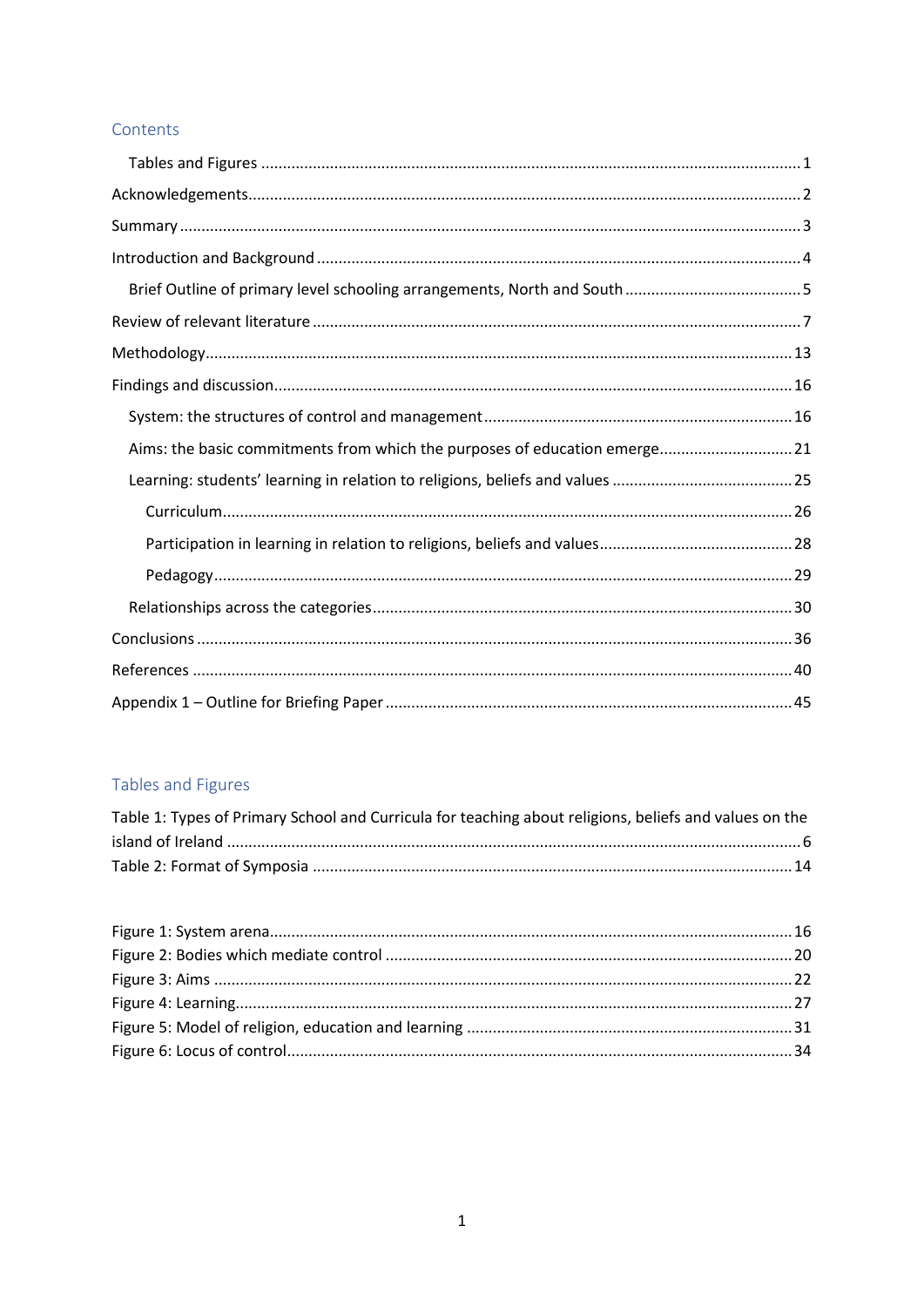# <span id="page-3-0"></span>Acknowledgements

The authors would like to express sincere thanks to the fellow-academics and policy-makers who agreed to participate in the symposia which were the source of the data for this research project. Without their contributions the project would not have been possible. The authors are also grateful to SCOTENS for the funding provided to facilitate the research.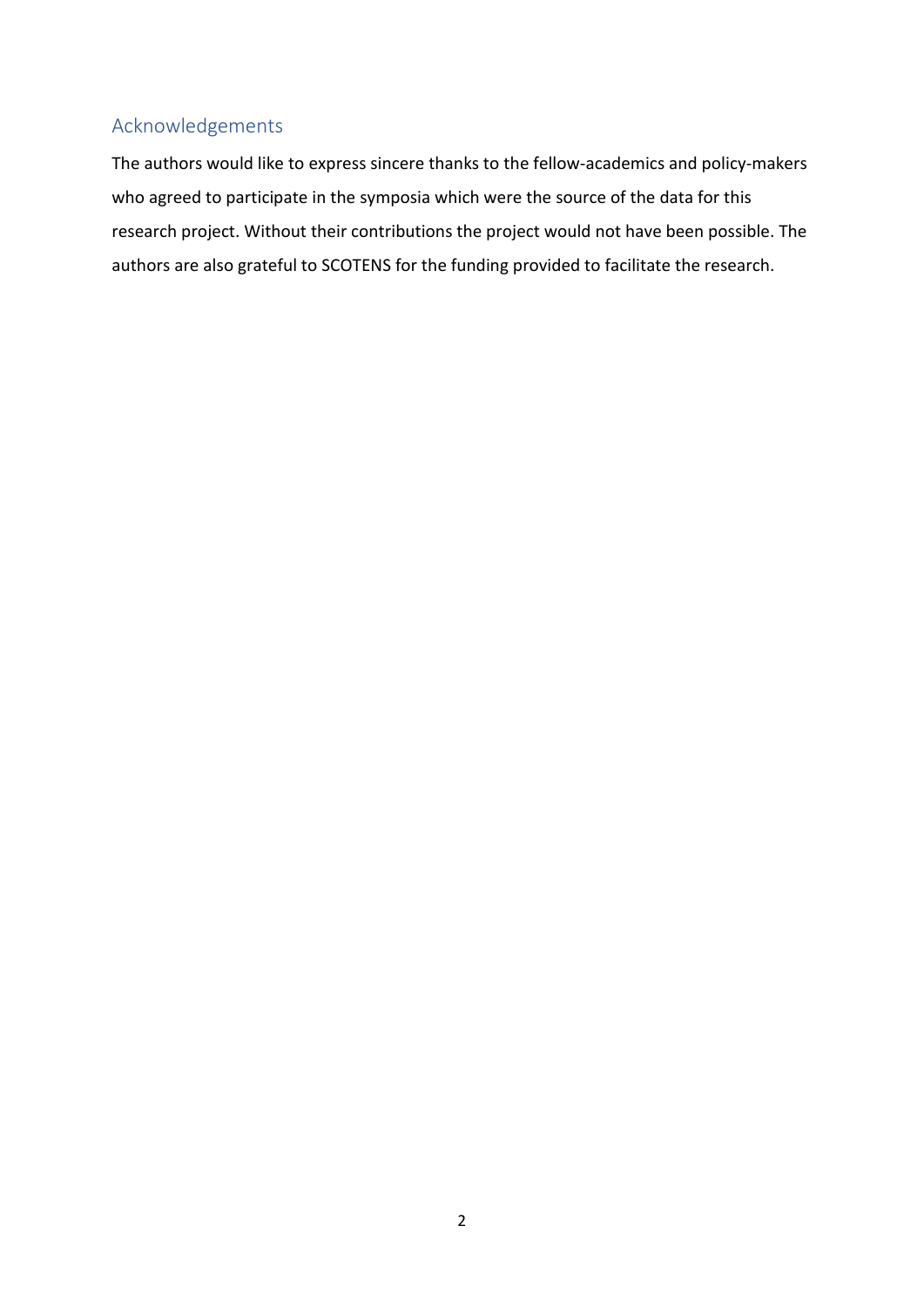### <span id="page-4-0"></span>Summary

This project primarily centred on two symposia designed to facilitate dialogue among stakeholders from across the island of Ireland on issues of *Sharing Beliefs Sharing Education* in Primary schools. One symposium was held in Dublin City University (St Patrick's Campus, Drumcondra) and another in Queen's University Belfast. Each symposium consisted of twelve invited participants who were policy-makers or teacher educators with a particular interest in issues of religion, beliefs and values in education. The focus for each symposium were briefing papers provided by the participants on the project theme. The briefing papers and transcripts of the discussion were analysed by the researchers and, with the help of MaxQDA software, were coded and annotated with memos to work towards the identification of patterns and core conceptual categories. These were developed further through the use of diagrams, reflection on relevant literature and the elaboration of qualitative commentary on the categories to develop a model of religion, education and learning on the island of Ireland. The findings from this study show that while the political systems of North and South are distinct there are significant historical areas of similarity in the approaches taken to teaching about religion, beliefs and values as well as common issues arising from the increasing plurality of religions, cultures and beliefs in classrooms. It is concluded that in both jurisdictions there is a reluctance for state actors to intervene in matters of religion and education with the result that: churches retain significant levels of control over religious education curricula; there is a disconnect between communities of belief, other than Christianity, and curriculum programmes raising issues of fairness and equality; the position of the teacher in relation to identity, belief and professional integrity is not well defined and, as a result, this can cause personal and professional difficulties for teachers. It was also observed that inclusive pedagogical approaches have yet to be confidently owned by teachers in plural classrooms. Finally, the researchers noted an enthusiasm for the development of new 'spaces' for religious, beliefs and values education among participants as well as a common view that, considering the religiously separate nature of most education on the island, the opportunities to cultivate shared values of welcome, equality, sharing and reconciliation should be maximised.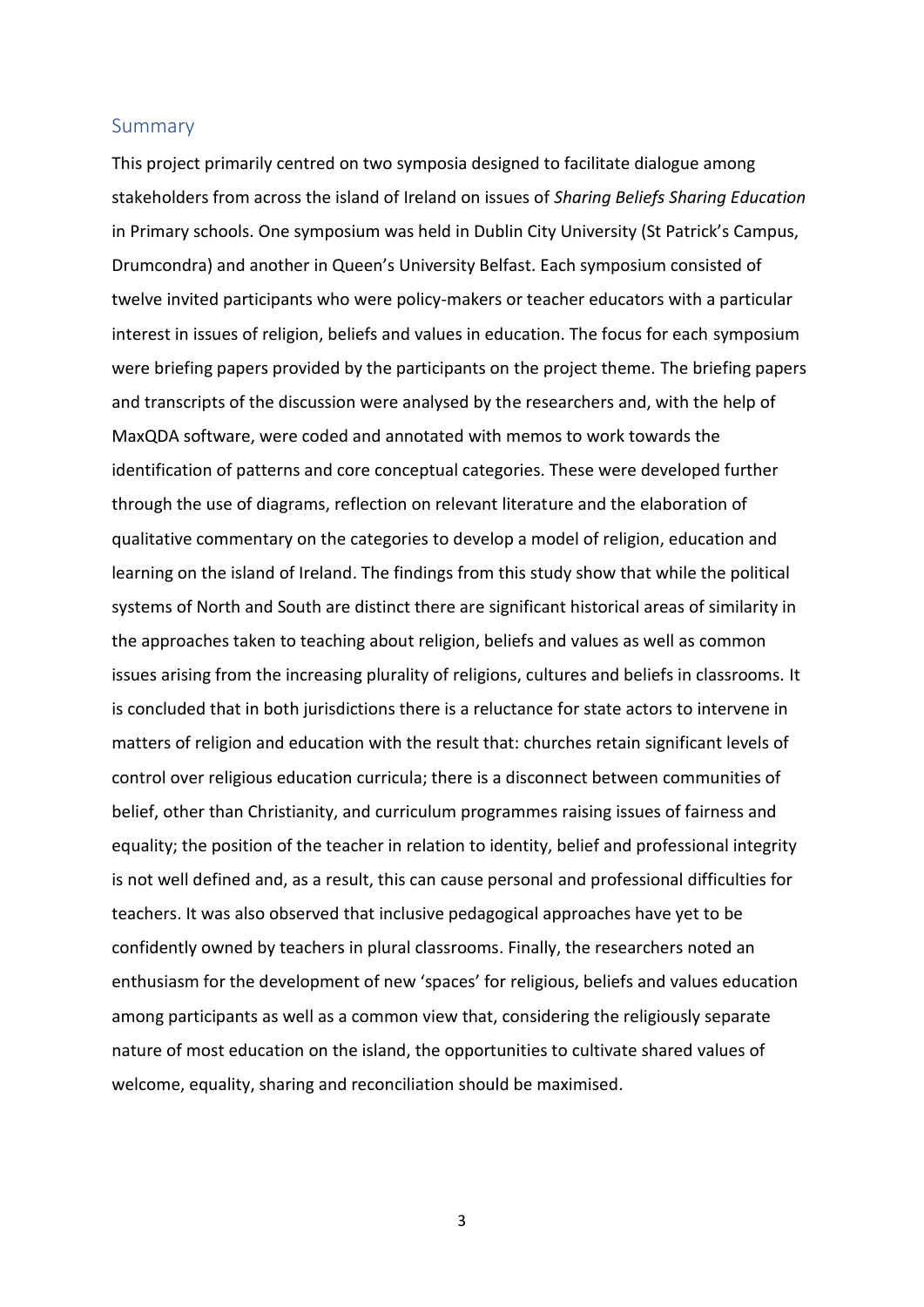## <span id="page-5-0"></span>Introduction and Background

As a result of changing demographics and changing attitudes the role of religion and beliefs in education remains a key issue in how we educate our children in Ireland, North and South (O'Sullivan 2005; Richardson 2014). Significant, though quite separate, developments are taking place in both jurisdictions which seek to address issues of diversity in beliefs as well as promote opportunities for sharing, collaboration and dialogue between those of all faiths and none. These include the development of a new curricular, area 'education about religions and beliefs and ethics' (ERBE) (Irwin 2013), in the South and the new government strategy for Sharing Education in the North (DENI 2015) as well as the long-standing experience of developing inclusive forms of religious education in Integrated and Multidenominational schools (Mulcahy 2006; Macaulay 2009). Nonetheless, these emergent developments also take place in the context of overarching homogeneous systems of education both North and South, most particularly at primary level, where children are largely separated by religion with the vast majority of schools emphasising Catholic or Protestant (denominational and non-denominational) formation of children (Barnes 2007; Irwin 2013)

The complexity of the territory is indicated in the multiple titles used to refer to education when a religious or belief element is involved, from 'religious education' and 'religion' to 'interbelief education', 'ethical education' and 'education about religions and beliefs and ethics', as well as the question how each of the latter subject domains relate to the domain of values and ethos (each of these latter also having distinct understandings) (Irwin 2013). Added to this is the difficulty that such labels can mean different things to different people, being contingent on the specificity of context. Various commentators (Richardson 2014; Coll 2013) look positively at the opportunities presented by a more diverse environment, yet, amidst these various initiatives, key questions remain unresolved in relation to the role of beliefs in education (Faas et al. 2015), the teaching of religious education in schools (Byrne & Kieran 2013) and the preparation for teaching about religion and beliefs in teacher education institutions (Nelson 2010; O'Toole 2014). In addition, there are limited opportunities for stakeholders in policy and teacher education contexts to learn about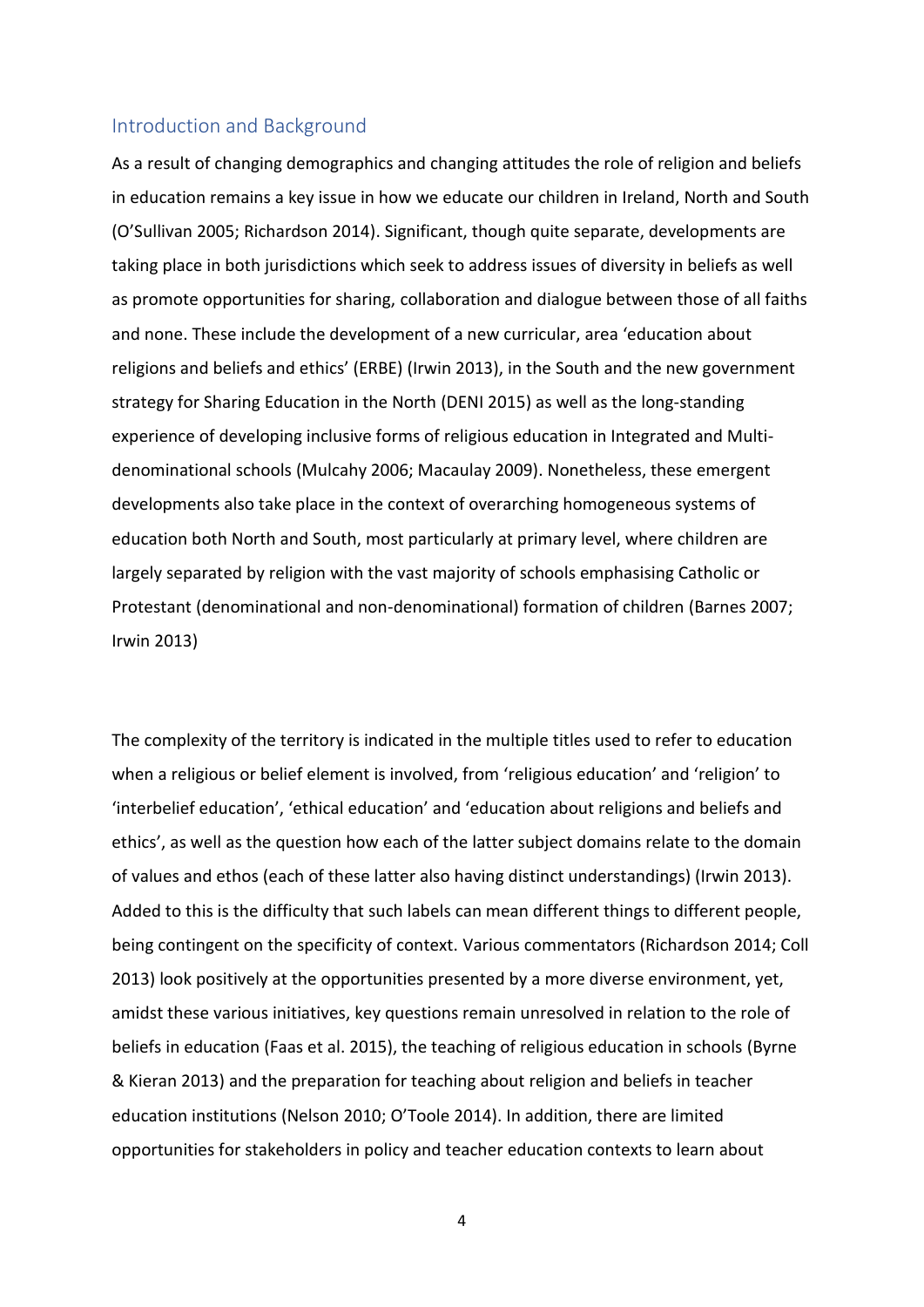developments on both sides of the border and to consider how they may learn from each other.

Aware of these issues this project had three main aims. First, to facilitate cross-border interprofessional learning for stakeholders in policy and teacher education contexts around recent developments in policy and practice of teaching about religion and beliefs in schools. Second, to provide an opportunity for stakeholders to provide perspectives and responses to current challenges in this area. Third, to investigate in particular the current and potential use of dialogue and collaborative learning opportunities as pedagogical tools for teaching about religion and beliefs in primary schools.

#### <span id="page-6-0"></span>Brief Outline of primary level schooling arrangements, North and South

In both jurisdictions, the primary school system is largely divided on religious lines between Catholic and Protestant schools. In the South, 96% of primary schools are church schools, with 90% Catholic and 6% Protestant (Coolahan et al. 2012). The remaining 4% of schools are for the most part what are termed 'multi-denominational' (although this concept has been recently somewhat contested) schools, run by the private charity Educate Together which emerged as a parent group in the late 1970s with the Dalkey School Project in Dublin (Rowe 2000; Mulcahy 2006). The Community National School is the newest form of multidenominational primary school, which is state-run and currently there are 12 such schools. While originally a practical demonstration of communities working together in response to the conflict-divided society in the North, Educate Together have more recently opted for a greater emphasis on the concept of 'equality based' schooling.

In the North, 45% of primary schools are Catholic Maintained Schools, 44% are Controlled, 6% are Integrated and 5% are 'Other Maintained' (including two Church of Ireland schools) or 'Voluntary' (DENI 2017). Controlled schools can be described as broadly , 'nondenominational' Protestant schools, catering for a variety of faiths and none (McMenemy 2017). Integrated schools define themselves as a sector with a Christian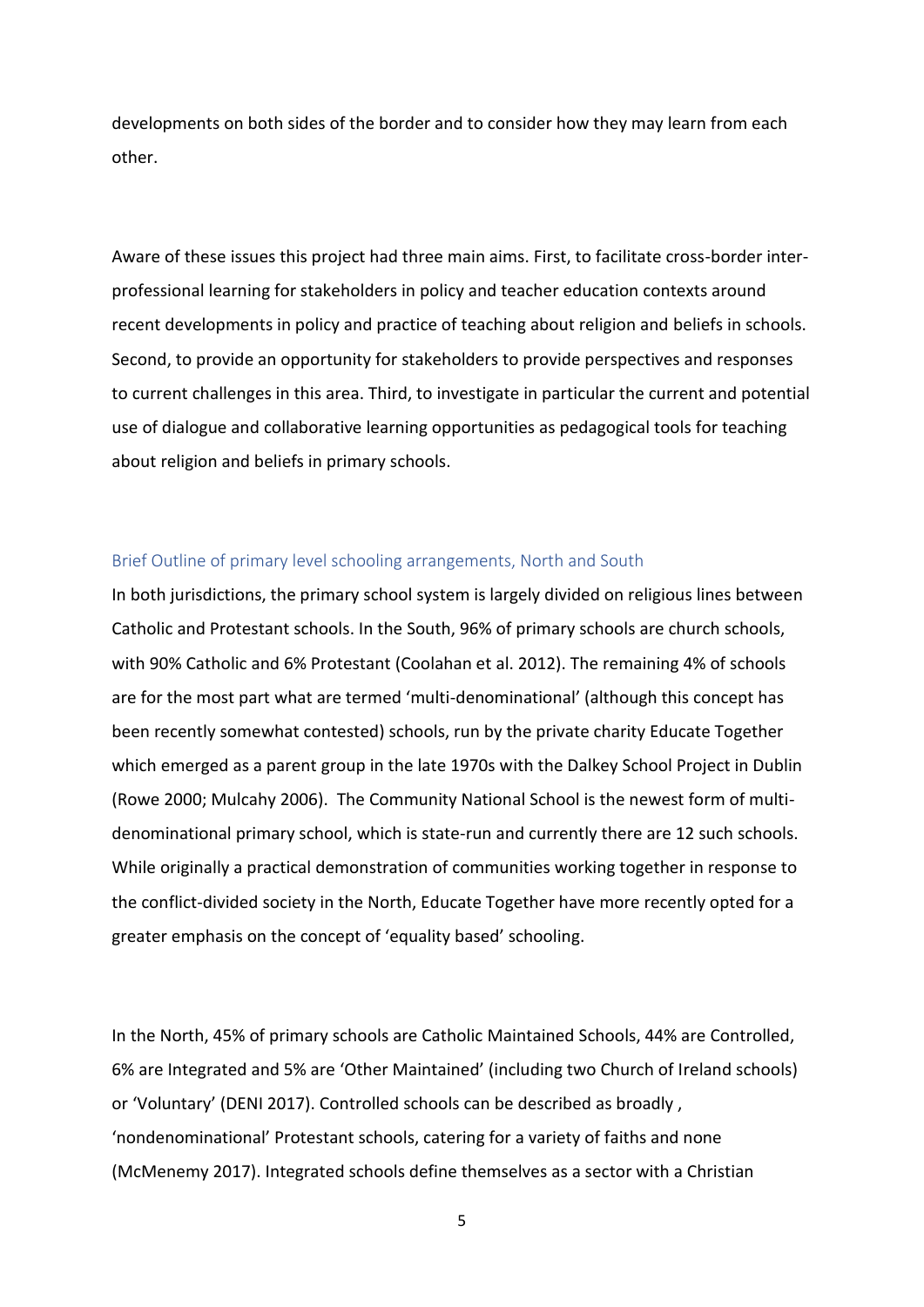character which deliberately brings together Catholic and Protestant children, and those of other beliefs and cultures to learn together and build reconciliation (NICIE 2010). As well as variety in school types at Primary level there is significant variety in the resources and syllabi employed for teaching about religion, beliefs and values in the sectors named above (see Table 1). The pedagogical approaches evident in these resources vary from 'faith nurture' to 'inclusive' and 'critical' forms of learning about religion and ethics, although the confessional approaches remain strongest; sacramental preparation, for example, remains a core aspect of the religious education of children in Catholic schools, North and South, and provision for the same is made in Integrated Schools in the North and (until recently) in Community National Schools in the South. Arguably, this is in contrast to wider developments in other European contexts. The Swedish educator Berit Askling believes that, across Europe, there has been a significant move away, beginning in the mid twentieth century, from forms of religious confessionalism in education. She talks of the striking similarities despite different national contexts when we identify the tension 'in religious education between the formerly self-evident linkage to Church and confessionalism and the increasing respectfulness to democratic values of pluralism in modern society' (Askling 2000, l.107).There has, however, been one attempt in the South to develop a nationwide form of education about religion and beliefs that explicitly eschews confessional approaches and encourages an inclusive education for religion, beliefs and ethics (ERBE). Despite having had extensive consultation on this curriculum, at the time of writing, there is no clear pathway as yet towards its implementation. Currently, the ERBE process is focused on providing support materials and examples of shared good practice which can be communicated across all types of school.

|                          | <b>North</b>            | <b>South</b>                |
|--------------------------|-------------------------|-----------------------------|
| <b>Main School Types</b> | Maintained; Controlled; | Catholic; Educate Together; |
| (Primary)                | Integrated              | <b>Community National</b>   |
|                          |                         | Schools; Church of Ireland; |
|                          |                         | Presbyterian; Methodist;    |
|                          |                         |                             |

*Table 1: Types of Primary School and Curricula for teaching about religions, beliefs and values on the island of Ireland*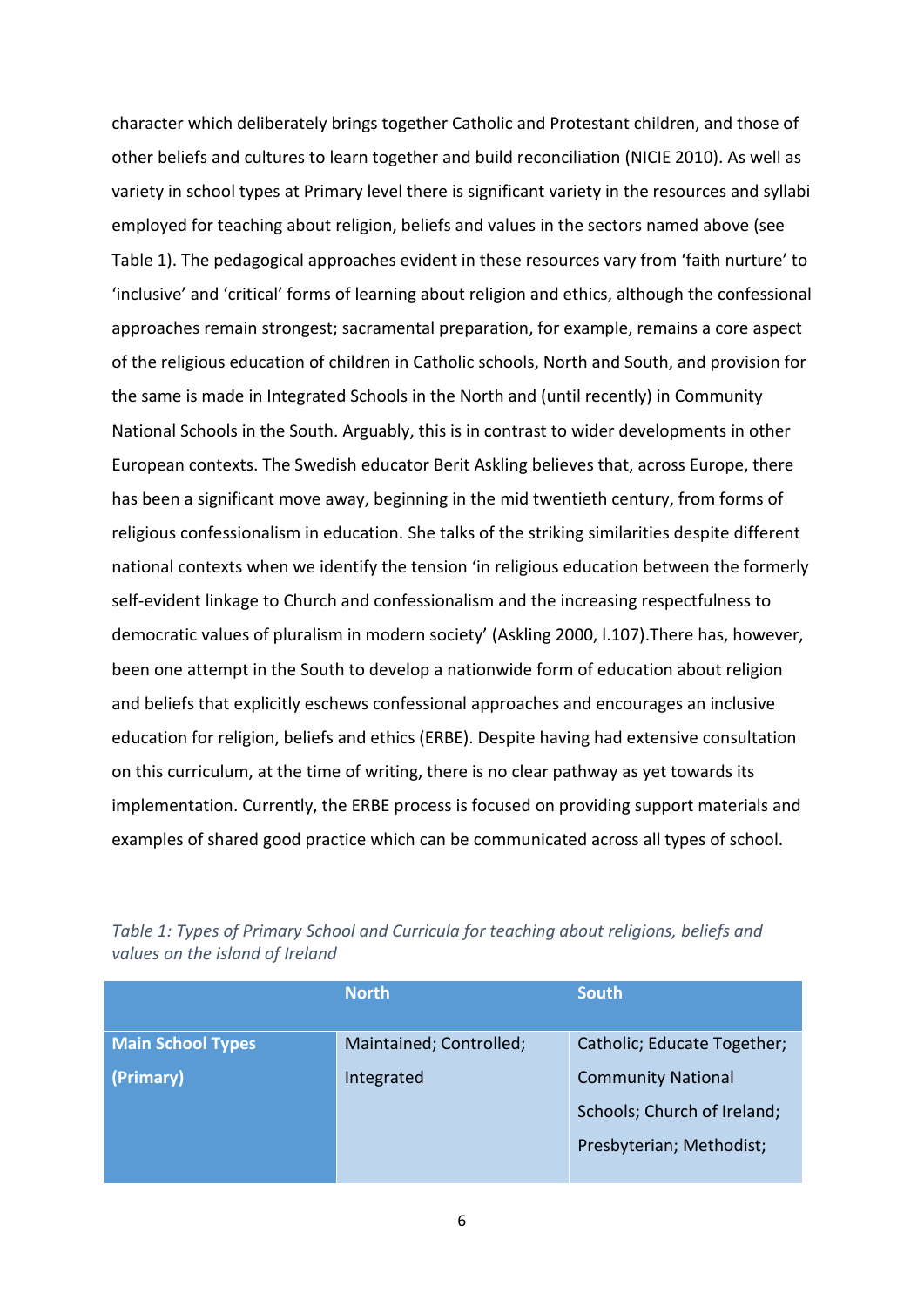**Religion, beliefs and values programmes**

NI Core Syllabus for RE; *Grow in Love*; *Delving Deeper; Anti-Bias Curriculum*

*Grow in Love*; *Learn Together Curriculum; Goodness Me Goodness You; Follow Me*

To conclude this section, it is worth mentioning the Initial Teacher Education (ITE) sector which is responsible for preparing students for Primary teaching. ITE in the South was, until very recently, one hundred percent denominational but following The Forum on Patronage and Pluralism (Coolahan et al. 2012) and the introduction of a new four year BEd in the colleges of education in 2013 (as well as significant changes at governance level), room has been made for a more pluralist approach to ITE (Waldron & Ruane 2013). In the North, ITE provision has been more varied than in the South and while the separation by religion of the majority of students preparing for Primary teaching has been a dominant feature, there are also examples of religious integration in some institutions (Nelson 2010).

### <span id="page-8-0"></span>Review of relevant literature

Our discussion above of the specificity of the Irish school contexts, with an emphasis on educational ethoi North and South, demonstrated that to a great extent the Irish education system remains significantly under the influence and control of religious institutions. In such a context, when it comes to teaching about religion, beliefs and values there will be inevitable challenges to be met, especially with an increasingly diverse and secular student population. Such issues, however, are not unique to Ireland and so we wish to consider in this section selected literature from scholars who highlight some of the underlying philosophical issues that arise from a consideration of the changing role of religion in education. Of most relevance to the contexts outlined above, we believe, are issues of **authority**, **nurture**, **agency** and **criticality** and we wish to explore these in relation to a bifold framework. The first, following Hanan Alexander (2005), that ideology is a feature of all schools and the second, following Paulo Freire (1996), that education can function to reproduce social inequalities or unbalanced power relationships unless the education aims explicitly for liberation in theory and in practice (or in his terms *praxis*).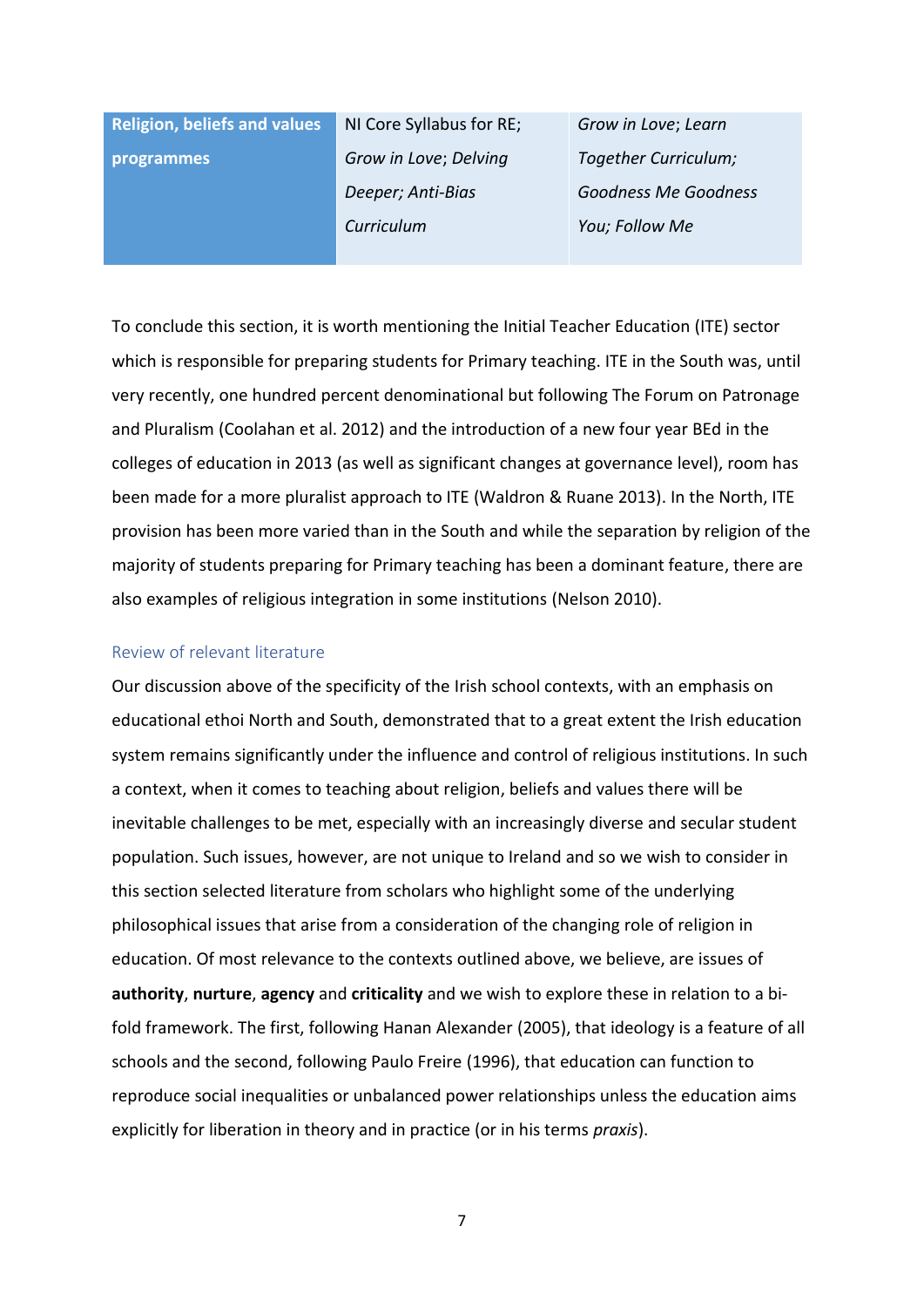#### *Authority and Nurture*

Following Alexander's (2005) view that ideology is a feature of all schools, and Freire's (1996) view that education has the potential for oppression as well as hope, we can say that concepts of authority and nurture are inevitable elements of schooling, for every school must choose how they use their power and control to encourage children into particular ideological orientations. In the Irish system, the concepts of authority and nurture have been strongly connected to religion through the overarching denominational nature of Irish religious education (Norman 2003). While there is an emphasis on child centeredness in curricular documents North and South, it can be argued that the predominance of denominational education in Irish primary education has meant that ethical and religious education has become synonymous with a certain pedagogical approach which aims to nurture children into a Christian community defined in denominational terms (for example, The Irish Catholic Bishops' Conference 2001) or non-denominational terms (for example, *The Education and Libraries (Northern Ireland) Order* 1986). As noted above, this can include the teaching of religion as faith-formation in school time (in all schools which have an explicitly denominational foundation) and the preparation for sacraments by the class teacher (in Catholic schools North and South) (Norman 2003; Williams 2003). And, as Nelson (2017) and Yohanis (2015) have shown, a confessional approach is also common in the Controlled 'non-denominational' sector where many teachers openly teach in a confessional manner from a Protestant Evangelical tradition.

Thus, the process of nurture has been rooted in forms of Christianity which carry with them an authority from tradition and existing social status. Some commentators have suggested this has bred an unhealthy form of 'domination' and pointed to a 'culture of compliance' in many Irish schools, where teachers and students (and indeed parents) are reticent to question the authority of the school ethos (Norman 2003; Williams 2003). Arguably, an example of the position of authority churches maintain in schools can be seen in the legal privilege they possess, in both jurisdictions, to discriminate on the basis of religion with regard both to teacher appointments and, in the South, child enrolment in schools (Irwin 2013).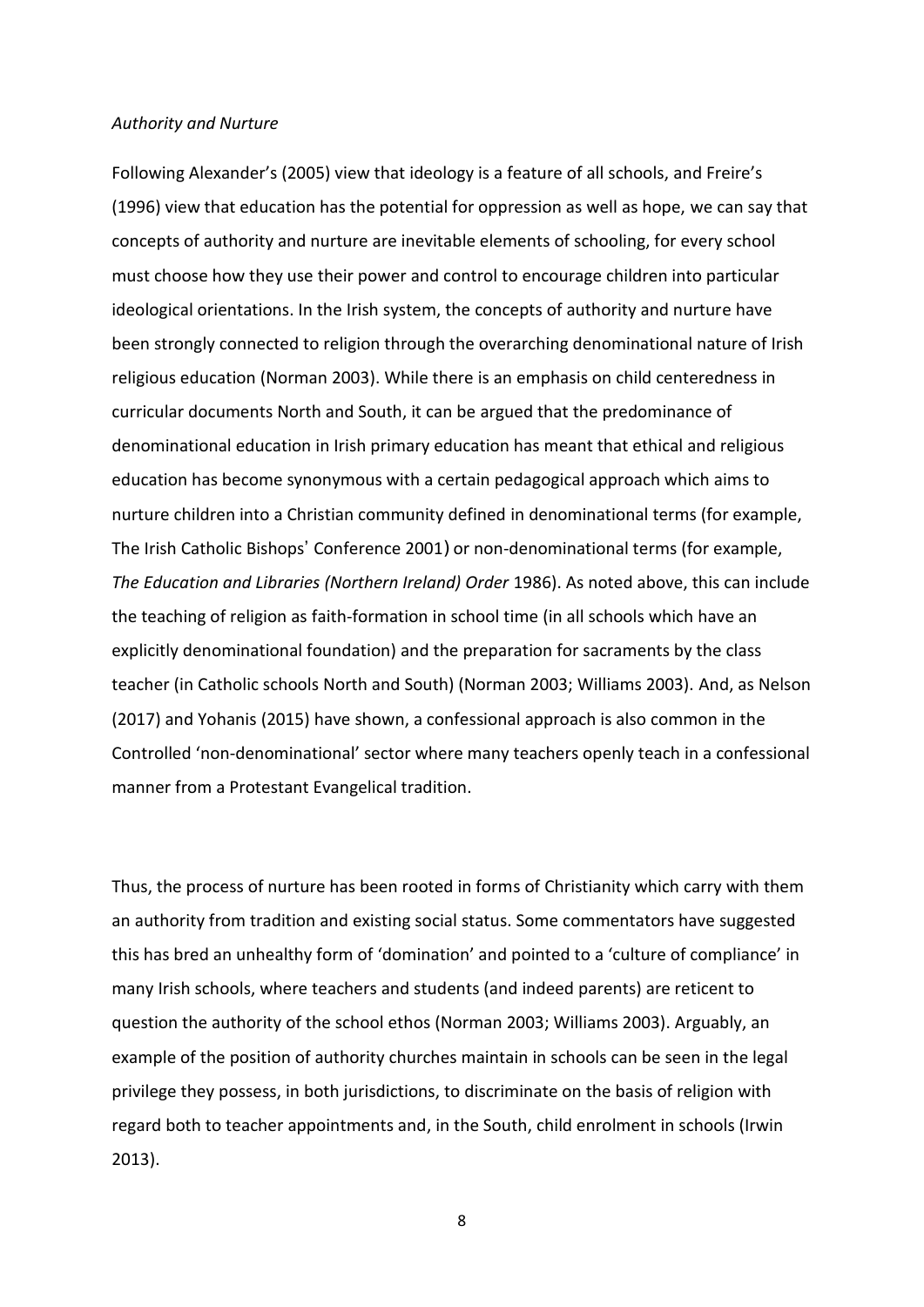Contrariwise, however, one can read these concepts of authority and nurture as exemplified in a much more positive manner in the Irish education systems, North and South. We might refer to this latter perspective as one of 'benign authority', and this thematic will be returned to in the findings. Here, the conception of authority in Irish education, mostly through church schooling but also in terms of the authority of more pluralist teachings and ethoi, is seen as empowering and supportive of children and communities. At the heart of this conception of authority is the related notion of 'nurture'. From this point of view, confessional or formative education (whether Catholic, Protestant or otherwise, as in Human Rights or Anti-Bias Education (Waldron & Ruane 2013), is seen as nurturing the whole child in his/her flourishing and well-being. Similarly, while there is a particular faith tradition of authority embedded in most such schools, children from other belief systems are seen as also being equally respected and nurtured through a spirit of inclusion (for example, The Irish Catholic Bishops' Conference 2001). In a related way, while there is not such a strong emphasis on authority in multi-denominational, equality based or integrated schools, there is still a strong sense of 'nurture' and specific values of respect, empathy and generosity. In this latter sector of schools, there has also been the recent emergence of a notion of 'belief nurturing' which is seen as less tradition-specific than the more traditional notion of 'faith formation'(Irwin 2016).

### *Agency* and *Criticality*

Returning to Alexander, he argues that what follows from his assertion that education is inevitably ideological and, in our terms, bound up with questions of authority and nurture, is the need to attend to issues of agency and criticality. For Alexander, the position taken on agency and criticality is the ultimate test as to whether an ideology is moral or amoral. Moral ideologies 'embrace the conditions of human agency - that people have the freedom of will within reasonable limits to choose their beliefs and behaviours, the moral intelligence to tell the difference between better or worse according to some conception of these notions, and the capacity to err in belief and practice.' (Alexander 2005, p.4)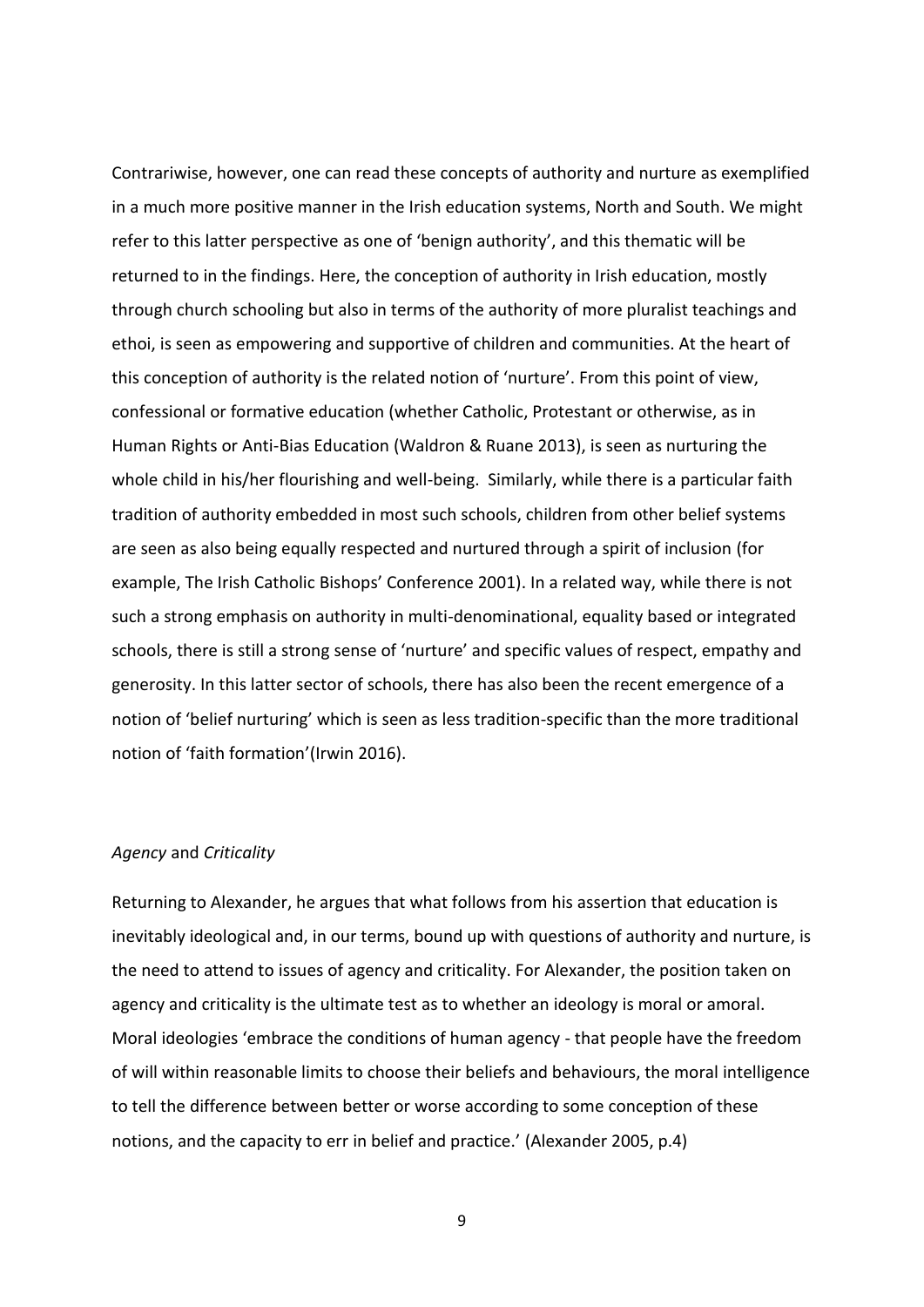And it would seem that the visions of the 'good' conveyed by the patrons and members of management boards in all sectors of education in Ireland assert a holistic moral position which meets Alexander's agency test, whether that be a vision of a human rights based education (Educate Together 2015), a faith based education, or other. The Catholic Bishops, for example, state that:

'*Catholic schools are defined by their values: love, solidarity, truth, justice and the pursuit of the common good. These values by their nature carry certain responsibilities. Foremost amongst these is the provision of an education that is essentially liberating, that forms our young people in the fullest sense, not only in terms of their intellectual ability and spirituality, but also as communal beings equipped to live in harmony with others*.' (The Irish Catholic Bishops' Conference 2001, p.2)

Visions, however, mean little without actions and Alexander (2005, p. 15) notes that his particular vision of agency-based education requires teachers to raise pupils' awareness of alternative views and promote the 'humble recognition that competing orientations have many advantages of their own'. One practical outcome would therefore be the recognition of plurality within and across schools and the deliberate and sustained creation of opportunities for dialogue and debate (Nelson 2016).

However, the tensions between authority and agency as well as between nurture and criticality mean that vigilance is needed to ascertain the extent to which aspirations for agency and criticality are met and new possibilities imagined for how they can be articulated in practice. Without such vigilance, education may become disabling rather than enabling. Freire (1992; 1996; Irwin 2012) for example, in his work on pedagogy describes what he refers to as the 'teacher-student' contradiction, which is rooted in inequality and which *disables the possibility of agency in schools*. Freire describes it thus: 'the teacher presents him or herself to the students as their necessary opposite; by considering their ignorance absolute, he or she justifies his/her own existence' (Freire 1996, p.53). The teacher is all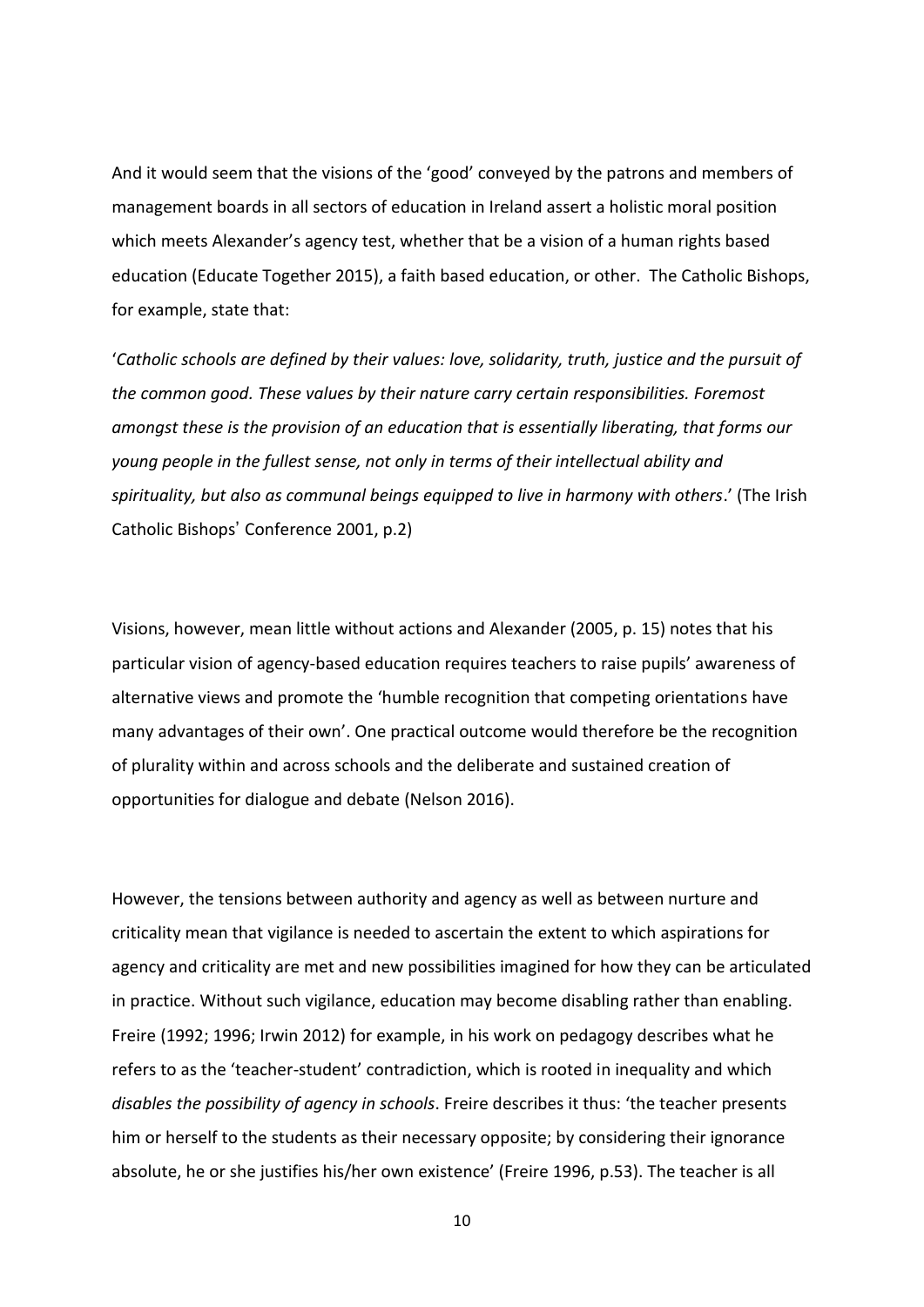knowing the student ignorant, the teacher always powerful the student powerless, the teacher always vocal and active the student always passive and silent. In his seminal text, *Pedagogy of the Oppressed*, Freire (1996) refers to this ideology of education as a 'banking system'. Such an approach to education is self-evidently dysfunctional and we might imagine that with the advent of progressivism in education that it is a thing of the past. But Freire's warning in *Pedagogy* is that this mindset and technique of education can be extremely persistent, not simply in traditional forms of education but also in supposedly more emancipatory perspectives and ideologies.

With regard to the question of agency in our respective Irish contexts North and South, thus, we might put it to the Freirean test. Is the banking education mindset and system still evident in Ireland and if so, where might we locate possible points of agency for teachers and students? The first point to make here would be that despite the position of authority and influence of churches in the school system, seen for example in their control over religious education, that it would be lazy to simply identify denominational education with the banking system. Similarly, it would be equally lazy to identify equality based, integrated or multi-denominational approaches simply as 'problem-posing' or as having gone beyond the banking system of education. The Freirean perspective which he outlines in *Pedagogy* for example is clear that no one type of education has a monopoly on criticality or on what he refers to as 'problem-posing education' (Freire 1996; 1992; Irwin 2012). Indeed, it should be noted that denominational approaches to schooling cannot be seen as anti-critical in essence for Freire's own work in education and pedagogy (as that of others such as Ivan Illich) stems from a radical pan-Christian tradition of liberation theology in Latin America (Gutierrez 2001; Irwin 2012). So, from a Freirean perspective, we need to look beneath the generalities to the specific contexts to evaluate the practices on the ground (Freire 1992; O'Sullivan 2005; Waldron and Ruane 2013; Nelson 2017; Richardson 2014). Only then can we judge whether such authority and nurture is benign or malign, or whether such supposed progressivism is merely rhetoric or genuine reality.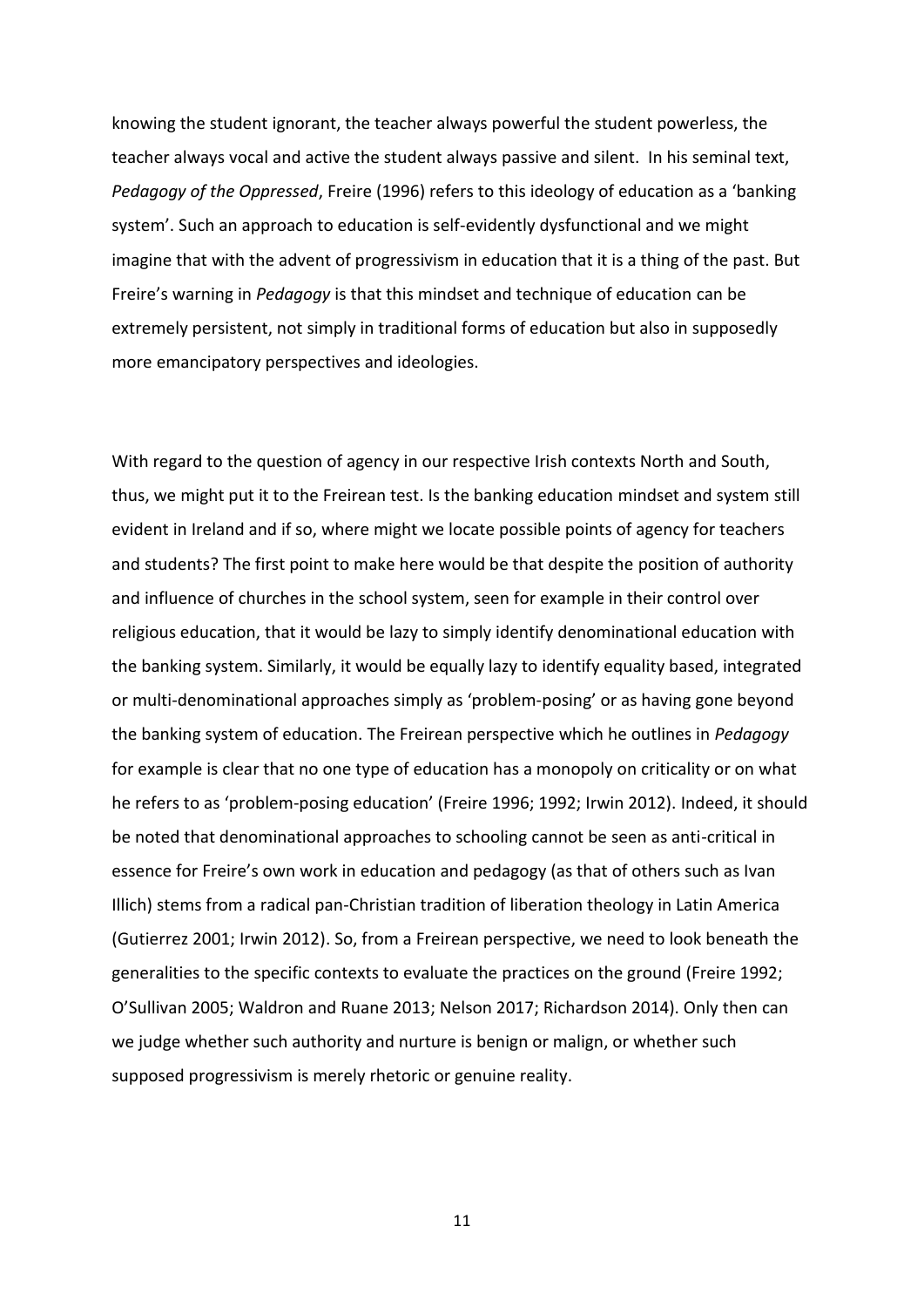Let us conclude this section by returning to the core question of primary concern to us, that is how those involved in Primary education in the North and South of Ireland are responding to increasing plurality in how they address religion, beliefs and values. We can see from this brief literature review that, historically, there have been diverse claims made in relation to the use of religion in education – that it acts both as cultivating a 'culture of compliance' in Irish schools (Norman 2003) and a source of liberation. Therefore, as we try to illuminate the contemporary situation we must be aware of the Alexandrian and Freirean perspectives and attention must be given to issues of authority, nurture, agency and criticality if we are to achieve a full understanding of the terrain.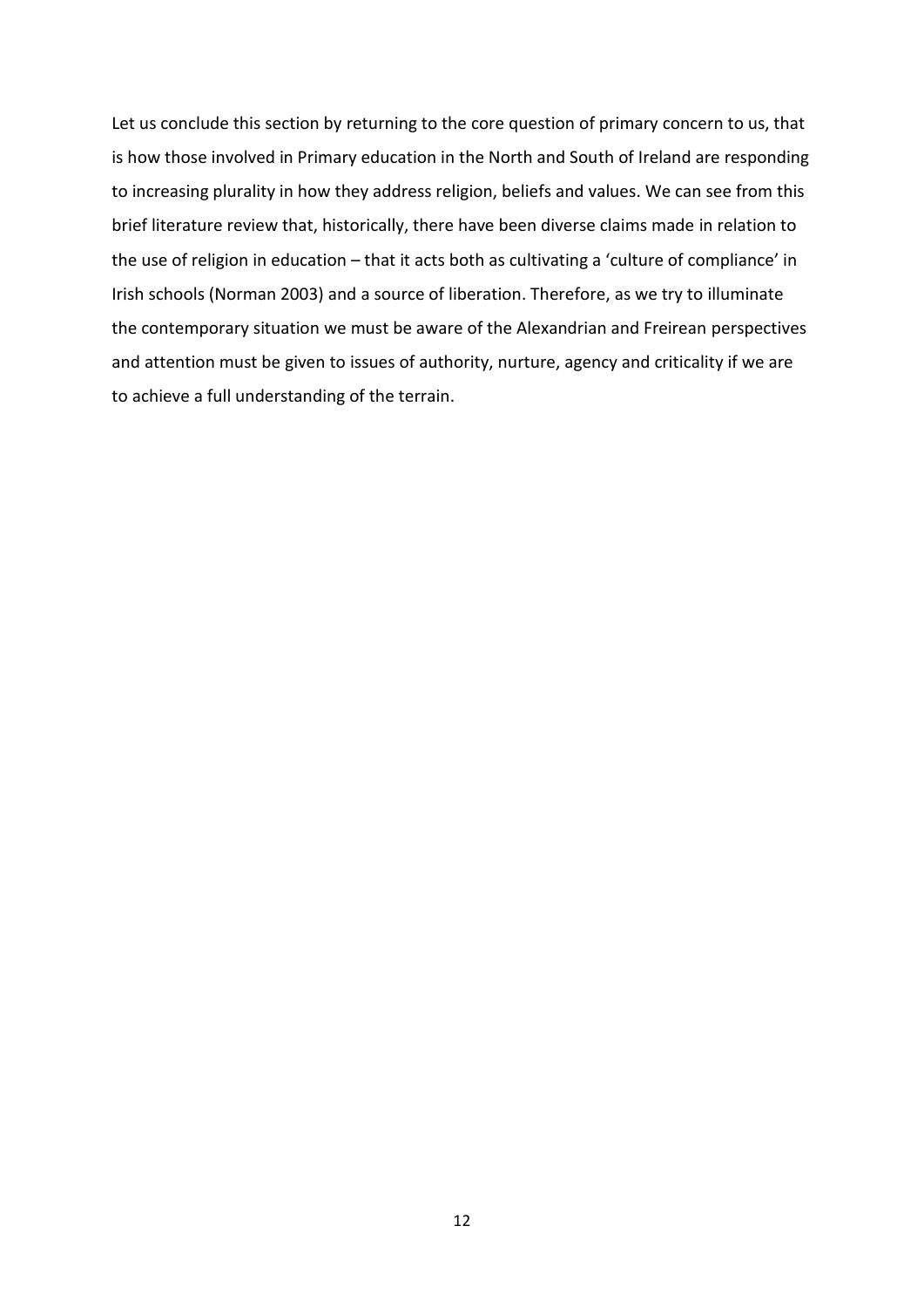## <span id="page-14-0"></span>Methodology

The key activities associated with the project were two symposia on *Sharing Beliefs Sharing Education* – one was held in Dublin City University (St Patrick's Campus, Drumcondra) and another in Queen's University Belfast. Each symposium consisted of twelve invited participants who attended both sessions.

Participants were regarded as relevant stakeholders in that they were either involved in the policy development of education about religion and beliefs in schools at primary levels or involved in the development and/or delivery of education about religion and beliefs in teacher education institutions. In other words, recruitment was carried out in a purposive manner and participants were selected on the basis of their expert knowledge and their familiarity with education policy around the teaching of religious education, beliefs and values. In addition, consideration was given to the sectors represented by the participants and an aspect of the selection criteria was that a diverse range of educational and religious interests were included in the Symposia, in particular those with an interest in Catholic, Protestant, Integrated, Educate Together and Multi-Denominational sectors.

The symposia were structured to allow for clarification, questioning and discussion. While, initially it was hoped that a Delphi Method (Linstone & Turoff 1975) approach would be adopted, the logistical constraints of the project meant that a fully developed Delphi process was unrealistic. In such a process, a group of experts work on a problem through multiple phases of clarification, questioning and feedback (see, for example, Baumfield et al. 2012). The small-scale nature of this project combined with the significant geographical spread of participants did not allow for regular meetings and multiple iterative phases, but several significant elements of the Delphi process were used. Firstly, briefing papers were shared with all members prior to the symposia. Secondly, there was a limited amount of time for participants to present their paper and, instead, emphasis was placed upon the clarification of key issues and discussion among the wider group in response to these. Typically, five minutes were given to a summary of the paper and the questions posed by the presenter, five minutes for clarification questions from the group and twenty minutes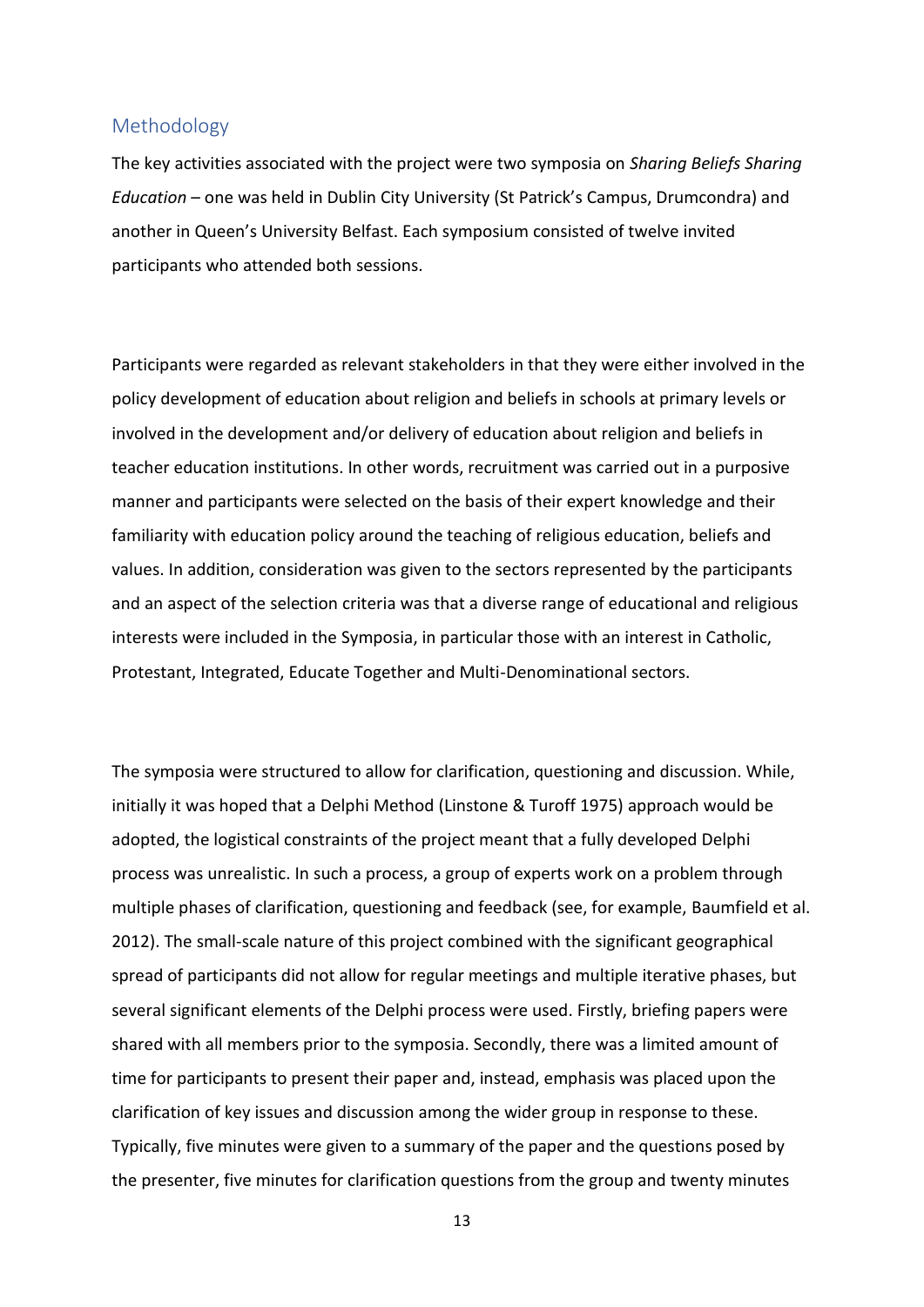for a discussion of the questions. Thirdly, in the second symposium, time was given at the end of the session for participants to provide an expert response to a context different from their own. The intention was not to arrive at definitive solutions but to provide a range of perspectives from expert 'outsiders' which may help to clarify and help to evolve the thinking around complex issues.

For the initial presentations, the group were divided into two; half of the group prepared papers for the first symposium and the other half for the second. On each occasion, the numbers presenting from North and South were equally split (see table 1).

| <b>Symposium 1 - Belfast</b> | Symposium 2 - Dublin |
|------------------------------|----------------------|
| Presenter 1 - North          | Presenter 7 - South  |
| Presenter 2 - North          | Presenter 8 - South  |
| Presenter 3 - North          | Presenter 9 - South  |
| Presenter 4 - South          | Presenter 10 - North |
| Presenter 5 - South          | Presenter 11 - North |
| Presenter 6 - South          | Presenter 12 - North |

### *Table 2: Format of Symposia*

Ahead of each meeting, presenters had to provide a short briefing paper on their own context along with several open-ended questions which reflect current challenges (see Appendix 1). The organisers collated the responses and circulated these one week before each symposium. At the symposium, the members used these as the basis for discussion and dialogue. Out of these symposia the project leaders collated the papers and the audiorecorded discussion in order to identify core issues in relation to education about religions and beliefs on the island of Ireland; summarise current developments in education about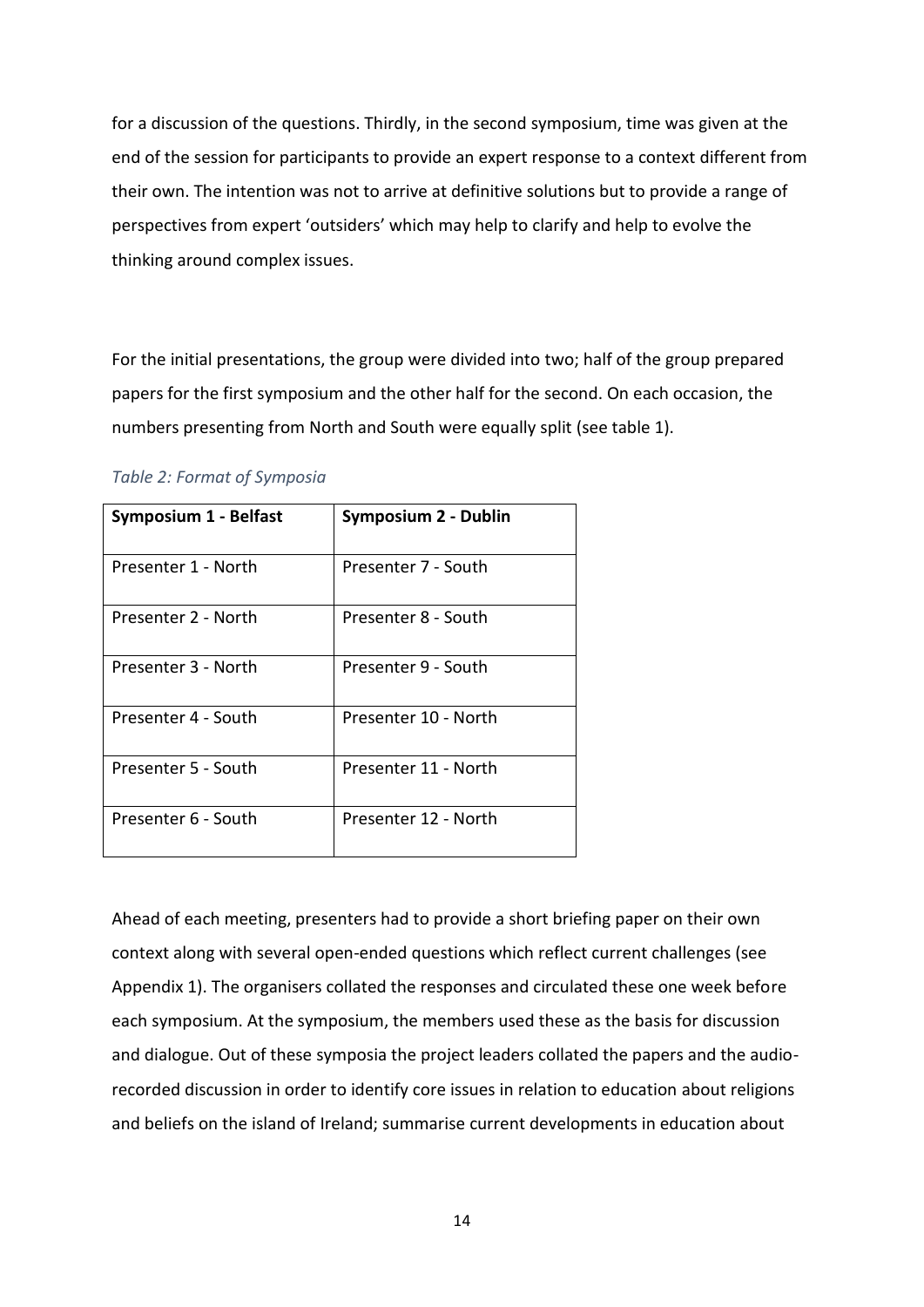religions and beliefs in general and inter-belief dialogue in particular; offer suggestions for further areas for exploration.

The analysis was undertaken using qualitative tools. The papers and transcripts from the discussion were uploaded to MaxQDA and, following Miles and Huberman, key concepts were coded and cross-cutting patterns were identified. While the participants spoke and wrote from two different political contexts the data was not separated out for analysis in geographically separate units. The purpose of the research was to investigate responses to shared challenges in relation to religious education and the exploration of beliefs and values in Primary schools in a climate of increasing plurality.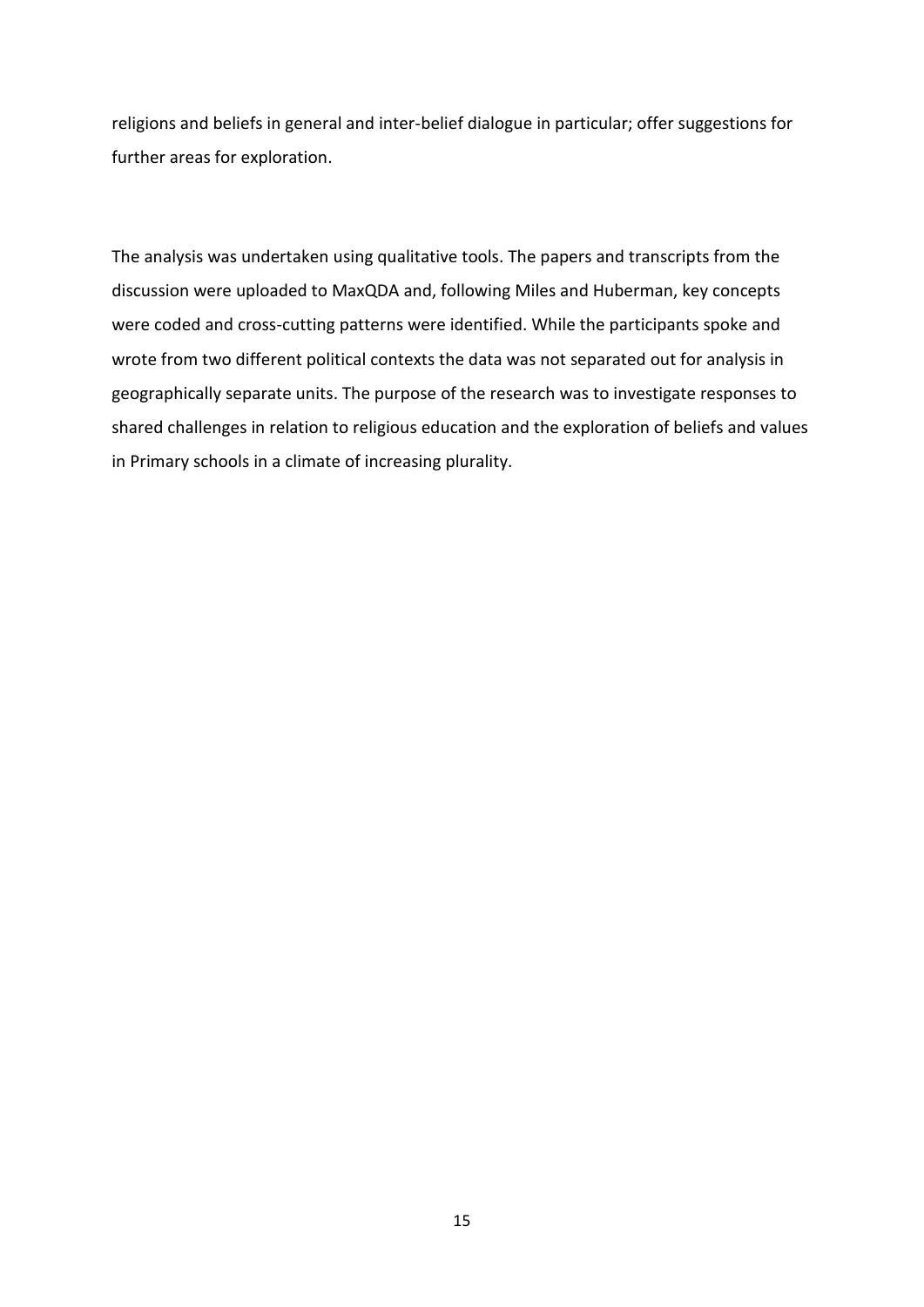## <span id="page-17-0"></span>Findings and discussion

During the Symposia, a significant amount of time was spent on clarifying the contexts, especially variations of school types and curricula. This was an incredibly important part of the project and fulfilled the specific aim noted above of facilitating cross-border interprofessional learning for stakeholders in policy and teacher education contexts around recent developments in policy and practice of teaching about religion and beliefs in schools. The processes of explanation and clarification were extremely valuable in generating rich data as it required participants to consider foundational questions and visit basic assumptions in relation to their area of expertise. Through a close analysis of the data it was possible to discern a range of issues in relation to religious, beliefs and values education of concern to the participants and these are summarised below under three headings: system; aims; curriculum. Participants' opinions were, inevitably, varied and it is our intention to represent the diversity in the findings below, but in keeping with the project's aim we have attempted to draw out current challenges in the area of beliefs and values education and identify what responses are being made.

## <span id="page-17-1"></span>System: the structures of control and management

At its most basic, the high-level context within which issues of religion, beliefs, values and education were contextualised by participants were in relation to powers of the state, the school (or representative bodies acting on behalf of the school) and the national curriculum (**Error! Reference s ource not found.**). This system level context was spoken of in terms of historical developments, legislation, constitutional



*Figure 1: System arena*

arrangements; specific themes which could be identified were authority, choice and control.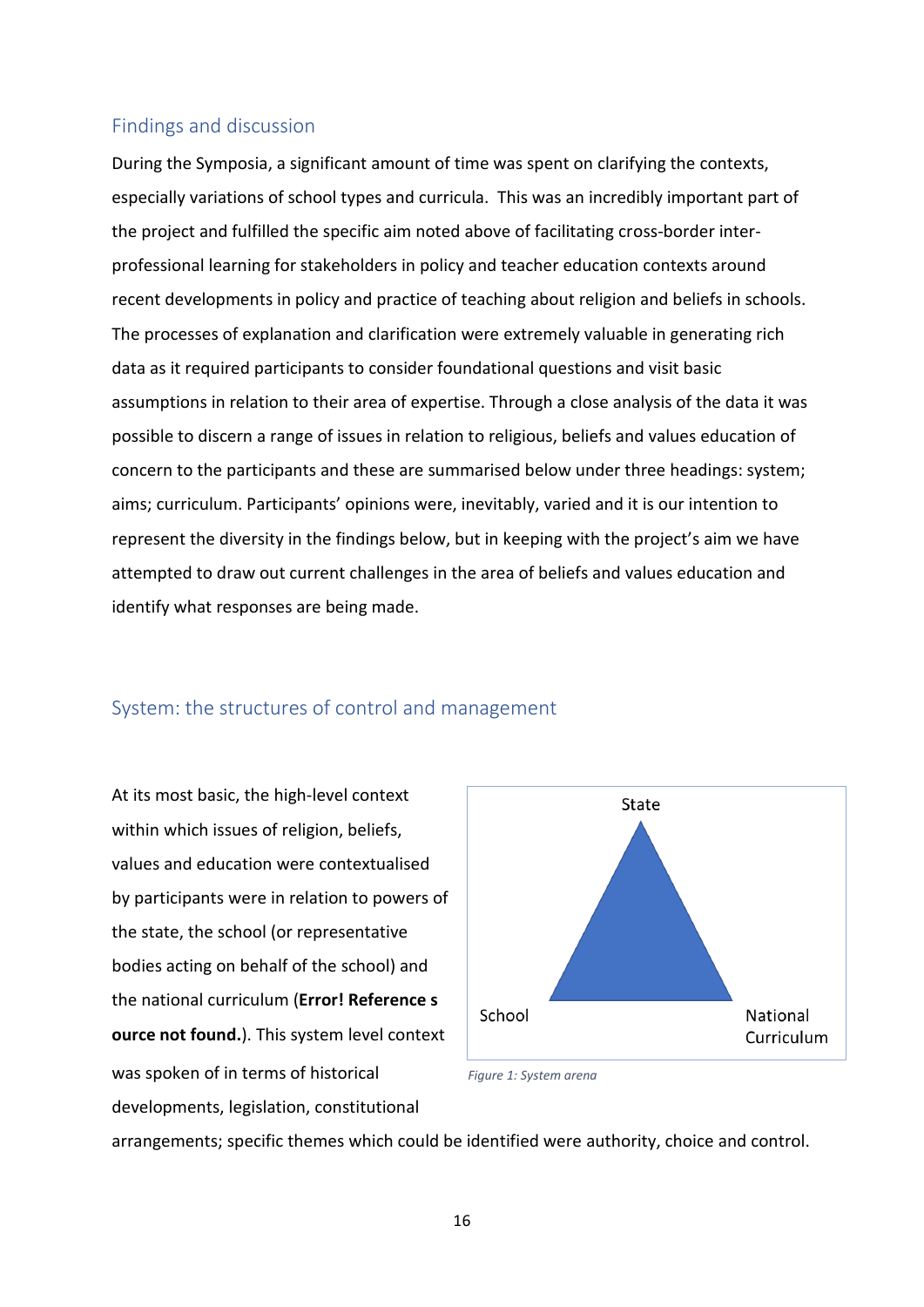While the political systems of North and South are distinct (see section above) there are significant areas of similarity, not least because of a shared genesis of each education system prior to partition in which churches gained significant control of education and the all-island organisation of churches (Catholic and Protestant) which continue to retain very significant influence and control within both education systems. Given these common features in mechanisms of control there was among the participants a sense of familiarity regarding the issues raised by their counterparts. Common too was the awareness that changes in social attitudes as well as shifting demographics were having impacts on education at multiple levels, including the structural or system level, and there was a feeling that the present period could be described as one of adaptation and transition.

Ball (2012) has labelled the position of the British government at the time of the introduction of mass education as 'the reluctant state', and there was a strong sense from the participants that a *laissez-faire* position still underpins both Irish systems of education in relation to religion. This was most evident in the way that Churches were noted to mediate the control of the state through sectoral bodies or trustee organisations<sup>1</sup>. Their influence was also noted as being sustained through historical concepts found in legal formulations such as 'patronage' and 'characteristic spirit' in the South or 'non-denominational schools' and 'transferors' in the North. The participants' characterisation of the role of churches in the state was two-sided – on one side their influence was spoken of in terms of satisfying parental choice and sustaining a coherent communitarian vision which nurtured young people into Christian values, while maintaining a tradition of openness to all:

*It has to be noted that in the vast majority of these cases, Christian schools have shown themselves to be inclusive, welcoming, and respectful environments. From a Catholic perspective, inclusiveness and universality are core features of school life (Participant D)* 

<sup>&</sup>lt;sup>1</sup> In the North, examples include: The Council for Catholic Maintained Schools (CCMS) and The Controlled Schools' Support Council (CSSC); in the South: Catholic Education An Irish Schools Trust (CEIST) and the Association of Trustees of Catholic Schools (ATCS)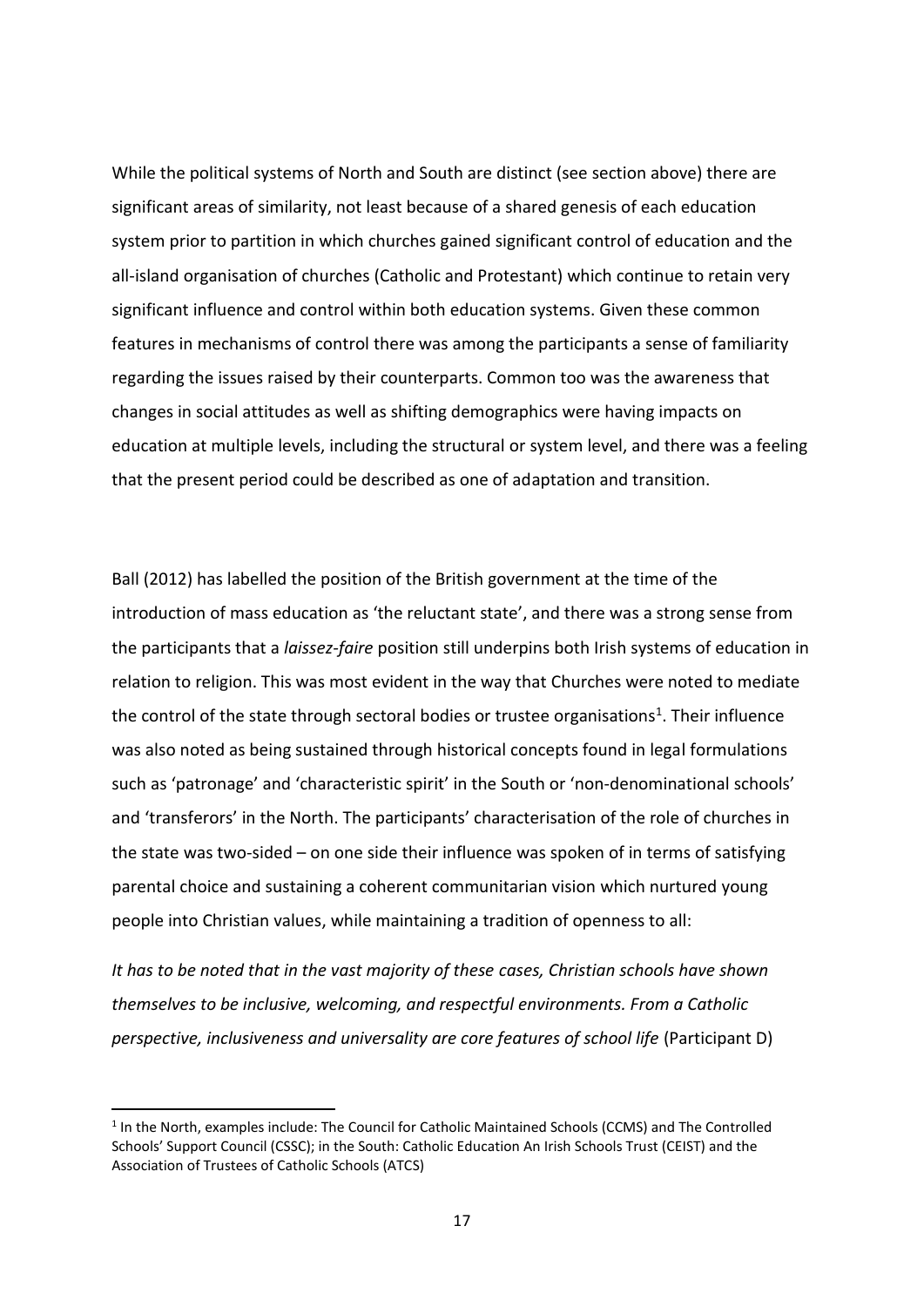From this perspective, the authority of the church is benign and not interested in empirebuilding. In some settings, there is even a reluctance to exercise the control that they possess. Participant D noted '*There has also been a recognition by the Bishops (and Archbishop Martin has been particularly vocal about this) that the current situation of Christian dominance cannot continue given the increasingly pluralistic nature of Ireland*'. In addition, where churches do wish to assert their control, it is with the intention of sharing or cooperating with other sectors. Reference was made to the leadership shown by Catholic schools in relation to Shared Education in the North, and the potential of a shared church school in Northern Ireland was given as an example of an important development in church controlled education: *Faith integration in schools… will be a very public demonstration of the churches working together* (Participant F)

On the other side, the churches' position was seen to be one of 'privilege', 'majoritarian control' and 'domination'. A participant from the South, for example, stated:

*The effects of mono-integration are experienced as domination and subordination by individuals at various points in the schooling service - by parents, by teachers and by social formations which do not identify with the world-view of the dominating churches.* (Participant L)

From this perspective the examples above of benign church control looked rather different as neither of the two processes, divestment of Catholic schools and the creation of joint faith schools, have yet to achieve any results and, at the same time, some churches have worked to retain or increase their control in education such as the increased influence achieved as a result of sustained lobbying by some Protestant churches regarding the Education Act (Northern Ireland Assembly 2014) and establishment of a Controlled Schools sectoral council in Northern Ireland (Armstrong 2016). Furthermore, there was an awareness that certain groups (minority Christian groups and other religions) and a growing number of people are excluded from, or have very limited access to, bodies which control education. As a result, there was a feeling on the part of some participants that structural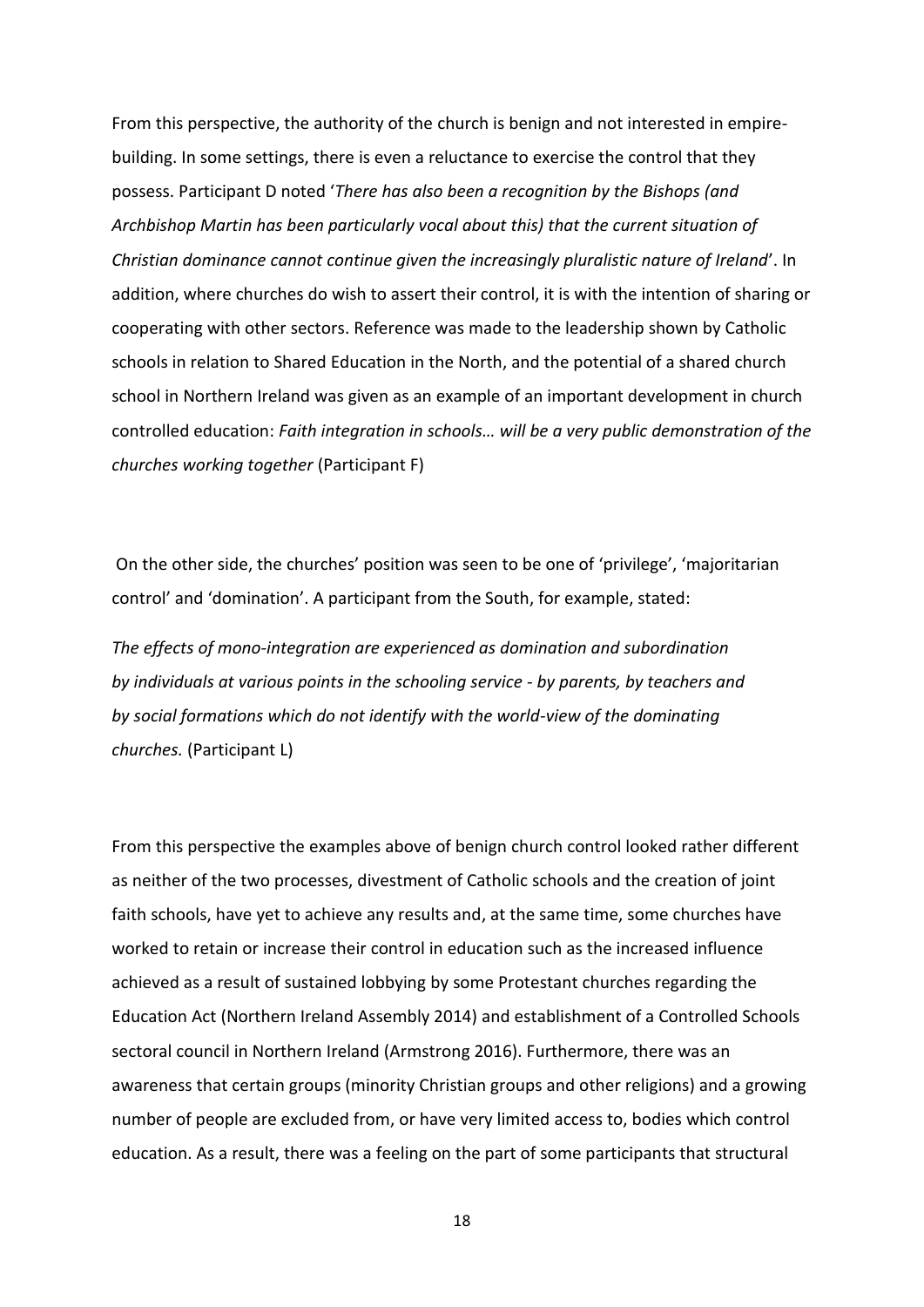changes would be required in order to address the dominant control of churches. Suggestions included, to 'break the link between property and patronage' in the South and 'that the operations attaching to the concept of patronage, including those relating to characteristic spirit, be democratised' (Participant L).

This latter point also raises the issue of choice, which was another significant theme in relation to the role of the 'reluctant state'. Some participants saw any sharing or integrating initiatives to be complimentary to a 'plural system' (Gallagher & Duffy 2016, p.37). Participant J said: '*If we want to move towards a truly shared and integrated society in which we recognise and accept difference and demonstrate in practice our respect for diversity, we must also respect the diversity in educational provision*.'

But there was a sense of frustration from another participant (G) that in a plural system which favoured communitarian positions the result would be a 'marketplace of ethoi' which created an illusion of choice but which inevitably favoured majority over minority interests. In other words, where choice is offered it was regarded by some as not a true choice, as parents of minority beliefs do not have an equal right to choose a school. Or it is a false choice as one option is untenable or unreasonable. In relation to employment opportunities in the South, one participant spoke of teachers being faced with a 'frightening choice' if they decided not to teach in a Catholic Primary School.

A final theme pertaining to the reluctant state relates to the provision of 'multicultural' sectors of education. Gallagher and Duffy (2016, pp.37 & 47) define 'multicultural systems' as 'recognition of multiple identities in a single school'. In both regions, at system level, has been the emergence of bodies to support such forms of education<sup>2</sup> and there was a recognition from all participants that models of sharing and integration were a significant and legitimate aspect of both systems of education. Yet, it was also remembered that their emergence was characteristic of the 'reluctant state' as it was noted that in most cases the

 $\overline{a}$ 

<sup>&</sup>lt;sup>2</sup> In the North: Northern Ireland Council for Integrated Education (NICIE) and in the South: Educate Together and CNS.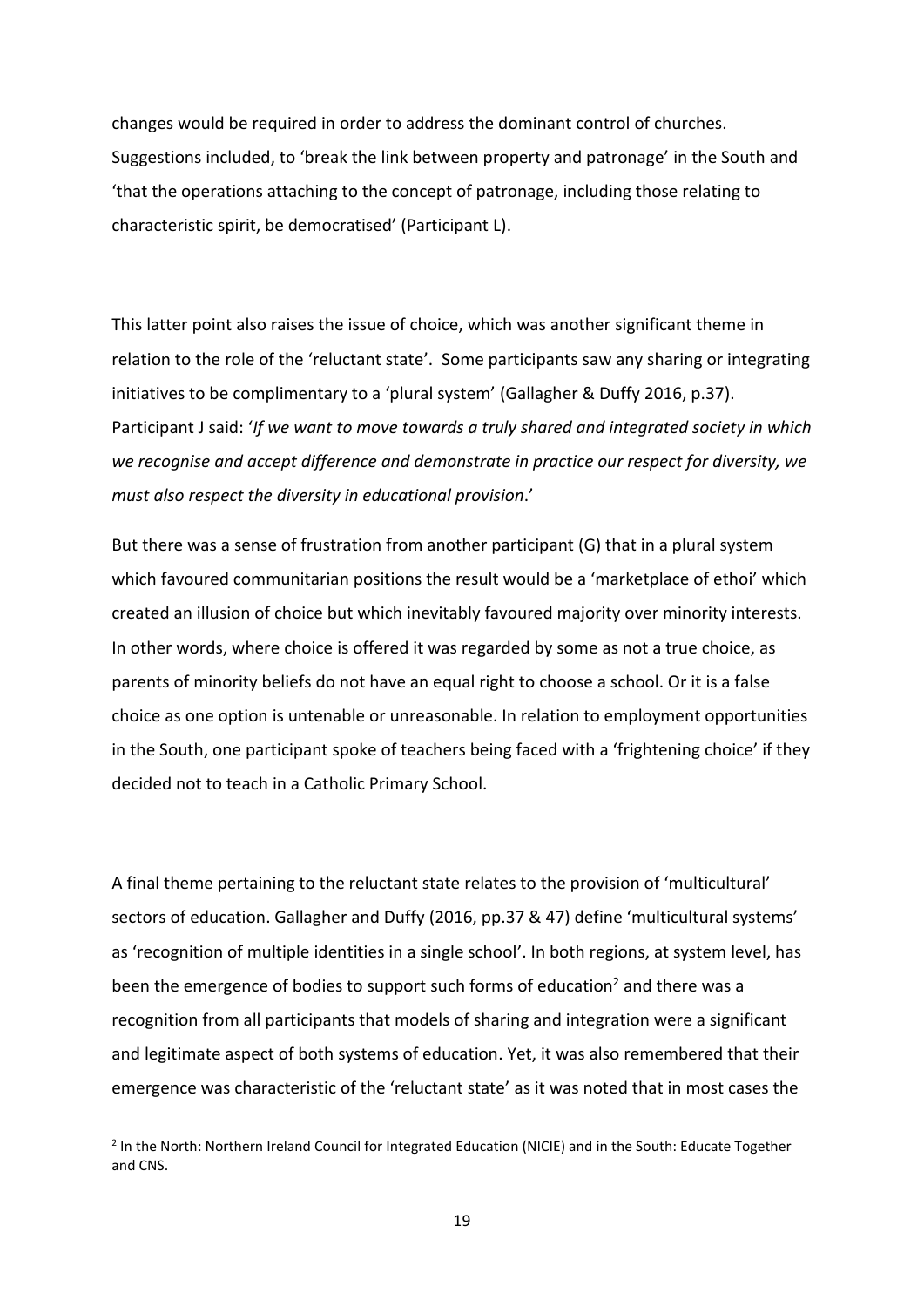creation of new forms of integration and sharing emerged as disruptive movements to which the state reacted rather than as policy enactments from a core ideological commitment by any government. While it is possible in such a situation to feel frustration at the lack of system level leadership, Skeie (2001, p.246) would look on the wider context in a more positive light; speaking of religious education across Europe, he believes 'weak systems' have 'a historical flexibility and a decentralised structure that at their best may show an ability to include the 'new' multicultural variations as it has included the 'old' European religious plurality.'



*Figure 2: Bodies which mediate control*

Having unpacked the range of opinions around structural relationships in the education

system, it is important not to conclude without addressing the third element of system control and that is the state control of the curriculum. In both jurisdictions, state control is mediated through nongovernmental curriculum organisations, CCEA and NCCA, which have responsibility for the curriculum, except for religious education. State control over the national

curriculum was largely uncontested and little

mentioned in the data; of more concern was discussion around Patrons' programmes in the South and the Churches Core Syllabus in the North, and this will be dealt with in the 'Learning' section below. There was, however, discussion of the first government initiative on the island to introduce a state-controlled subject relating to religion and beliefs in the Primary curriculum: Education about Religion, Ethics and Beliefs. While the majority of participants were positively disposed to this development during the first symposium, by the time of the second symposium, enthusiasm was tempered by the changes that were mooted as a result of a consultation process that had taken place. Most notable was an understanding that there would be a move from a discrete curricular area to a thematic approach. As a result, a feeling dominated that proposals for the subject wouldn't make it to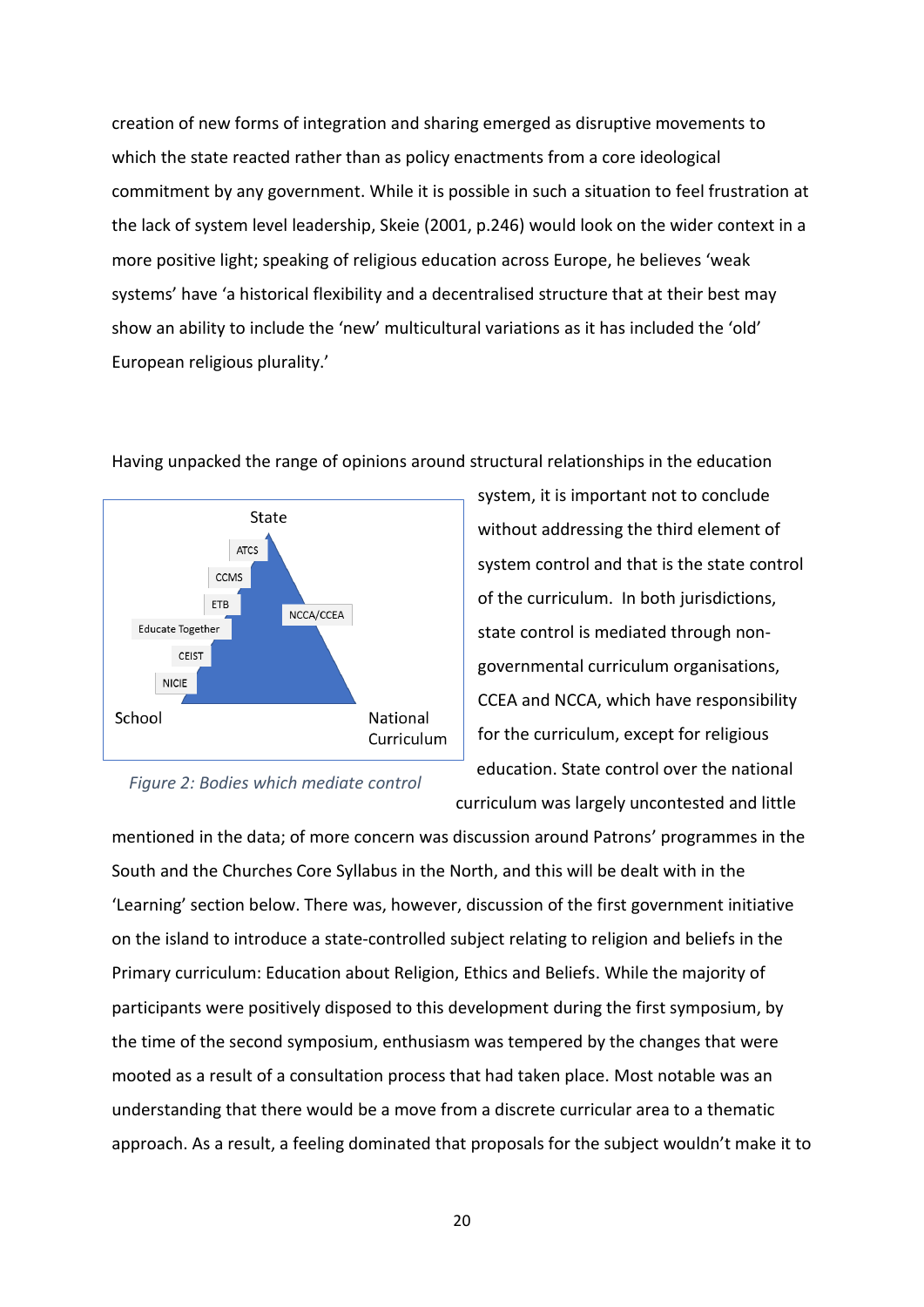statute, or they would be so compromised as a result of changes to the curriculum as it had been originally imagined, that it would be worthless.

*It seems that it is disappearing into nothing - it's depressing. A thematic approach will not give the programme a proper place. People have no idea about this subject. The NCCA will tick a box and it will be all change but everything will stay the same (Participant C)*

On the whole, the discussion of ERBE highlighted a recognition that change in this area was required but, at the same time, there was a keen awareness of the historical powerlessness that governments have had in directly intervening in curricular matters pertaining to religion and beliefs on the island and a sense of inevitability that it would continue to be difficult in the years ahead.

## <span id="page-22-0"></span>Aims: the basic commitments from which the purposes of education emerge

Traditionally, the aims of a faith-based education have been regarded as a commitment to the development of a fully developed person in the image of God supported by a tripartite structure of school, parent and church. These three elements were given emphasis by participants and noted as still significant in shaping the characteristic spirit or ethos of many schools. In the South, the desire to maintain a healthy regard for the role of families, especially parents, as primary educators was particularly evident and reference was made to the constitutional position of parents in that regard. Similarly, Integrated Educators in the North see parental involvement as a cornerstone of their work although in both jurisdictions it is recognised that this can lead to disagreements where the school values and family values conflict. One participant (A) noted the need to acknowledge these differences and for schools to see this as an opportunity for pupils to develop 'moral bilingualism' although another questioned the esteemed view accorded to parents. Similar to Daly (2016), participant K noted that while parental involvement can be a positive influence in schooling, it can also be employed as a cover for a communitarian agenda: 'we need to interrogate more closely the philosophical presuppositions, in particular in relation to certain conceptions of communitarianism, that are shaping conceptions of ethos, faith formation, and values in the case of schools' (Participant G)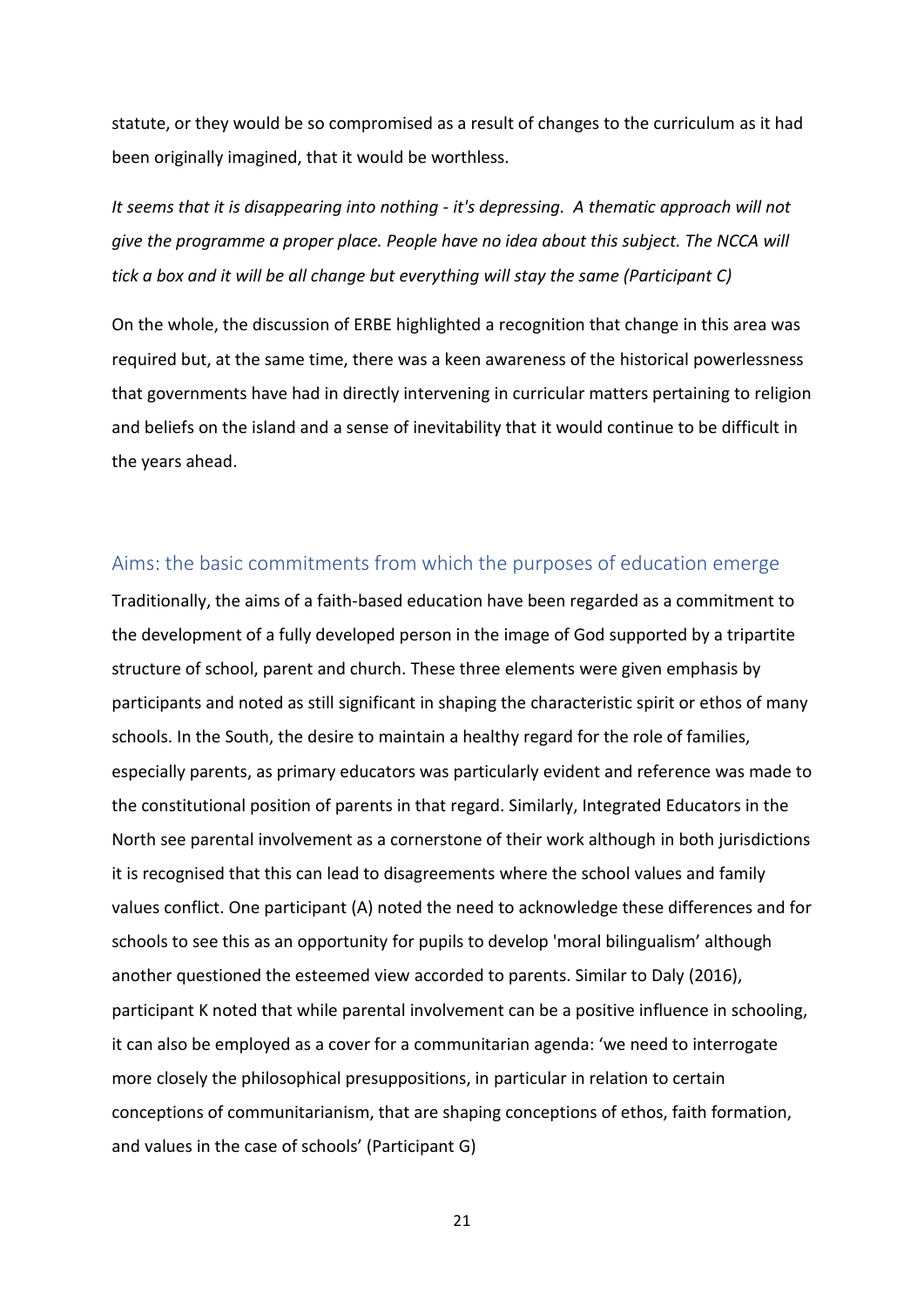The place of 'Church' in the formulation of the aims for education was regarded as still significant for the majority of schools on the island. In the North, 'almost every school in Northern Ireland in their prospectus will publish publicly that they have a Christian ethos' (Participant E) and in the South: '96% of Irish primary schools operating as denominational schools (and over 90% of these are Christian)' (Participant D). Although for some sectors (Educate Together, CNS and Integrated Schools) the reference to 'church' is likely to be too narrow and participants from these sectors were more likely to refer to the role of various communities of belief contributing to their ethos, mindful of the fact that these included non-religious beliefs such as Humanism. And, similar to Coll (2013), regarding the Catholic sector it was suggested that changing demographics required a renewed awareness of their mission in relation to other beliefs: *For many years in Northern Ireland there was a high degree of complacency in the Catholic Maintained sector because you could count on having an influx of pupils from local Catholic community. The demographic is now changing and we have to say to ourselves: how do we know we are a Catholic school… that includes respecting difference, treating everyone fairly, including everyone in your school, not practicing exclusion* (Participant J)

So, it is reasonable to say that an adapted form of the traditional tripartite model represents, to a significant degree, the foundational elements governing the formulation of aims and underpinning values in the majority of schools in Ireland: school, parents and communities of belief [\(Figure 3: \)](#page-23-0).

<span id="page-23-0"></span>

However, changing the traditional formulation causes a disruption in several ways which were expressed during the analysis of participants' discussions about the aims and purposes of education. Firstly, it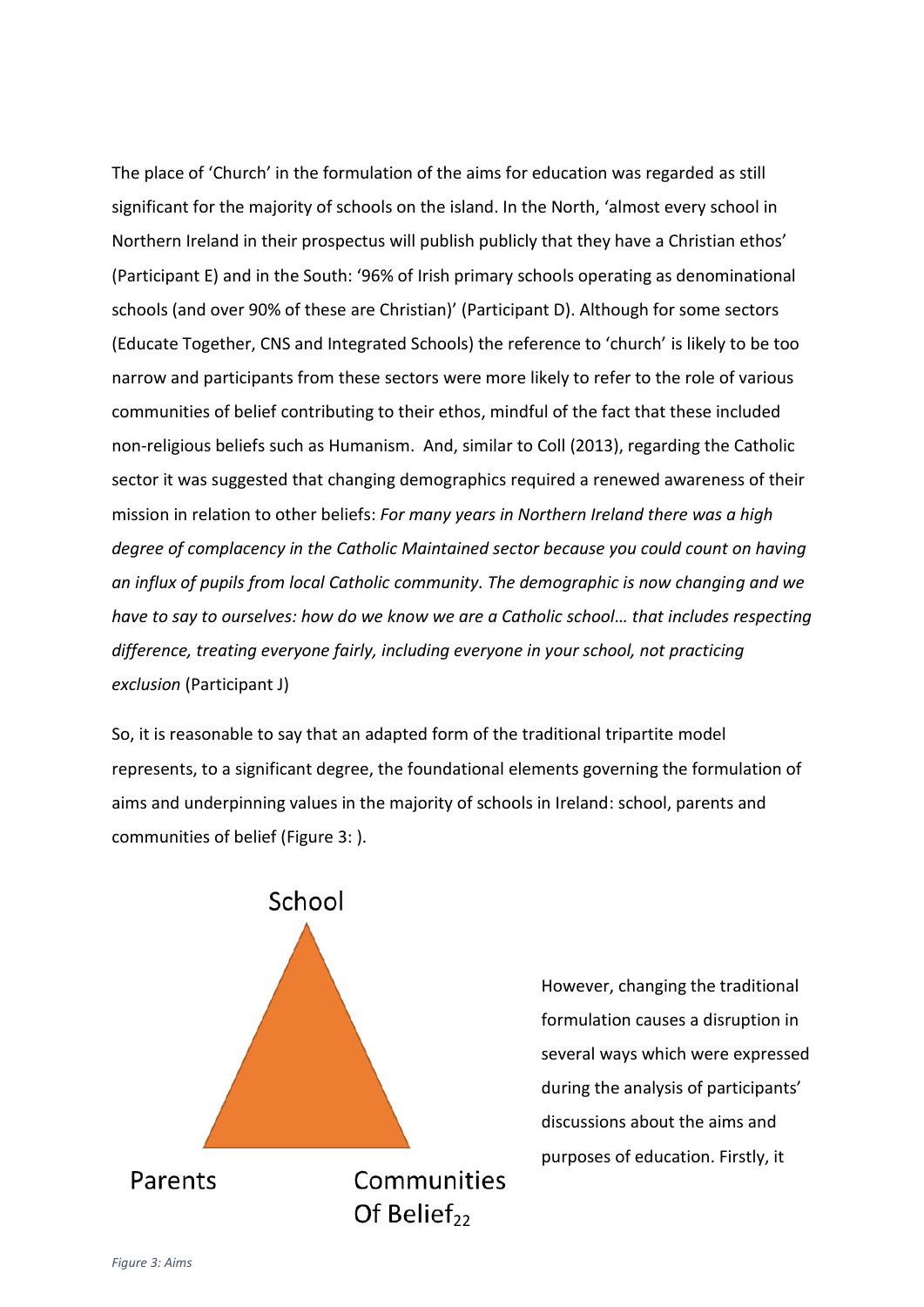challenges the foundational aims of traditional faith based schooling. The arguments for faith-based education tended to coalesce around sacramental preparation in Catholic schools, theories of primary culture (the idea of being nurtured into a community to secure a child's sense of identity and belonging) and Christian principles. And while, as noted above, the role of the churches at system level was deemed strong there was less confidence in their position in relation to the aims of schools. Indeed, in some cases it was felt the values of churches have been sidelined from their own schools and these should be reclaimed: 'if a school is going to set itself up as a Catholic school then it needs to ask itself, is it living out the values of the Catholic faith?' (Participant J). And similarly, in relation to the Protestant nature of Controlled schools in Northern Ireland: 'Protestant children cannot develop a firm, reasoned understanding of their own beliefs and are therefore at a disadvantage when their beliefs are challenged and have little appreciation for their own distinct religious identity.' (Participant E). Therefore, although the role of churches in education remains strong, their influence over school values is not guaranteed and some participants indicated a desire for more authentic and stronger religious values in schools in response to plurality and growing secularism.

Interestingly, the concept of authenticity is appealed to for different reasons and from different perspectives. As well as the call for more authentically Christian schools, participants reported examples of teachers and students who did not feel able to express themselves authentically as they were a minority within a Christian setting. This suggests a hidden assumption in the traditional model – that the identity and beliefs of the teacher are in harmony with the dominant belief in the school and, similarly, the identity and beliefs of pupils are in harmony with their parents. Where they are not in harmony it raises issues of authenticity and integrity, as seen for example in the report of a student teacher who admitted that hypocrisy was the only solution for her:

*I want to be honest in my interview – I'm not a believer – but I can't be if I want a job. So, I feel like I'll have to be a hypocrite; pretend I'm a Catholic to get the job and then hope I don't have to teach 2nd or 6th class because I have no idea about Holy Communion or Confirmation or any of that stuff. I don't know what to do. (reported by Participant D)*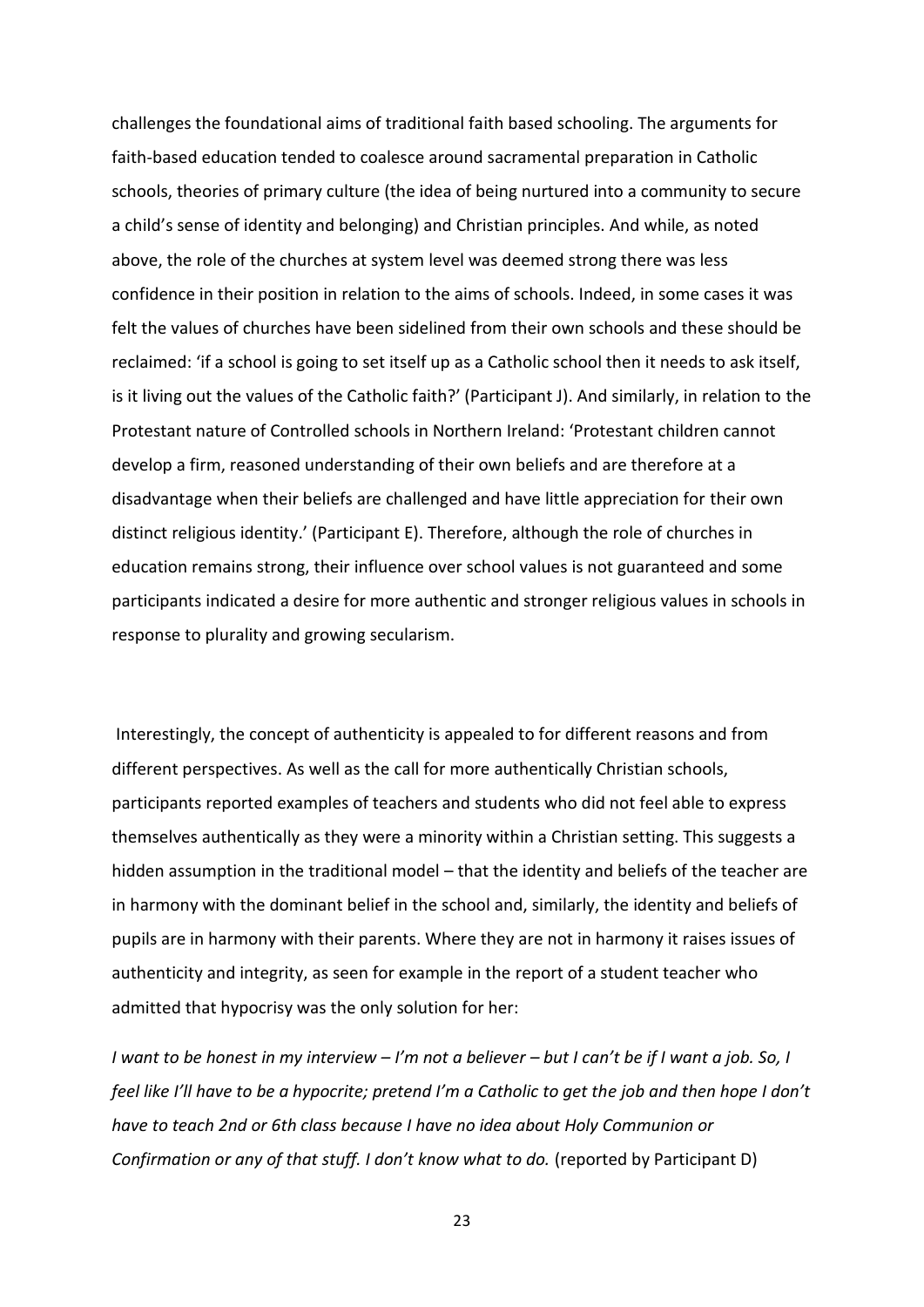The lack of a conscience clause for teachers in Ireland was noted by several participants to be a real concern and likely to actively discourage those of minority beliefs from entering the teaching profession.

In addition, there were concerns about the place of children from belief minorities in church schools:

*Children from a religious/belief minority attending a Church-run school may begin to question their own identity and the identity of their religious communities if educated in an environment that fails to recognise them in a meaningful way.* (Participant A)

This suggests an issue of equality and this concept was spoken of by many participants. Interestingly, equality was spoken of as both an aspiration and a positive value to be promoted in relation to a core value of a Catholic ethos, a Shared Education ethos, an integrated education ethos, an Educate Together ethos and an inter-cultural dialogue approach. It is worth noting, however, that this concept was mentioned most frequently in relation to minority 'multi-cultural' school-types where equality was spoken of in relation to specific concerns:

- the historical inequalities for minorities in a school system dominated by faith-schools

- the difference between equality of belief and equality of people

- legal challenges to equality, for example, in employment law or with regard to religious education qualifications (certificates)

- the practical difficulty in treating all faith and beliefs equally in relation to resources and time

What these points highlight is that while there is a broad acceptance of the value of equality, there are a number of very specific ways in which inequality is experienced, mostly as a result of systems which historically privilege majority Catholic and Protestant religious traditions.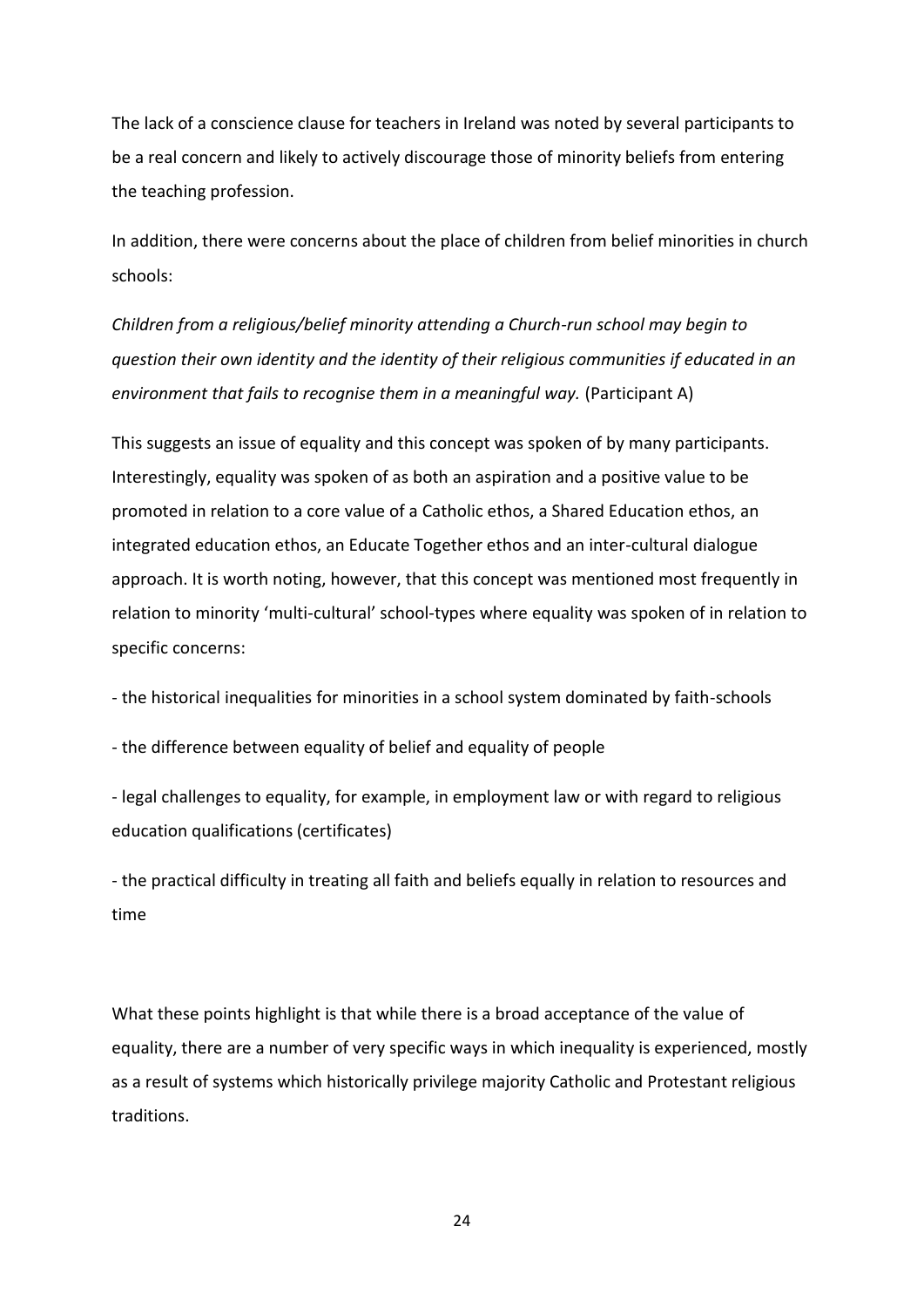Yet, despite the common cause that 'multicultural' schools share in wishing to challenge dominant positions, they do not share a single vision of common schooling. Partly as a result of the ground-up evolution of the 'multicultural' sectors, the conceptualisations of integration and sharing they possess were noted to be quite different and these varied views were found among the participants, especially regarding their approaches to religious education. Indeed, the religious identity of these schools varied between designations of 'Christian', 'Multidenominational' and 'a half-way point between denominational schools and secular schools'

Across all participants there was a sense that the characteristic spirit of schools remained an important focus for further debate and discussion, especially as it related to the sponsoring authority (church, representative body or other Patron) and the enactment of the values in curriculum and school life. (The relationship between Aims and Curriculum will be addressed below)

Two things might be said by way of conclusion to this section. Firstly, there was a sense that, in a system which was balanced in favour of religious separation, mitigation of potentially negative outcomes from separation was needed. While the level of the mitigation differed, participants offered values which might ameliorate the negative effects of separation. These values were identified as mutual understanding, shared values, reconciliation, welcome and equality.

## <span id="page-26-0"></span>Learning: students' learning in relation to religions, beliefs and values

This was the area of greatest discussion by participants. Due to the richness of the data it is necessary to subdivide this section into three: curriculum; pupil participation and pedagogy.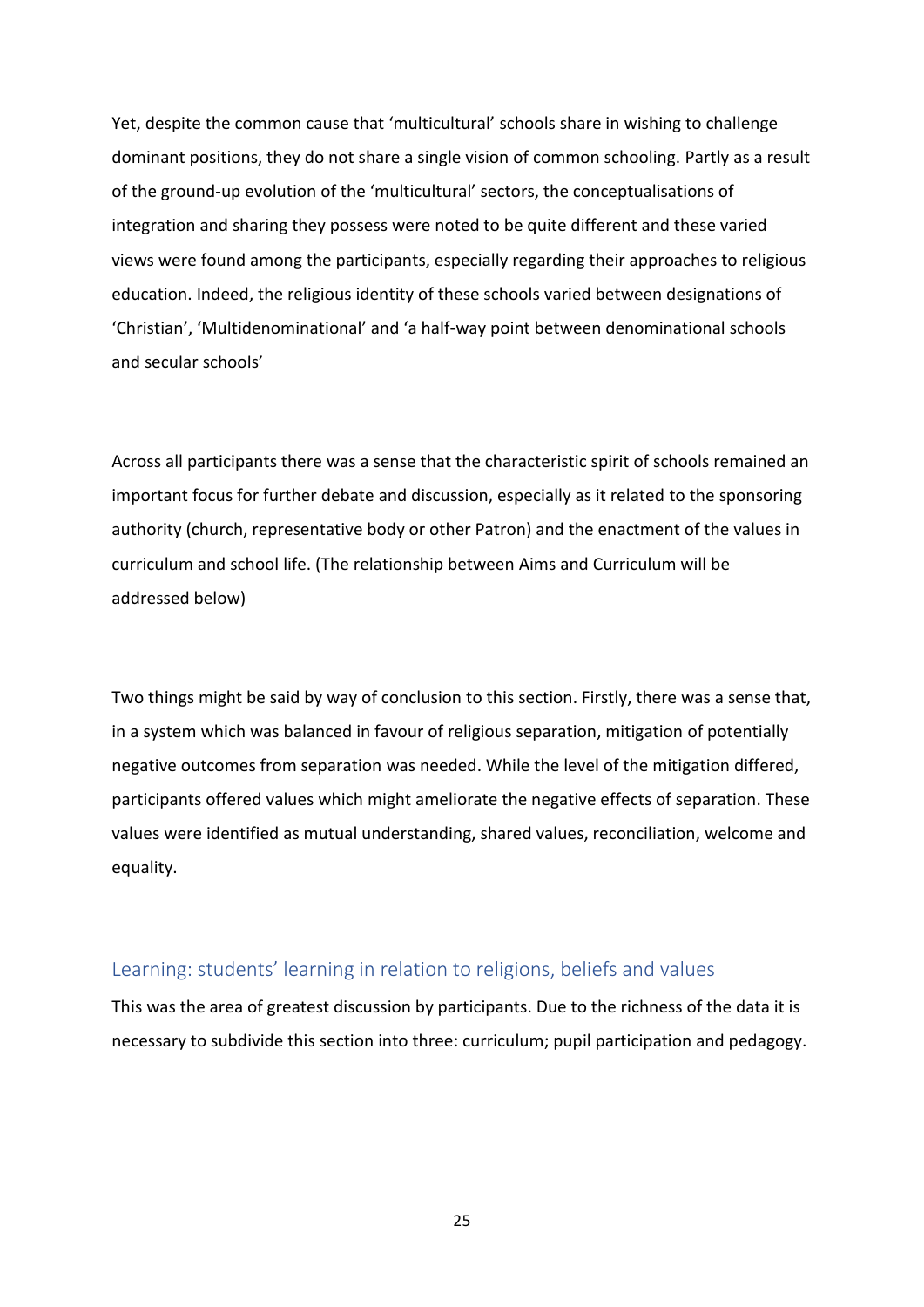#### <span id="page-27-0"></span>Curriculum

In both jurisdictions, responsibility for learning about religious education or beliefs and values education lies outside of the national curriculum. Some participants believed it to be an area of learning that is 'different' and 'set apart' from the rest of the curriculum. Interestingly, several participants noted the historical failures of the states (pre- and postpartition) in controlling this area of learning, and the tendency of governments, north and south, to adopt a laissez-faire approach. In some cases, state impotence was evident as failed policy initiatives but in others it was seen to be a direct result of a systemic context where churches and Patrons were given powers of veto and control over aspects of the curriculum. In relation to the south, for example:

*The Education Act [1998], refers both to: the patron's right to mediate the curriculum in accordance with their ethos, and also the requirement on the Minister to give due consideration to the ethos of schools when developing curriculum.* (Participant K)

This ability to filter state regulation can also be seen in the north where one participant noted 'The position of RE is anomalous – it's part of the 'curriculum' but not part of the NI Curriculum!' (Participant I). Nonetheless, despite limited state control and regulation, based on participants' reports, it is possible to say that the vast majority of Primary schools across the island have access to a religious education syllabus or patron's programme which sets out a range of content that teachers can or should cover during time allocated for religious education. What was notable from the discussion, was the varying perspectives taken when defining the programmes or curricular area dealing with religious, beliefs or values education. These issues around titles, labels and definitions are an inevitable part of dialogue and debate in the field of religious education whether across continents (Moran 2005) or within specific regions (Williame 2007) and reflect an ongoing effort to define the 'object of study' (Aldridge 2011).

Despite the apparent level of support for this curricular area, participants were very alert to issues around provision, and these seemed to be shared North and South. Three particular concerns raised by participants were: degrees of control and prescription; differences between policy and practice; and concerns over quality.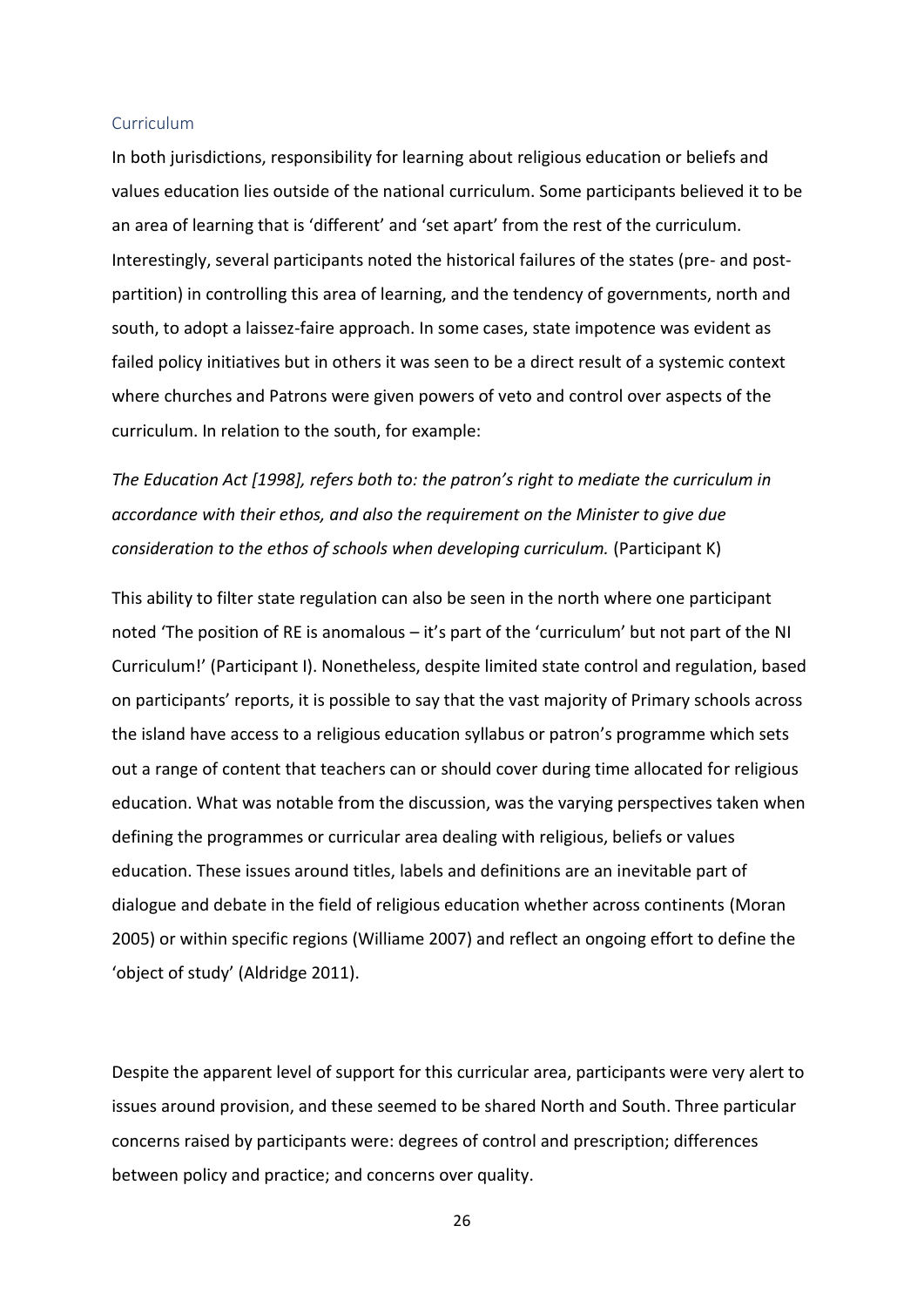Although programmes are provided by churches and Patron's there are degrees of control and prescription. Some are compulsory others optional, some have detailed teacher resources, others only provide a 'skeletal syllabus' (Participant H). Some arise out of an established pedagogical framework and others make no mention of pedagogical stance. None, apart from the proposed ERBE curriculum in the South, attempt to be fully integrated into the national curriculum, yet there is evidence that, to varying degrees, they are influenced by developments in the wider national context, particularly pedagogical innovations such as the skills based Northern Ireland Curriculum or the play-based Aistear curriculum. In basic terms, it is possible to picture the learning arena as an interplay of three



*Figure 4: Learning*

factors: the national curriculum; the Patron's, Church's or Churches' syllabus; pedagogical approaches. (Fig 4)

Regarding policy and practice there was a feeling that avoidance was widespread. From the South one participant (G) said:

*Everybody who works in Primary education knows that RE is not being taught in a lot of schools - it just isn't - nobody's going to say it, but it just isn't. People will do a little bit when it is being inspected, but other than that they won't do it.*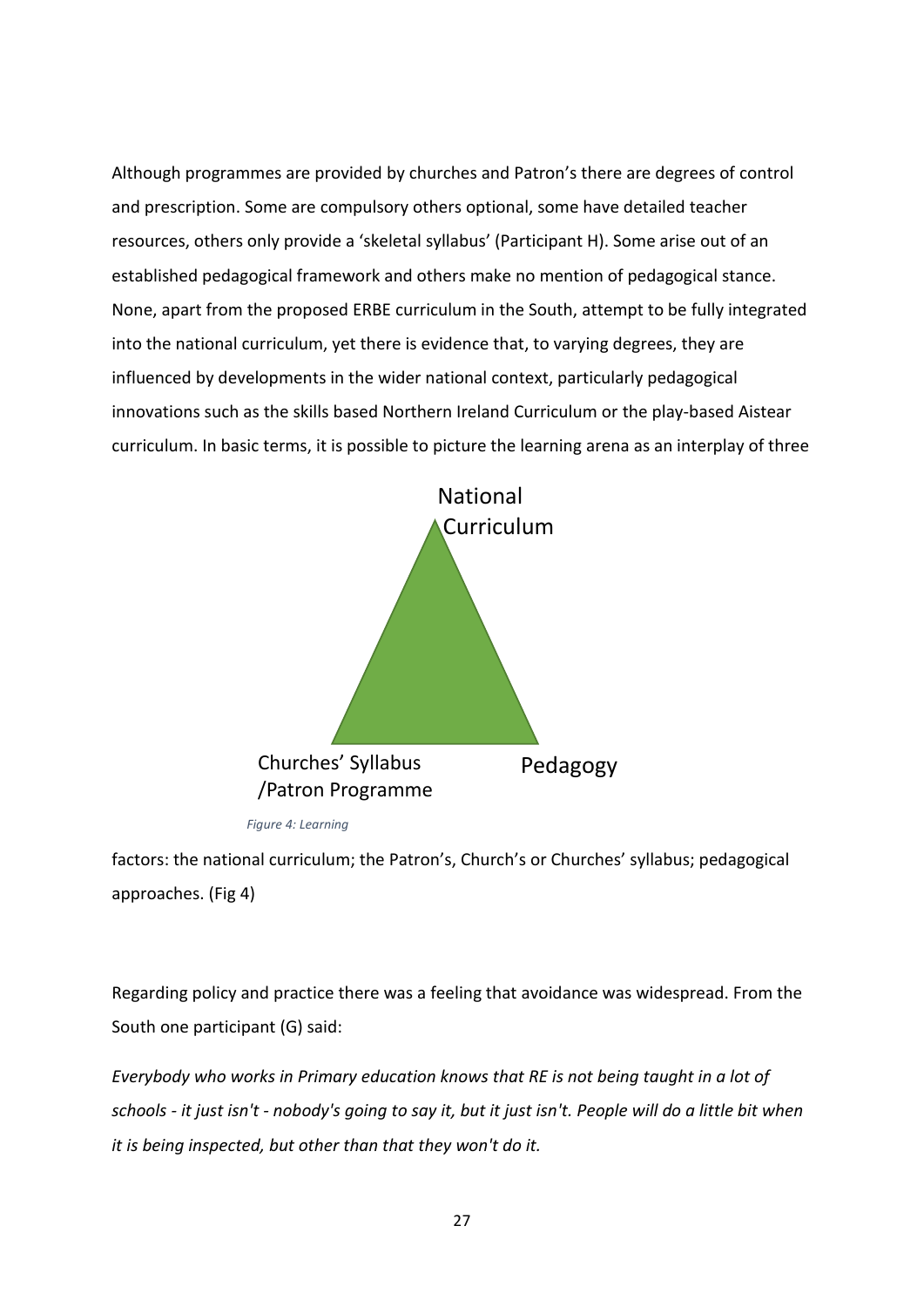And from the North:

*Anecdotally, many schools in Northern Ireland are not fulfilling their statutory obligations towards the subject* (Participant E)

It was suggested that, in some cases, cross-curricular teaching was an indirect cause of avoidance; religious education topics or themes would be subsumed into areas of personal development, for example, as this was seen to be a less controversial space in which to deal with ethical issues, values or beliefs.

And in relation to quality, it was noted that even when the subject is taught it can be done badly, either because it is dealt with superficially or religions are misrepresented:

*An over-emphasis on religious celebrations, however, can result in a superficial exploration of religious beliefs - an 'othering' of these viewpoints or as a friend put it 'a bout of religious tourism, dipping in and out of weirdly exotic practices before hitting the trail for home'.* (Participant C)

The lack of formal inspection by the state and inconsistent training and resourcing were noted as contributing factors to the patchy quality of provision.

### <span id="page-29-0"></span>Participation in learning in relation to religions, beliefs and values

Schools have developed a range of participation models involving separate and common classes across both regions, which are felt to reflect the ethos or spirit of the school. In this context withdrawal of pupils from RE was seen by different participants as either a positive or negative option. The withdrawal of pupils from confessional religious education was regarded by some as a positive right in faith school contexts but, echoing the findings of Mawhinney et al (2010), regarded as a form of exclusion by others. Similarly, in inclusive or multi-denominational schools, the practice of separating children for all or some of their education in beliefs and values was regarded as dangerous and segregationist by some, for example in reference to the belief-specific teaching in Community National Schools, whereas by contrast the use of belief-specific teaching within the Integrated sector in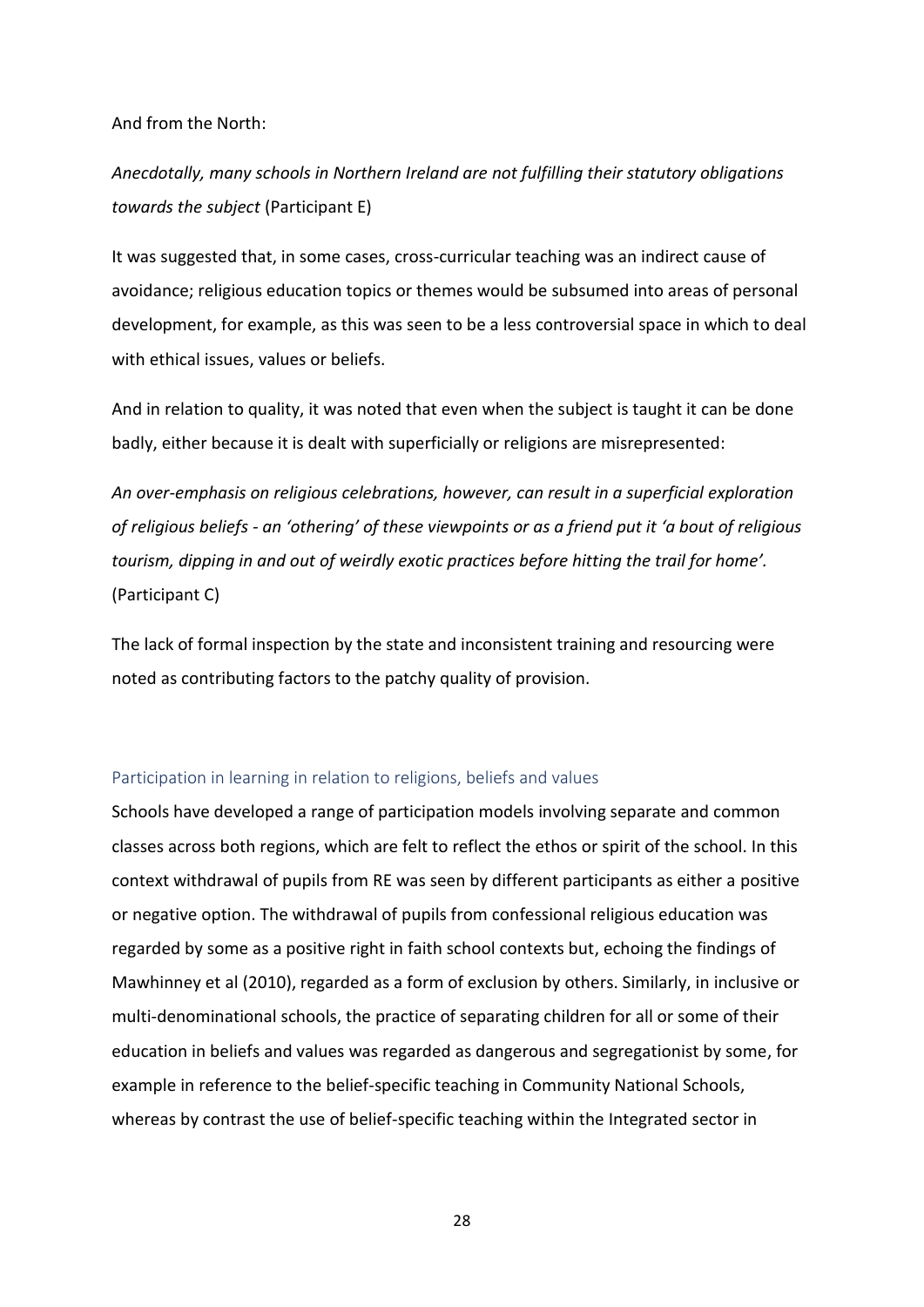Northern Ireland was noted by some to be a respectful outworking of a desire to respect difference and support parents' choice for a confessional element to religious education.

#### <span id="page-30-0"></span>Pedagogy

For those who spoke about pedagogy in relation to confessional forms of religious education there was an affirmation of its role as 'nurturing' and cultivating 'faith development'. In faith school settings, there was a sense of confidence in the coherent purpose of religious education and the methods used to nurture dispositions of faith. It was acknowledged that plural pupil populations have required a change in perspective and approach; it was no longer possible to make easy assumptions about your pupils' beliefs or be complacent about your values, but the vision of an education inspired by Jesus was, according to one Catholic participant, a continuing foundation in all aspects of school life and influenced the approach to teaching in all subjects:

*The basis of a Catholic school is that everything is done in the image of Christ… In a Catholic school the Catholic element is not in 30 mins of RE but in every minute of every day in terms of how children relate to one another, how the staff relate to one another and the children, all of those things.* (Participant J)

Discussion around pedagogy for inclusive forms of education in religion, beliefs and values suggested there was less confidence in a common vision or purpose. There was a feeling that teachers were often left to teach about beliefs and values with little support to navigate complex and sensitive contexts. Participants also had an awareness of incongruities arising from contexts where confessional and inclusive approaches were in close proximity, such as in the proposed introduction of the ERBE curriculum in the South. This was reflected in one exchange:

*Participant A: How can RE and ERBE look at similar materials from different perspectives: ERBE from a critical, more or less objective manner, but in a Catholic ethos in a denominational school. If you are teaching something as truth in the Catholic programme of RE and then taking a more critical approach in ERBE - I'm wondering what others think of that? Can the two be done in tandem? Is it a fair criticism?*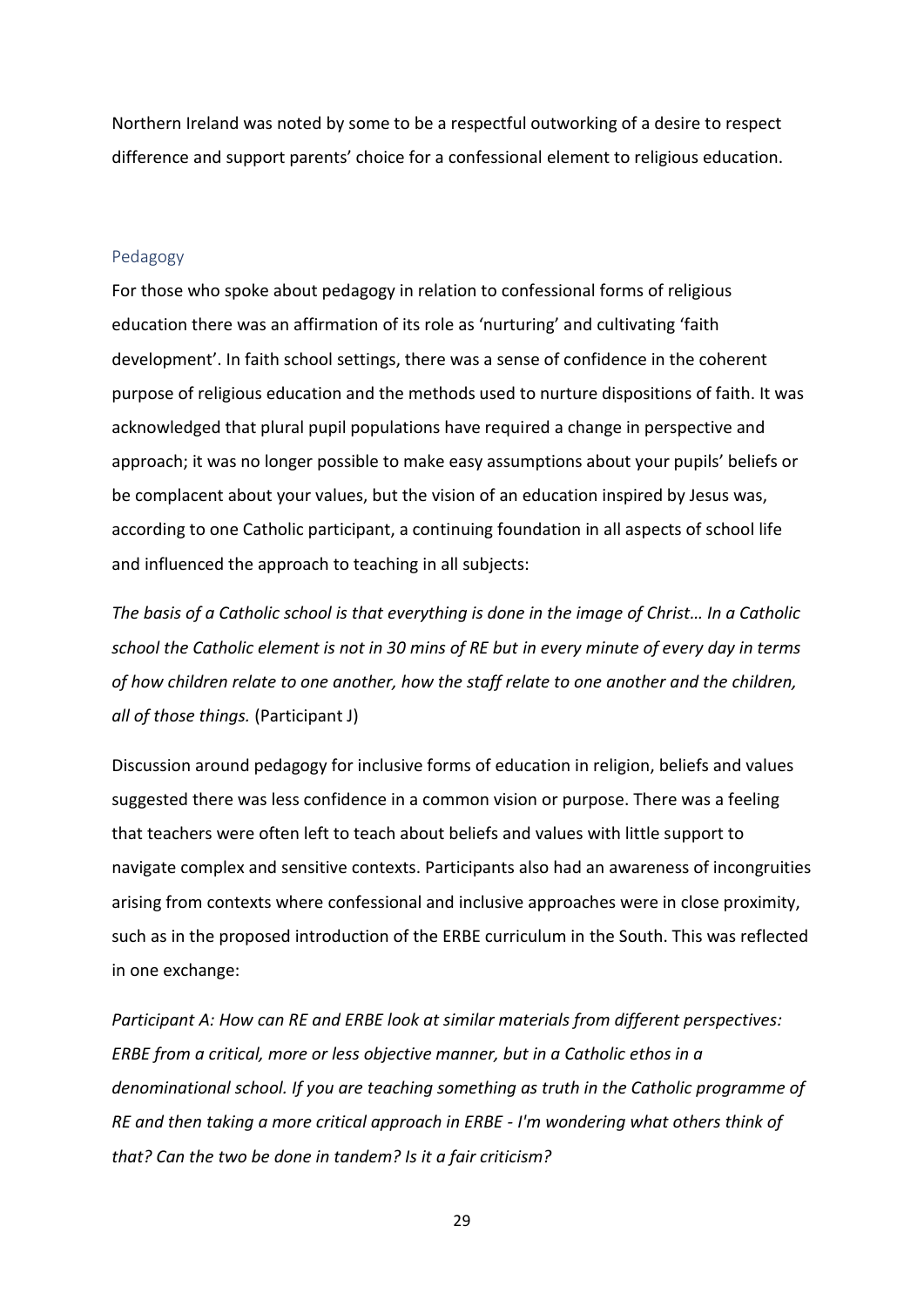#### *Participant K: We don't have any easy answers.*

Yet, the data does contain evidence of participants attempting to answer the challenge of teaching about beliefs and values inclusively in a plural environment. The concept of 'spaciousness' was used by several participants when trying to articulate a vision of this. One participant (D) believed that in religious education there was a transition occurring from 'a monolithic space to a multiplicitous one'. Others spoke of an aspiration that learning in this area should inhabit a 'space' that maintained an 'apartness' from the rest of the curriculum, a special place for 'family projects', explorations of 'lived values' and the development of 'skills, dispositions, knowledge and understanding…' that enabled children to '… to engage positively with the world in which we live, be respectful of those from other traditions, and have meaningful relationships with their peers.' (Participant K)

Specific projects mentioned as examples of a new space were: shared education in Northern Ireland; Anti-bias Curriculum; The Visiting Programme; and The Guestbook Project. These were seen to embody a form of learning about religions, beliefs and values that were connected to the lives of pupils, involved them in dialogue and encounter with people from different beliefs and developed children in a holistic, inclusive manner.

Yet there was a difference of opinion on inter-belief dialogue, some seeing it as a necessary element of an inclusive beliefs and values education, others resisting its prescription:

*We would encourage schools to allow children to decide for themselves whether or not they wish to become involved in conversations around their own personal belief system. Some children are uncomfortable with such heightened attention and feel affirmed and validated without needing to voice contributions*. (Participant C)

## <span id="page-31-0"></span>Relationships across the categories

In each arena there are tensions between different elements but there are also common elements and, when these are put together, it is possible to construct a bigger picture that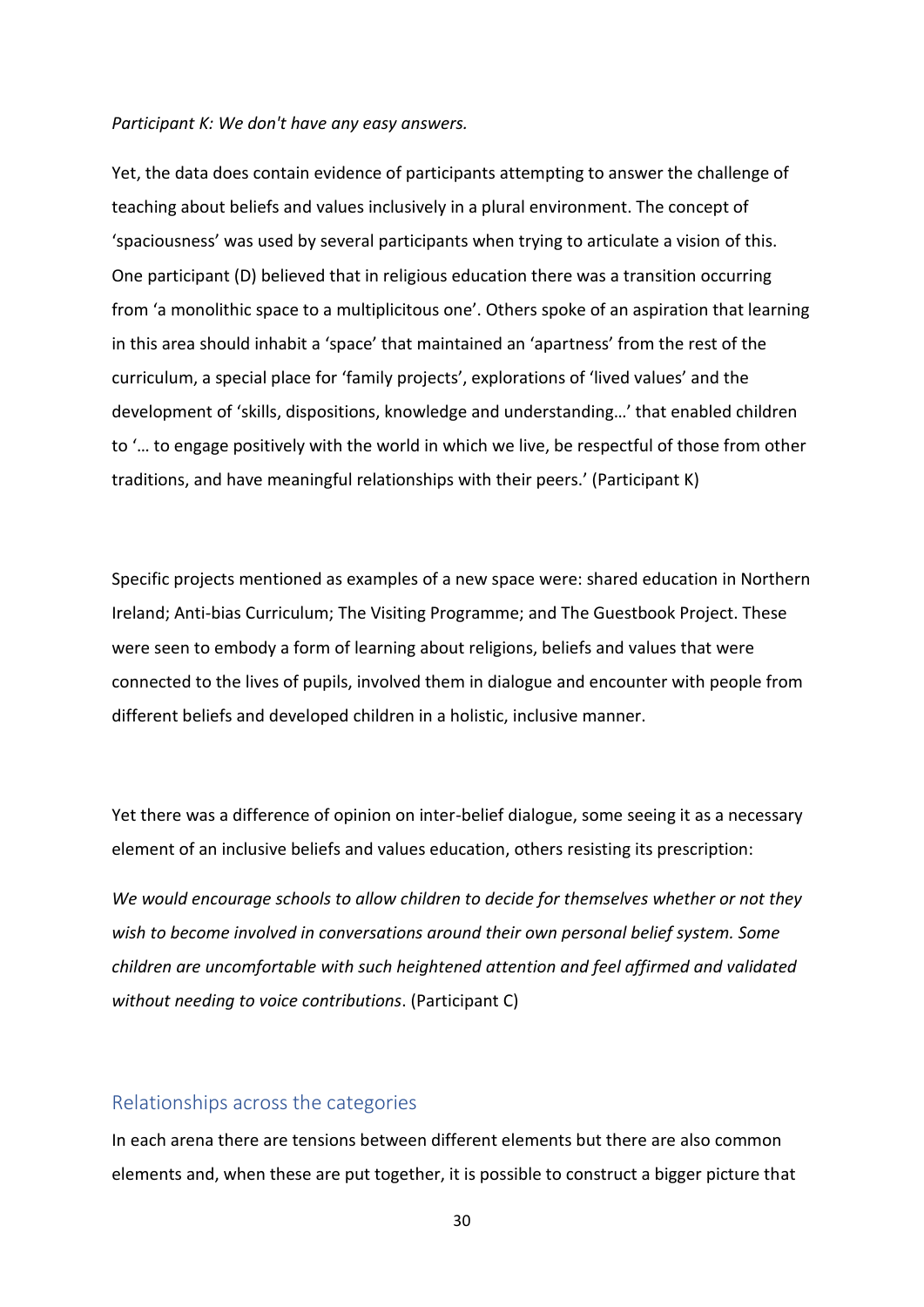emerges from the data. This is shown as a model of education about religion, beliefs and values on the island of Ireland (Fig 5).



## <span id="page-32-0"></span>*Figure 5: Model of religion, education and learning*

What the model shows is that the state, by which we primarily mean Government Departments with responsibility for education, has a relationship with schools and curriculum, though in both cases its control is mediated through various bodies.

In relation to the System-Aims relationship the state has limited control over the aims of education. This confirms what, in their extensive work on policy enactment, Ball et al have noted (2012, p.10): 'What happens inside a school in terms of how policies are interpreted and enacted will be mediated by institutional factors… [and] depend to some extent on the degree to which particular policies will 'fit' or can be fitted within the existing ethos and culture of the school or can change ethos and culture.' But what the evidence here suggests is that mediation is likely to be even more pronounced in the Irish context.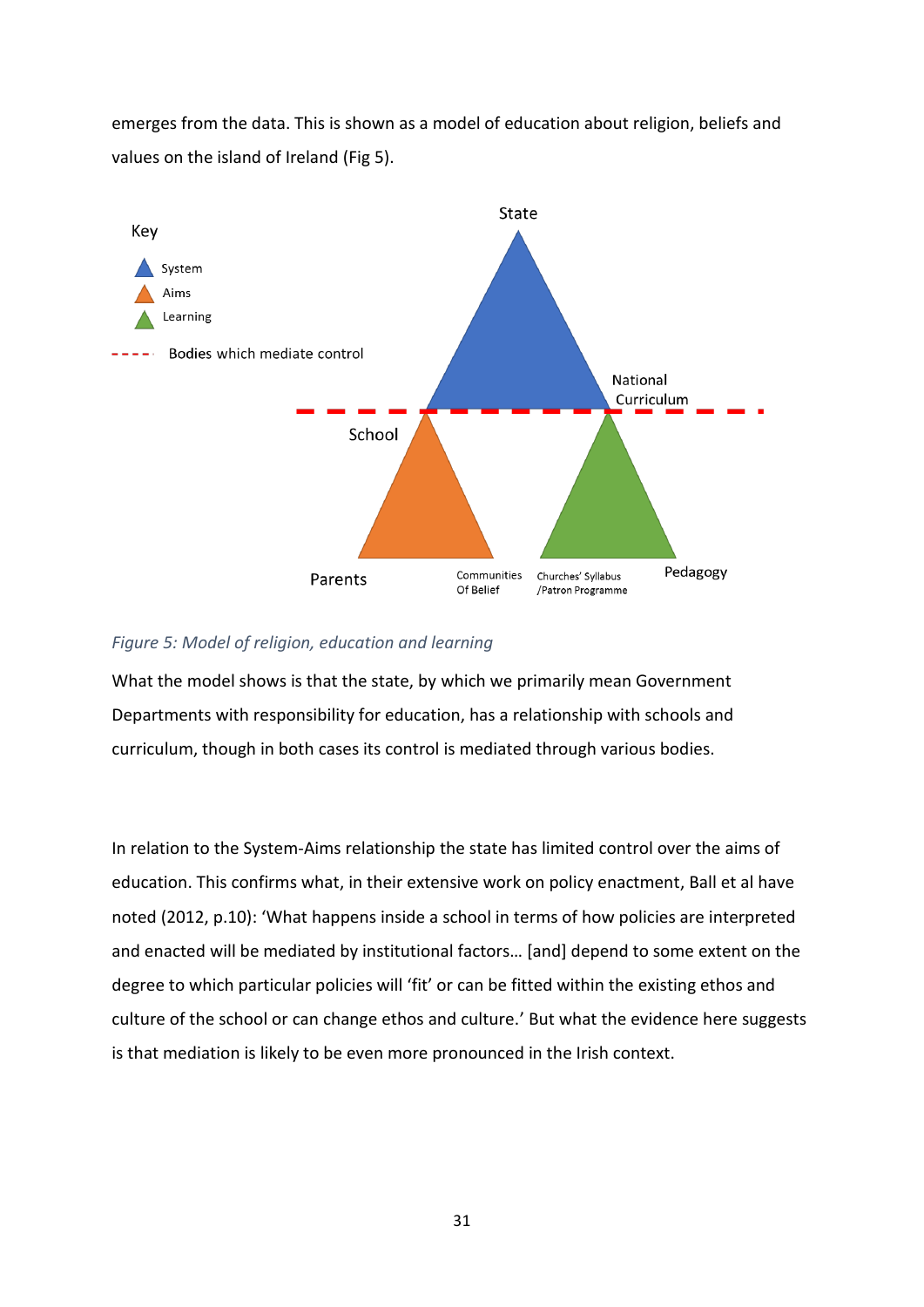This devolution of responsibility for aims was possible, as one participant (L) noted because schools had 'community legitimacy' by dent of the overlapping purpose of school, family and church, however, with the increase in plurality of belief the legitimacy is, in places, less certain and requires a new more democratic contract between schools, parents and communities of belief. Indeed, the participants in this research identified specific examples of how the reluctance of the state to extend democratic processes and human rights to schools was undermining the equal and fair treatment of teachers and students. One was the reluctance to impose equality legislation upon schools in relation to the employment of teachers, North and South, and, a second, was the reluctance of the southern state to offer a conscience clause for teachers in the South, thus allowing them to opt-out from delivering religious education should they wish.

A second issue in the System-Aims relationship is that the state pays insufficient attention to the development of common values thus creating a society that has a diminished sense of the common or public good:

*I am concerned with the way in which this system of school management forces schools to distinguish themselves from one another in terms of ethos, indeed to compete with one another in this regard in order to secure new schools, rather than to find the points of dialogue. By creating a situation that makes school provision into a marketplace of ethoi, the State has failed to create the conditions for points of connection, for dialogue and for sharing. It runs the risk of demanding monolithic positions in respect of school identity rather than inviting a dialogue about those values that we share with one another and the ways in which these values are lived.* (Participant G)

With regard to the System-Learning relationship we can see that the state has no direct control over what students learn regarding religions, beliefs and values as they are not responsible for the writing of the RE or Patron's programmes. And, in the past, when they have attempted to exert direct control in this area the results have, to date, not been successful; the most recent example being the stalled implementation of the ERBE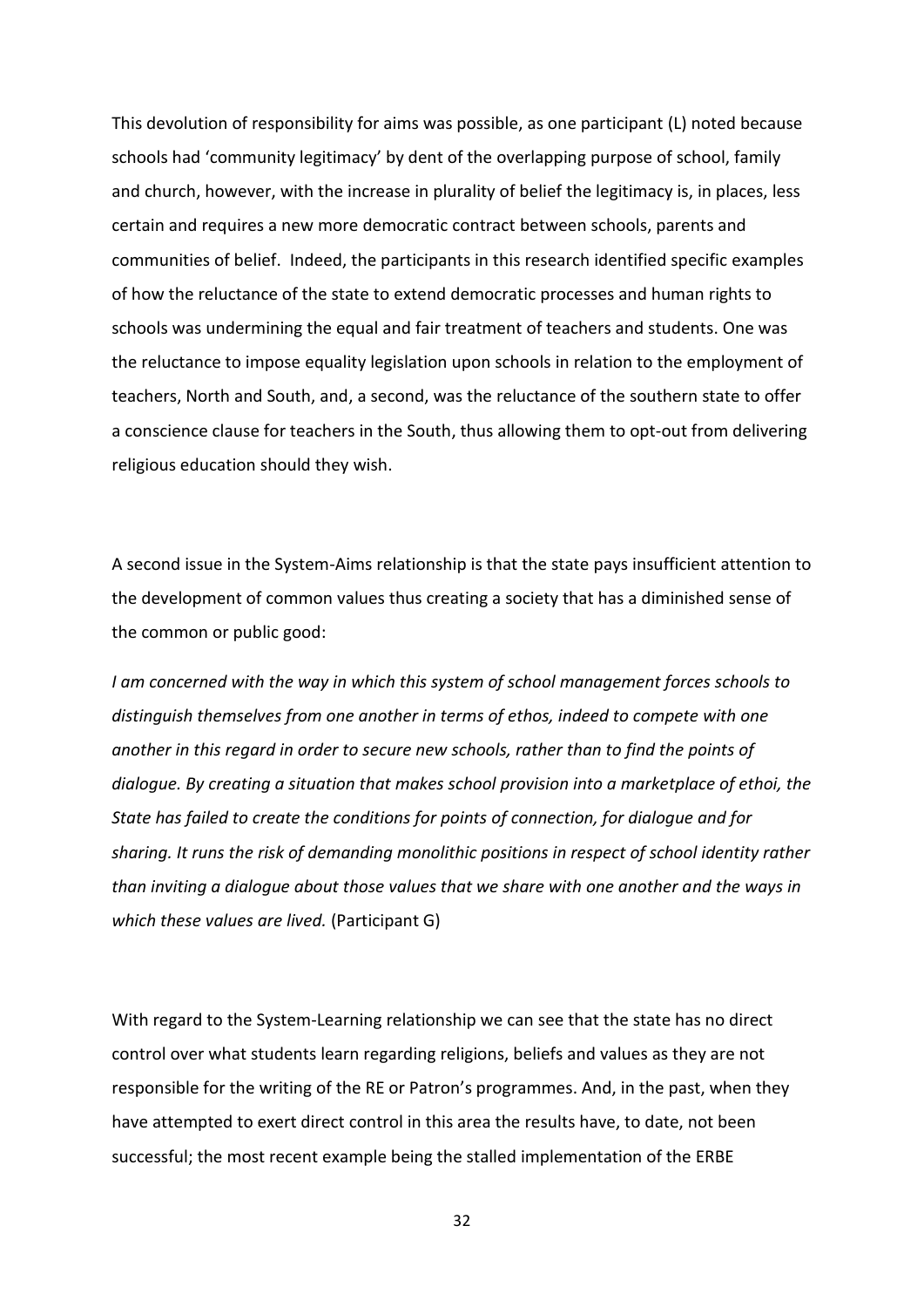curriculum in the South. On the other hand, the evidence from the research here shows that the national curriculum has an influence on what happens in relation to learning in religion, beliefs and values as it is the same teachers who deliver the national curriculum and the religious education syllabus or Patron's programme. This is inevitably heightened where teachers teach in a cross-curricular approach and there are a few examples of crosscurricular materials including *Faith and Light* and *St Patrick* that include religious education which have been developed by CCEA in the North. In these cases, active-learning and playbased approaches which are features of the wider curriculum approach in Primary environments have influenced the materials and how pupils are expected to learn in relation to religion, beliefs and values.

Moving to the relationship between 'Aims' and 'Learning', it is important to note the gap between 'communities of belief' and 'Church Syllabuses/ Patron's programmes'. Traditionally, Christian churches have occupied a powerful place in relation to learning about religions, beliefs and values because they have had the ability to connect these two elements and close the gap between 'aims' and 'learning'. In other words, the Church community, or their representatives, have had direct responsibility for the Church syllabus. The situation has inevitably become more complex as a result of the increased varieties of communities of belief, north and south, including non-belief. To some degree the gap has been addressed by the Patrons of Educate Together schools in the South and Integrated Schools in the North developing their own curricula in response to local parental preferences. There have been some strains and tensions between schools and some religious communities in the process, but the schools have been able to cultivate a sufficiently strong connection between 'communities of belief' and RE/Patron's programmes by closely involving parents in their syllabus planning and adapting inclusive approaches (although these are quite different between the two school types).

The gap between 'communities of belief' and 'Churches' Syllabus/ Patrons' programmes' also raises an obvious question regarding the schools who have maintained the traditional approach where the common element between 'aims' and 'learning' is the Church Syllabus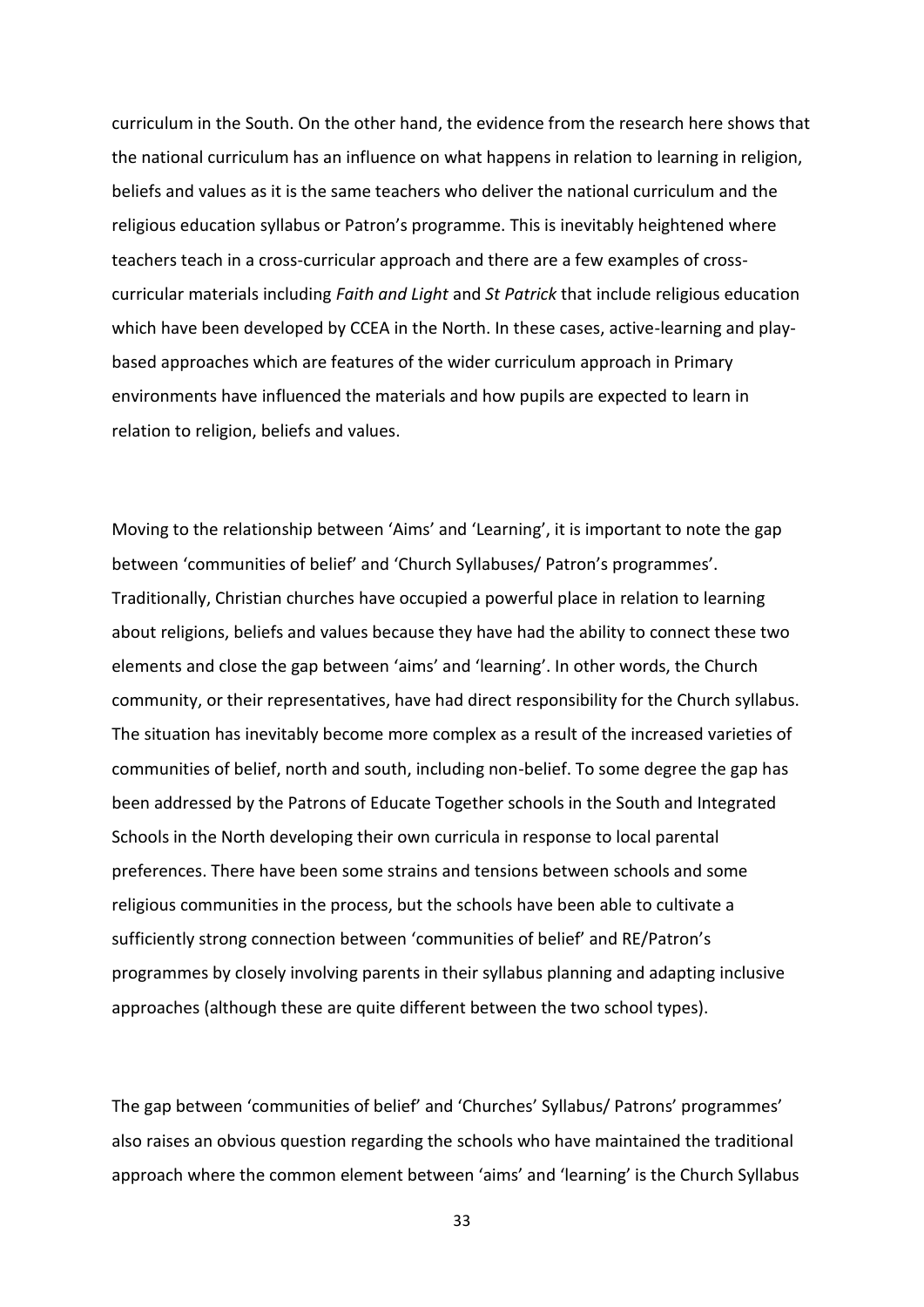of Religious Education: how are communities of belief from outside the Church accommodated in learning about religions, beliefs and values? Evidence from this research suggests that faith schools view the opt-out option for pupils as a positive choice in this regard. However, it is important to note the views of young people in this regard reported by Mawhinney et al (2010) that opt-out can result in 'a sense amongst many minority belief students that their beliefs were not of interest or concern to their school.'

Finally, it is important to make two comments about the interaction between the three arenas. Firstly, in relation to the relationship between system, aims and learning, churches and Patrons have been able to exert a level of control over what pupils learn regarding religions, beliefs and values by having the ability to connect the three arenas to a greater or lesser degree (see Fig 6). By achieving this 'locus of control' schools have been able to present a coherent and legitimate form of learning about religions, beliefs and values.

Secondly, a hugely significant aspect of any education system is of course the teacher and they lie at the interface of all three arenas of this study having to deliver on the demands from the system level, work within the aims and expectations of the school and create



*Figure 6: Locus of control*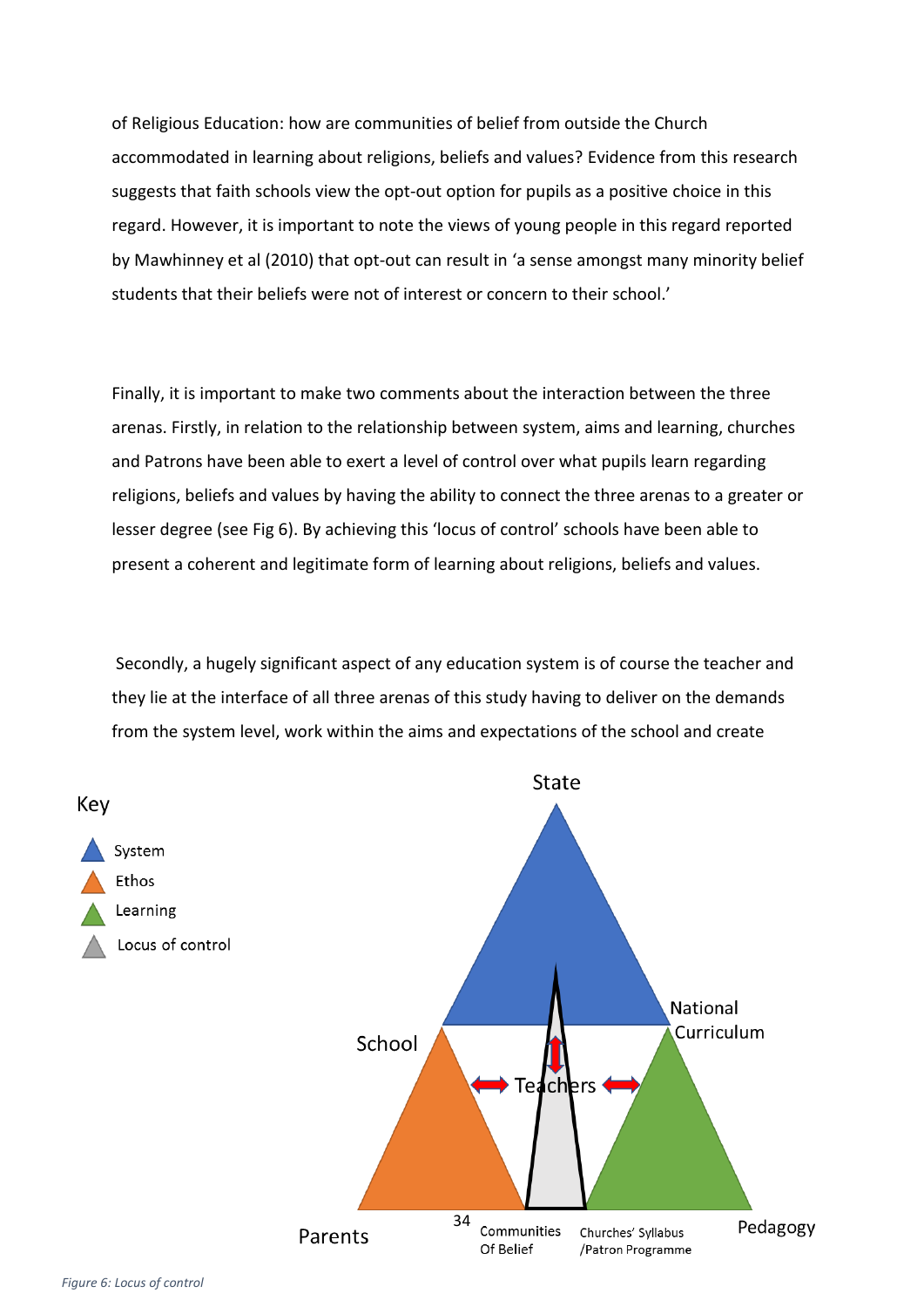opportunities for pupils to learn about religion, beliefs and values. Traditionally, teachers have achieved a synergy between these three arenas as their own identity, beliefs and values have overlapped with the aims of the school and the modes of learning about religion, beliefs and values. The evidence from this research shows, however, that for some young teachers this harmony of values is not present and this raises issues of authenticity, identity and conscience for teachers.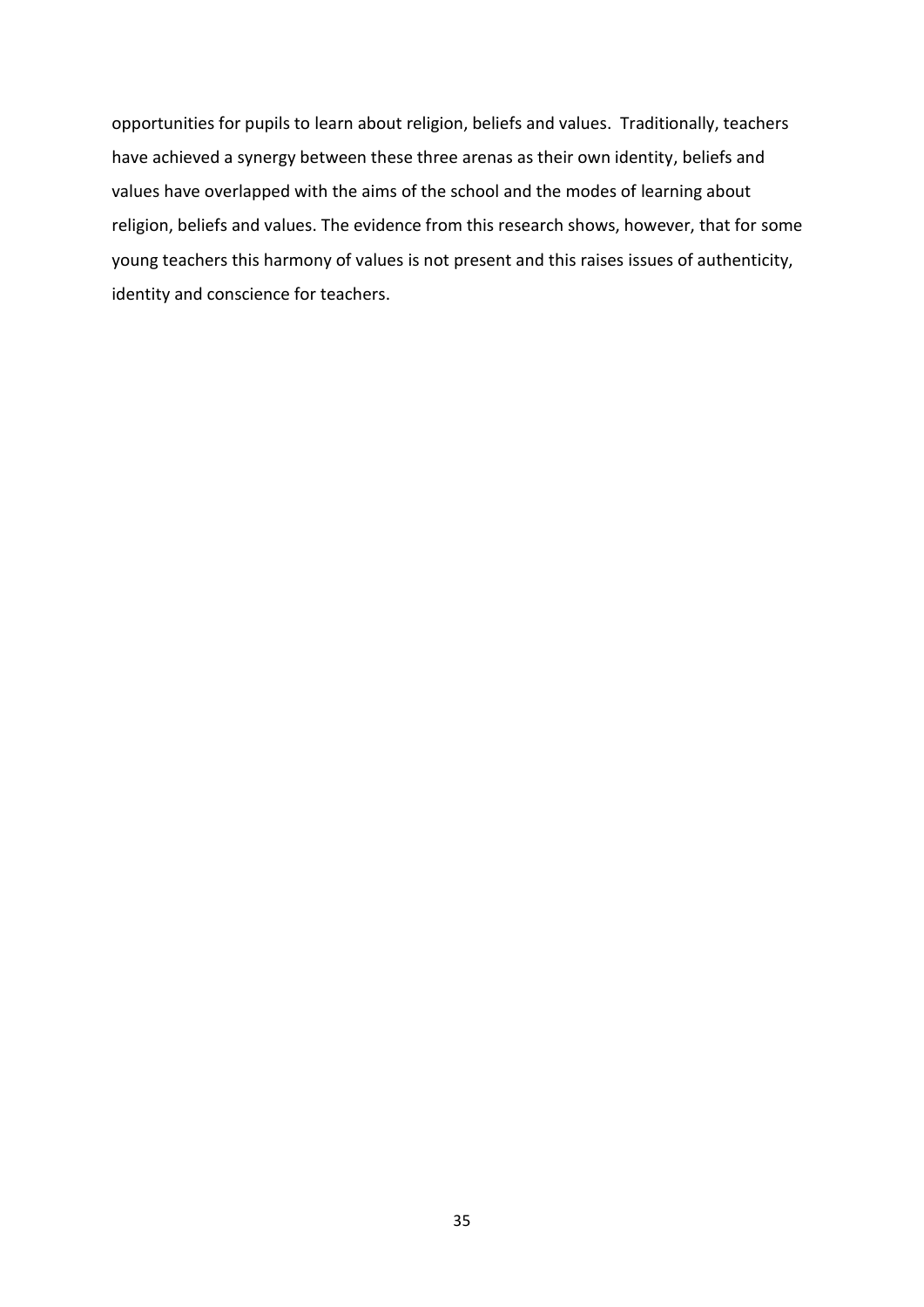## <span id="page-37-0"></span>**Conclusions**

The first aim of this research was to facilitate cross-border inter-professional learning for stakeholders in policy and teacher education contexts around recent developments in policy and practice of teaching about religion and beliefs in schools. Feedback from an evaluation of the project indicated that it was achieved in a significant way – all participants identified ways in which they found the project valuable, seeing it as 'an opportunity to learn', participate in a 'professional network', 'clarify ideas' and explore 'deeper issues, meanings and ideas represented by each speakers' experience'. The format of the sessions was regarded as 'congenial' and participants commented on the value of the opportunity to read and reflect on papers prior to the symposia and one noted: 'Preparing a document in advance really focused my thinking around my own model and highlighted the complexity in trying to describe it.' The most common recommendation for improvement was to have more time to extend the discussions; one participant felt there were 'too many papers' in the time available, however, outcomes from the discussions acted as a springboard for new initiatives. These included plans by one participant to develop a 'toolkit' for schools to explore issues of ethos. Another participant noted: 'I have already planned to meet a colleague from the project about exploring the possibilities of cross-border projects and we have already shared resource materials.'

The second aim was to explore stakeholders' perspectives and responses to current challenges in this area. Given that participants were all experienced educationalists and involved to various degrees in policy development and theoretical analysis of beliefs and values education, the data provided from the papers and the symposia discussions were rich in breadth and depth. In responding to our original request to *discuss the current strengths and challenges of shared religious education and/or education about religion and beliefs in plural classrooms*, participants reached back historically and drew upon theoretical understandings to contextualise and position their responses, thus fulfilling Skeie's (2001,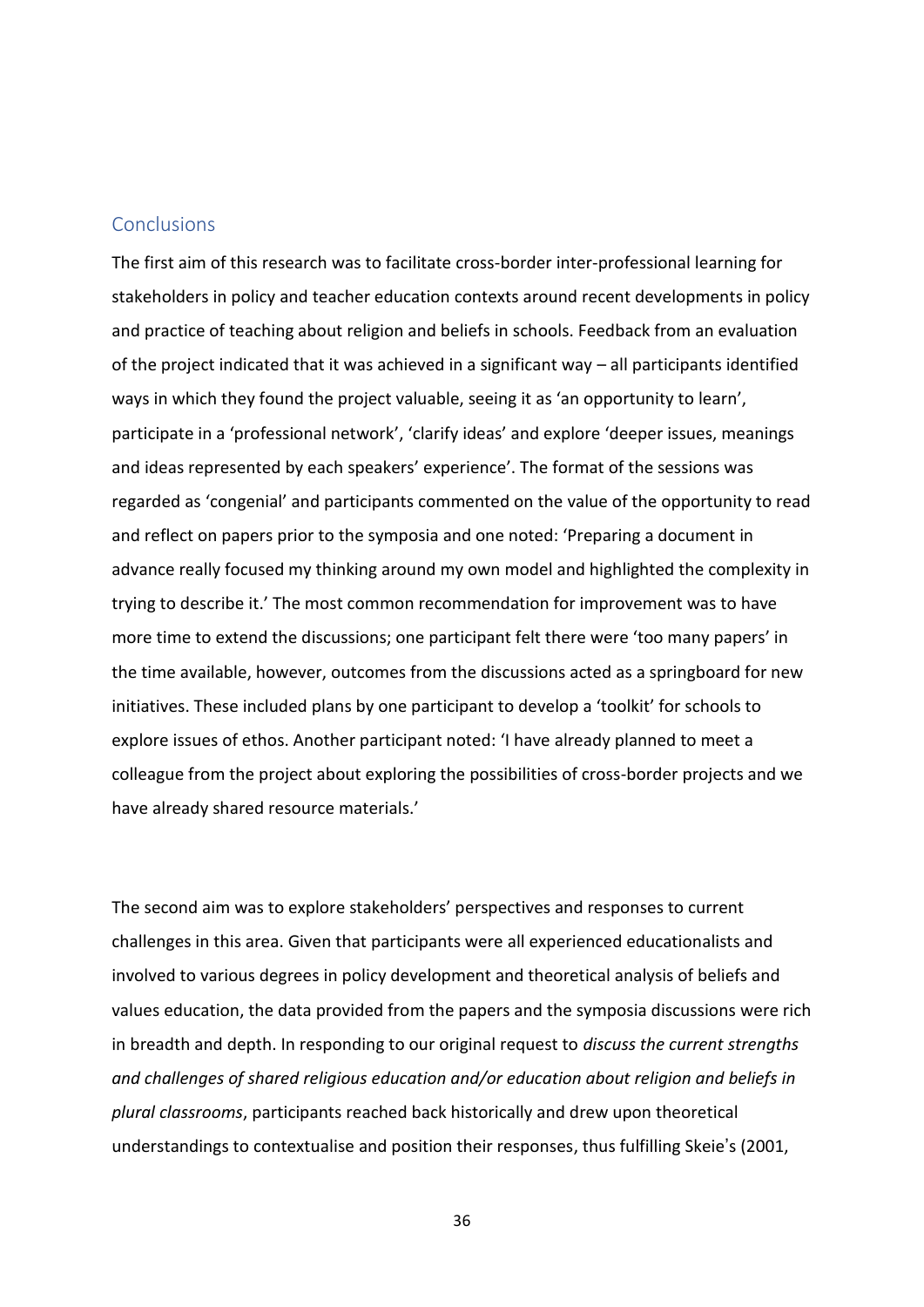p.247) recommendation that those aiming to transform a system of religious education should 'dialogue with its own past'.

We can see from the data that what children learn in the area of religions, beliefs and values is a result of a complex interplay of historical, religious, political and socio-cultural factors. We have attempted to bring some structure to the complexity by identifying in our data three main arenas through which we can understand how decisions are made and policy developed in relation to this area of education and, crucially, how learning is situated within the wider school, community and policy contexts. We also identified, similar to Freire (1996) and Alexander (2005), that questions of authority, agency, nurture and criticality are of particular significance in these arenas, across all school types.

It was noted that, in both jurisdictions, the state is not involved directly in religious education or in controlling the ethos (religious or otherwise) of individual schools. In the majority of schools on the island, Christian churches retain the strongest influence over how and what pupils learn about religions, values and beliefs. However, alongside this continuity in authority over curricula and preference for nurturing children in faith, is increasing diversity of pupil and teacher beliefs, as well as newly emergent approaches to equality based schooling and integrated and multi-denominational education which have challenged traditional forms of authority in education and received notions of religious education. Thus, greater diversity of belief and practice have raised issues of agency at a group level and a personal level.

At a group level, there is a disconnect between communities of belief, other than Christianity, and curriculum programmes. Absence of formal positions of control for those who sit outside dominant groups clearly raises issues of fairness and equality. At a personal level, the position of the pupil and the teacher in relation to identity and belief is not well defined. For pupils, this may mean that assumptions are made about beliefs on the basis of belonging (or not belonging) to certain communities and the dialogical space which Wright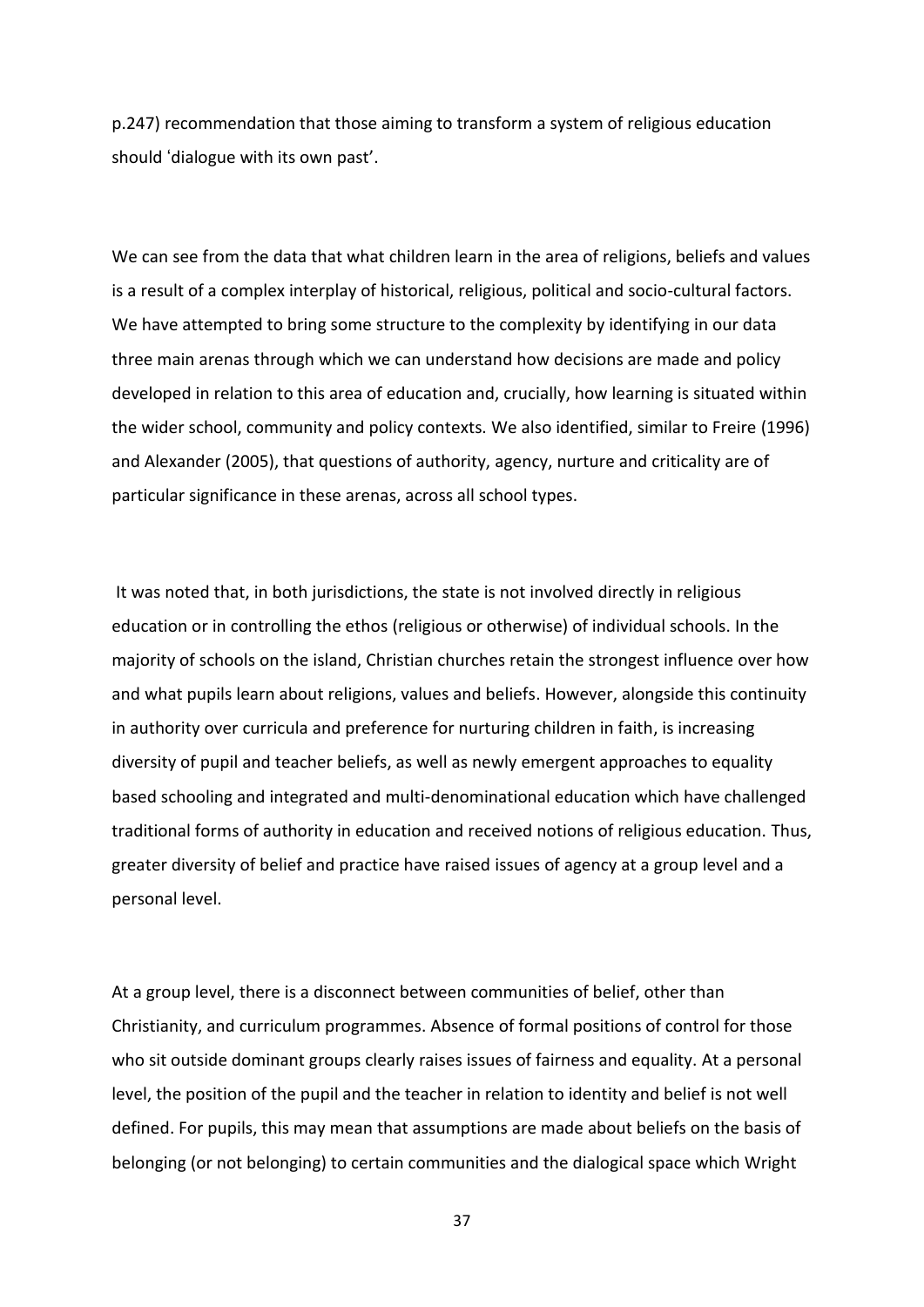(2000) believes is essential for developing criticality in religious education, is limited. For the teacher, this can cause issues of personal and professional integrity. Indeed, this research has highlighted the concept of authenticity as one that requires further investigation and attention in respect of teachers' professional and personal lives; in the literature and scholarly discourse of teaching about religions, beliefs and values in the Irish context little work has been done on this concept.

As well as using the lens of authority and agency, we have employed the concepts of nurture and criticality in our investigations. From our findings we can see a growing recognition of criticality as an aspect of learning about religion, beliefs and values even at Primary levels, as well as an enthusiasm for the development of new curricular 'spaces' for religious, beliefs and values education. Integrated schools and Multidenominational schools make more explicit connections to the value of criticality in education than, on the surface at least, do faith based schools. In the South, for example, we can see the development of the Educate Together movement as leading the way in the articulation of equality based approaches in schools, which eschew emphasis on the 'formation' of children in favour of emphases on critical thinking and ethical understanding (Rowe 2000; Mulcahy 2006). The recent ERBE Curriculum developments from NCCA and the emergence since 2008 of the Community National School (and its process curriculum *Goodness Me, Goodness You!)* are analogous examples which even explicitly refer to 'problem-posing' education and progressive educationalists such as Freire as models of practice (ERBE 2016; GMGY 2016). That said, however, and in the spirit of criticality itself, we must also acknowledge the gap between educational rhetoric and reality. While the new approaches described above are to be warmly welcomed in their vision and ambition for agency and criticality, even their own adherents admit to the complexity of this type of educational practice, both philosophically and pedagogically (Mulcahy 2008). While faith based pedagogies can draw on hundreds of years of religious reflection and understanding whilst also being somewhat univocal in design and authority, newer approaches have less tradition to draw on and also are more equivocal and varied in approach. While this is often seen as a positive sign of diversity and openness, it can also especially in practice lead to some confusion. Pluralist approaches to education might thus be regarded as more challenging in the Irish context and will need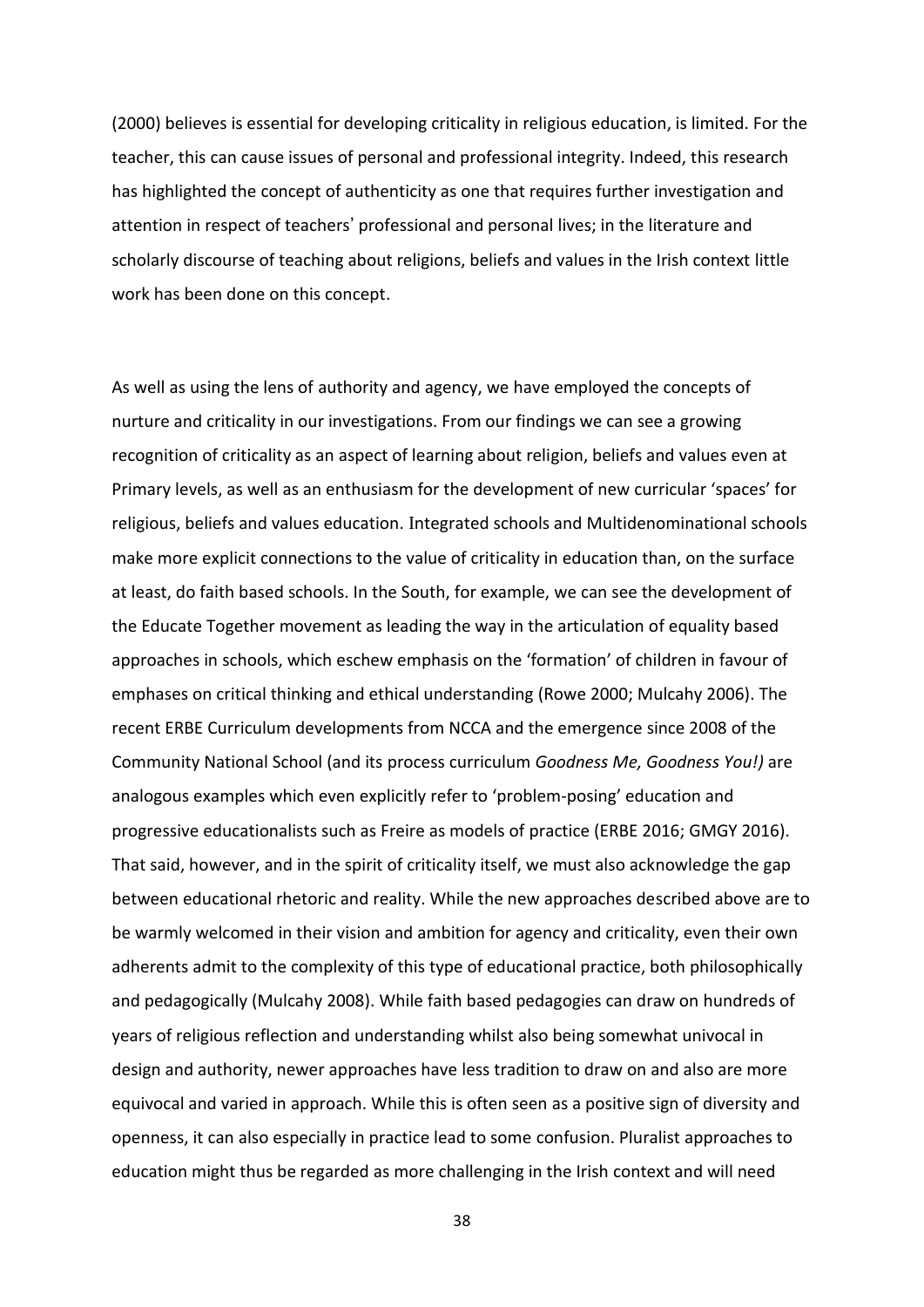time and consideration to become more embedded and confident, both in terms of their philosophical vision and in terms of their everyday curricular practice in schools (there is a need for greater teacher CPD and ITE support in this respect). Inclusive pedagogical approaches, it would seem, have yet to be confidently owned by teachers in plural classrooms. We thus may have to be patient in hoping to see new forms of criticality and agency emerge in Irish education, a criticality and agency which might in important ways dovetail with resituated notions of authority and nurture in schools (if seen as benign and empowering). This dovetailing, at least in principle, this kind of convergence, seems possible in both faith-based and in more pluralist settings of schools. No one type of school has, or should be seen as having, a monopoly on this type of 'shared education'.

In addition, we would highlight from our findings that, to succeed, new initiatives or the development of new 'spaces' must take account of how, historically, decisions about religious education have been made - the 'locus of control'. We believe new pedagogical 'spaces' cannot exist free from the influence of other arenas; and they are unlikely to be sustainable unless they develop a locus of power that links 'learning' to 'system' and 'aims'.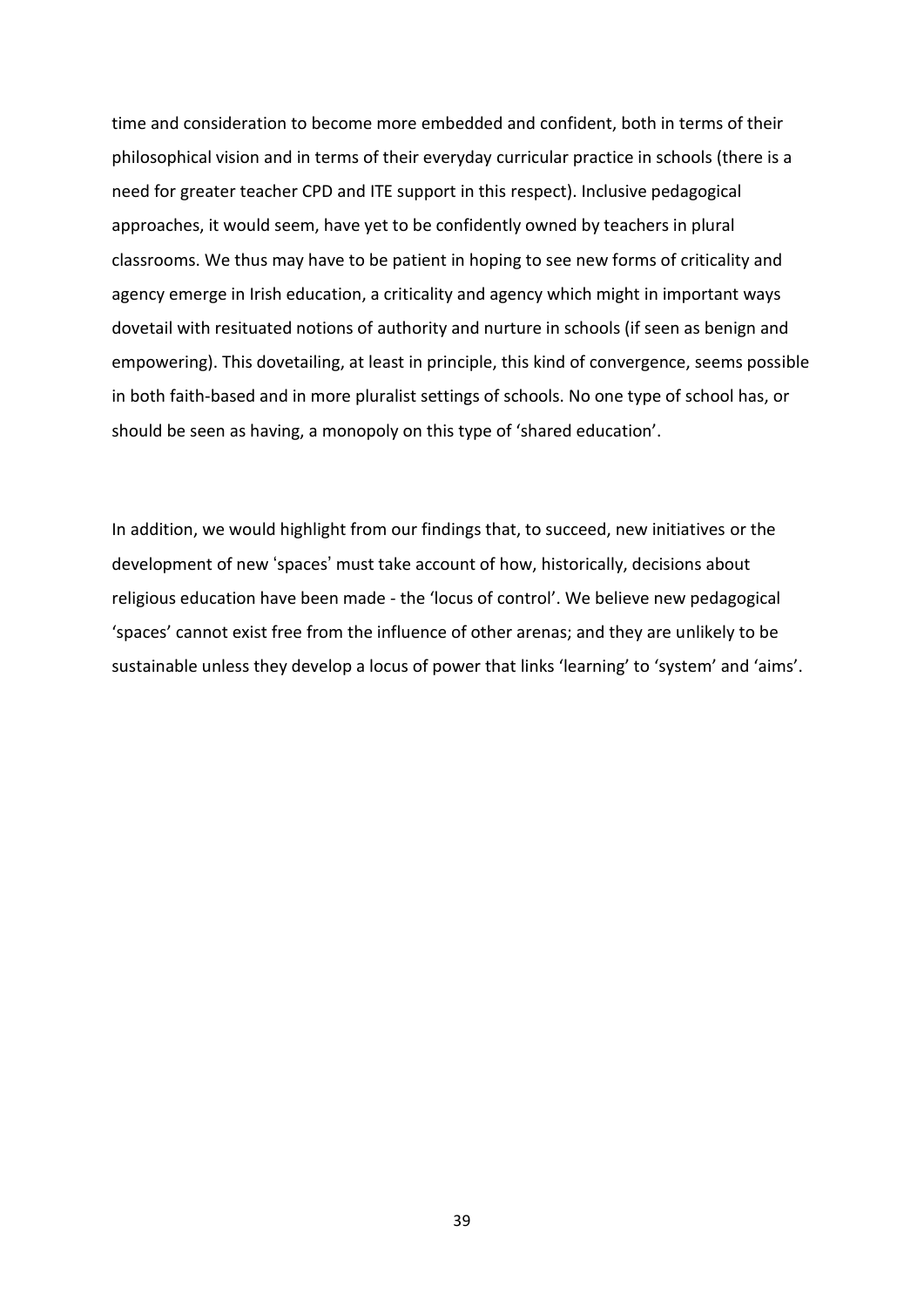## <span id="page-41-0"></span>References

- Aldridge, D., 2011. What is religious education all about? A hermeneutic reappraisal. *Journal of Beliefs & Values*, 32(1), pp.33–45. Available at: http://www.tandfonline.com/doi/abs/10.1080/13617672.2011.549308.
- Alexander, H.A., 2005. Education in ideology. *Journal of Moral Education*, 34(1), pp.1–18.
- Armstrong, D., 2016. Schooling, the Protestant churches and the state in Northern Ireland: a tension resolved. *Journal of Beliefs & Values*, (December), pp.1–16. Available at: https://www.tandfonline.com/doi/full/10.1080/13617672.2016.1265860.
- Askling, B., 2000. Religious Education at the Crossroad. In E. Almen & H. C. Oster, eds. *Religious Education in Great Britain, Sweden and Russia*. Linkoping: Linkoping University Press, pp. 107–115. Available at: http://liu.divaportal.org/smash/get/diva2:375361/FULLTEXT01.pdf.
- Ball, S.J. et al., 2012. *How schools do policy : policy enactments in secondary schools*, London: Routledge.
- Ball, S.J., 2012. The reluctant state and the beginning of the end of state education. *Journal of Educational Administration and History*, 44(2), pp.89–103.
- Barnes, L.P., 2007. Religious Education in Northern Ireland. In E. Kuyk et al., eds. *Religious Education in Europe: Situation and current trends in schools*. Oslo: IKO.
- Baumfield, V.M. et al., 2012. The Delphi Method: Gathering Expert Opinion in Religious Education. *British Journal of Religious Education*, 34(1), pp.5–19.
- Byrne, G. & Kieran, P., 2013. *Toward Mutual Ground* G. Byrne & P. Kieran, eds., Dublin: Columba Press.
- Coll, N., 2013. Religious Pluralism and Educational Practice in Northern Ireland. In *Toward Mutual Ground*. Dublin: Columba Press, pp. 157–164.

Coolahan, J., Hussey, C. & Kilfeather, F., 2012. *The Forum on Patronage and Pluralism in the*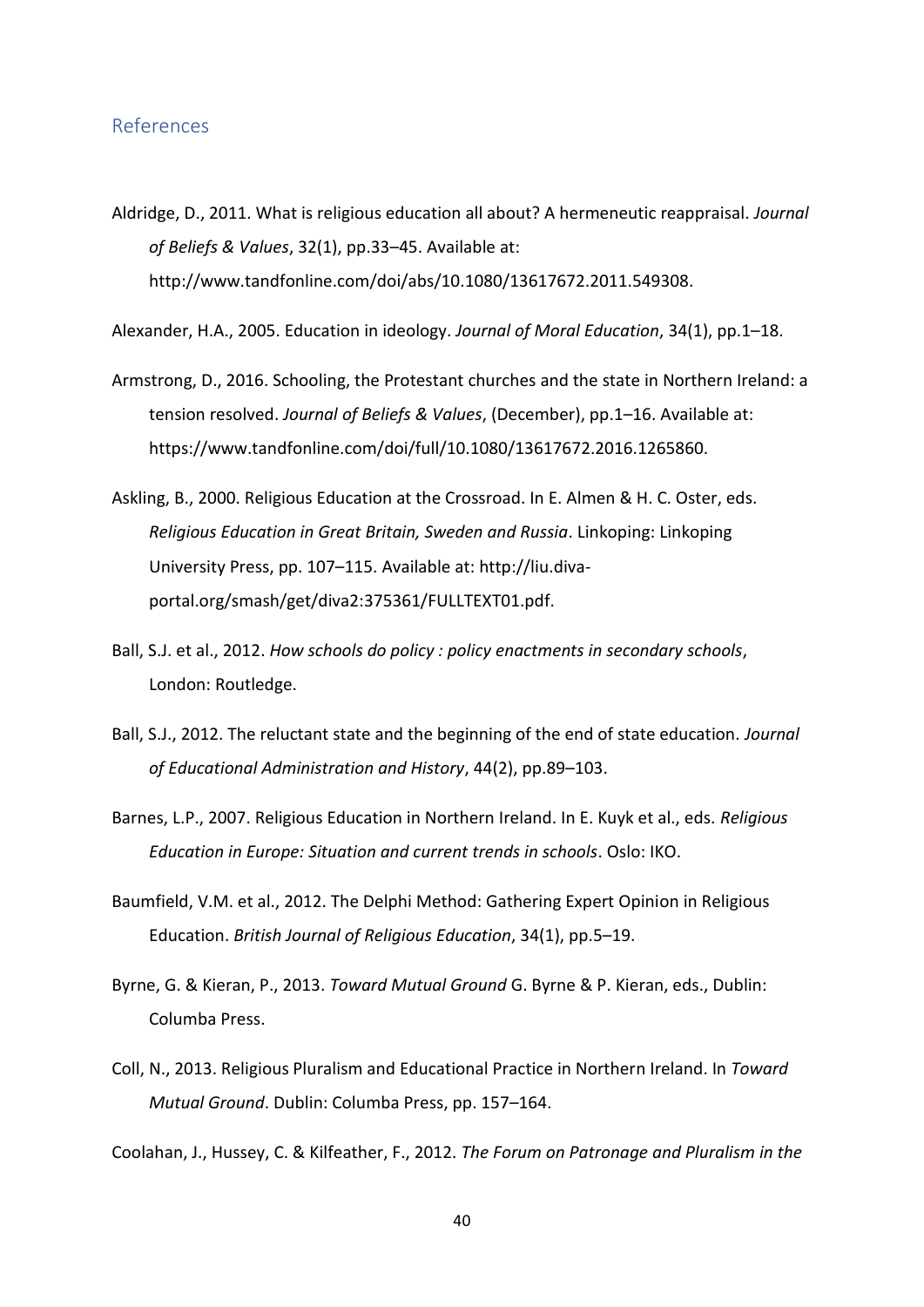*Primary Sector: Report of the Forum's Advisory Group*, Dublin. Available at: http://www.education.ie/en/Publications/Policy-Reports/fpp\_report\_advisory\_group.pdf.

- Daly, E., 2016. Tolerance, recognition and educational patronage: Ireland's constitutional politics of school choice. In I. Honohan & N. Rougier, eds. *Tolerance*. Manchester: Manchester University Press, pp. 55–73.
- Department of Education Northern Ireland (DENI), 2017. *School Enrolments Level Data 2016/17*, Bangor. Available at: https://www.education-ni.gov.uk/publications/schoolenrolments-school-level-data-201617.
- Department of Education Northern Ireland (DENI), 2015. *SHARING WORKS: A POLICY FOR SHARED EDUCATION*, Bangor. Available at: http://www.deni.gov.uk/index/sandchools- infrastructure-2/shared\_education.htm.
- Educate Together, 2015. *Educate Together Charter*, Available at: https://www.educatetogether.ie/sites/default/files/educate\_together\_charter\_2015.p df.
- Faas, D., Darmody, M. & Sokolowska, B., 2015. Religious diversity in primary schools: reflections from the Republic of Ireland. *British Journal of Religious Education*, (April), pp.1–16.
- Freire, P., 1992. *Pedagogy of Hope*, London: Continuum.
- Freire, P., 1996. *Pedagogy of the oppressed*, Harmondsworth: Penguin Books.
- Gallagher, T. & Duffy, G., 2016. Recognising difference while promoting cohesion: the role of collaborative networks in education. In *Tolerance and Diversity in Ireland, North and South*. Manchester: Manchester University Press.
- Gutierrez, G., 2001. *A Theology of Liberation*, New York: SCM Press.
- HMSO, 1986. *The Education and Libraries (Northern Ireland) Order 1986*, HMSO. Available at: http://www.legislation.gov.uk/nisi/1986/594/part/III/crossheading/religiouseducation-in-schools.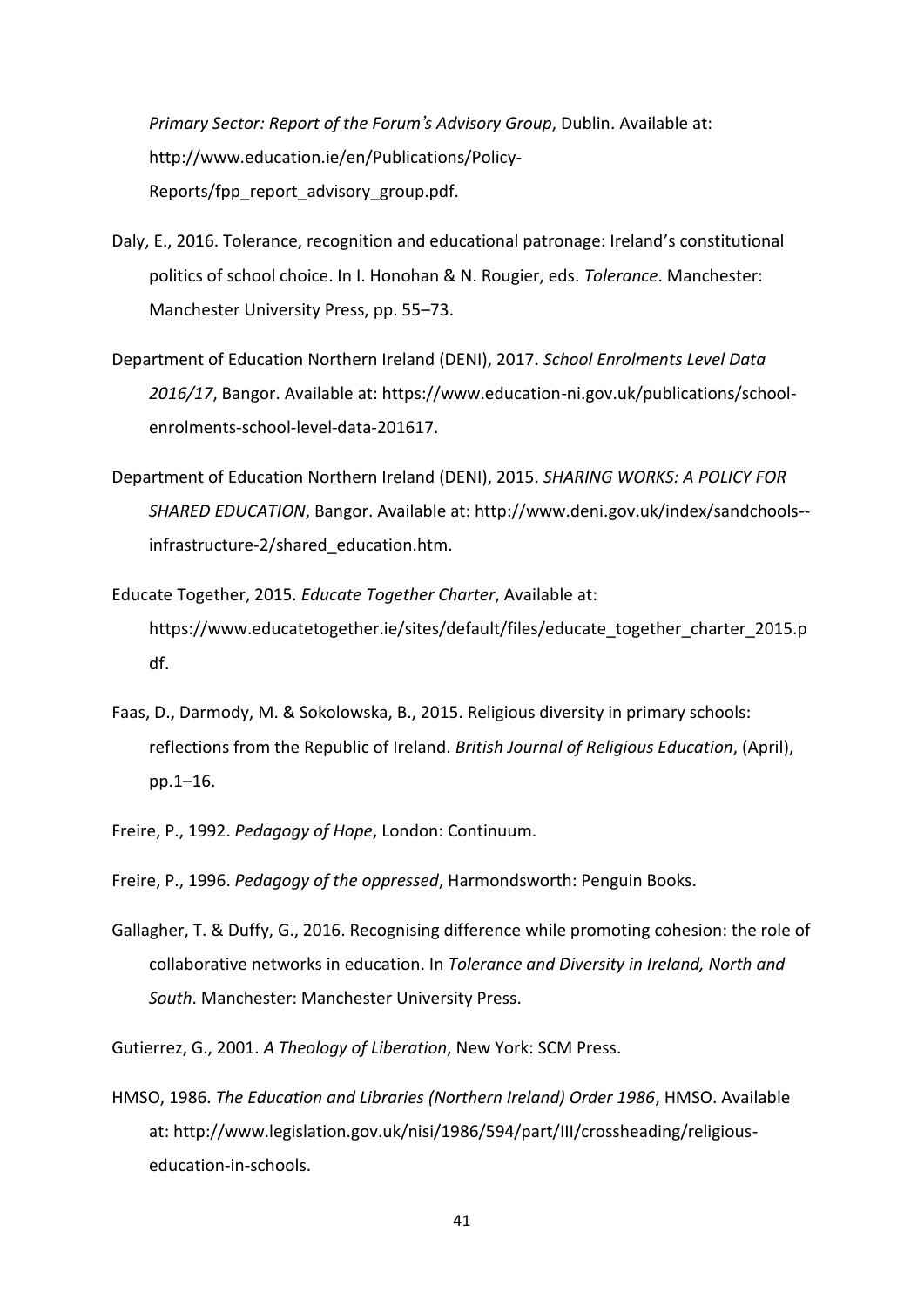- Irwin, J., 2016. Aesthetic-Ethical-Religious Goodness Me! Goodness You! Curriculum With A Nod To Where The Wild Things Are. *Breac*.
- Irwin, J., 2012. *Paulo Freire's Philosophy of Education: Origins, Developments, Impacts and Legacies*, London: Continuum.
- Irwin, J., 2013. Toward Change: exploring tensions in ethical-religious pedagogy in Irish Primary education. In G. Byrne & P. Kieran, eds. *Toward Mutual Ground*. Dublin: Columba Press.
- Linstone, H.A. & Turoff, M., 1975. *The Delphi method : techniques and applications*, London: Addison-Wesley Pub. Co., Advanced Book Program.
- Macaulay, T., 2009. *Churches and Christian Ethos in Integrated Schools*, Belfast.
- Mawhinney, A. et al., 2010. *Opting Out of Religious Education: the views of young people from minority belief backgrounds*, Belfast: School of Law and School of Education, Queen's University Belfast.
- McMenemy, R., 2017. *An analysis of the controlled education sector in Northern Ireland*, Belfast. Available at: http://www.csscni.org.uk/publications/cssc-analysis-of-thecontrolled-schools-sector/.
- Moran, G., 2005. Religious Education. In R. Curren, ed. *A Companion to the Philosophy of Education*. Blackwell Reference Online: Blackwell.
- Mulcahy, C., 2006. *Voices, Values and Visions. A Study of the Educate Together Epistemic Community and its Voice in a Pluralist Ireland*. Dublin City University.
- Nelson, J., 2016. Balancing Rights in Religious Education through Collaboration and Dialogue. In *International Seminar on Religious Education and Values*. Chicago.
- Nelson, J., 2017. Meaning-making in religious education: a critical discourse analysis of RE departments' web pages. *British Journal of Religious Education*, pp.1–15. Available at: https://www.tandfonline.com/doi/full/10.1080/01416200.2017.1324757 [Accessed May 10, 2017].

Nelson, J., 2010. Religious segregation and teacher education in Northern Ireland. *Research*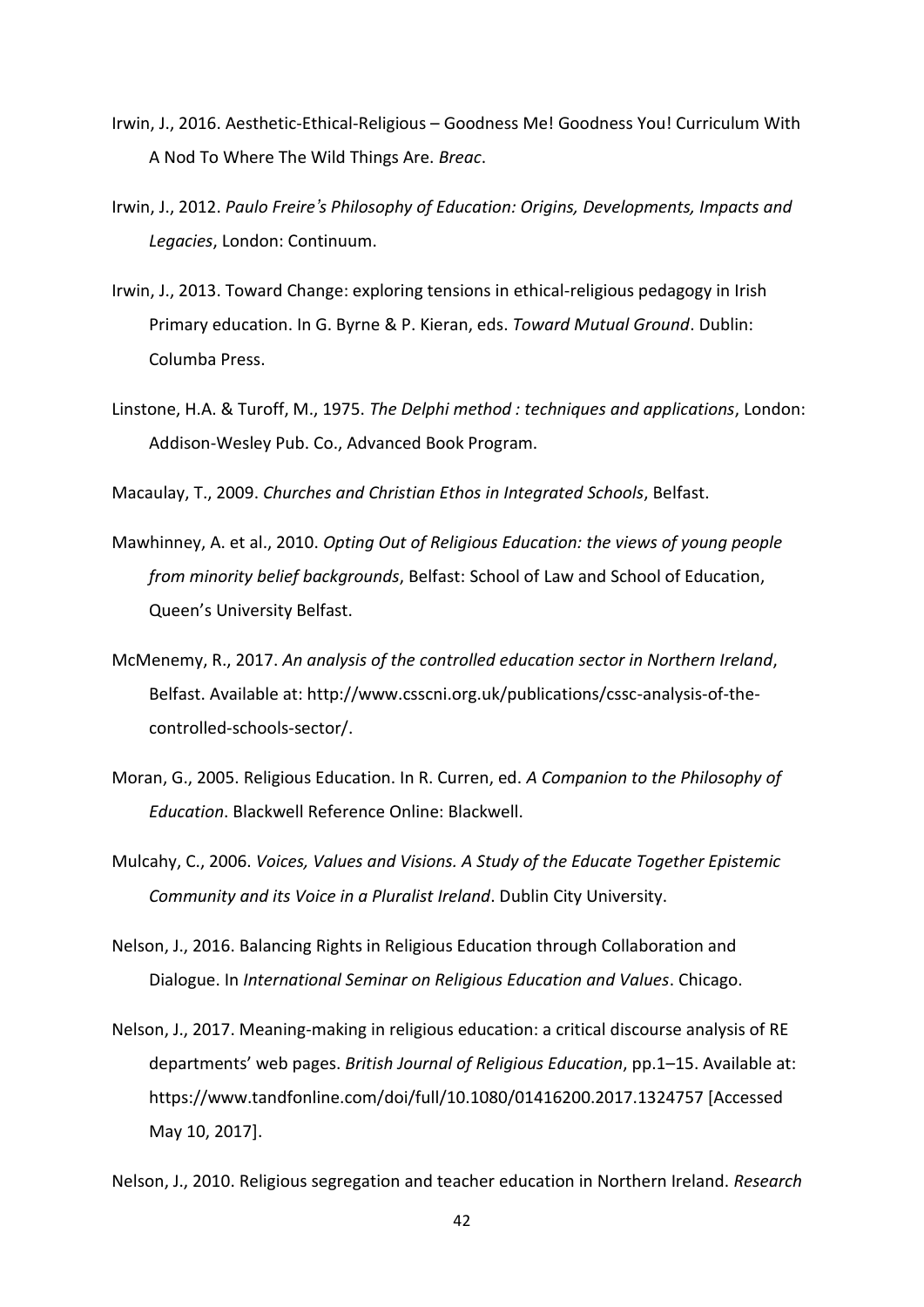*Papers in Education*, 25(1), pp.1–20. Available at: http://www.tandfonline.com/doi/abs/10.1080/02671520802298464.

Norman, J., 2003. *Ethos and Education in Ireland*, New York: Peter Lang.

- Northern Ireland Assembly, 2014. *Education Act (Northern Ireland) 2014*, Belfast: The Stationery Office (TSO), NI Assembly.
- Northern Ireland Council forIntegrated Education (NICIE), 2010. *Statement of Principles*, Belfast. Available at: http://www.nicie.org/wp-content/uploads/2012/11/NICIE-Statement-of-Principles.pdf.
- O'Sullivan, D., 2005. *Politics and Irish Education since the 1950s: Policy, Paradigms and Power*, Dublin: IPA.
- O'Toole, F., 2014. Trainee teachers are warned career prospects depend on religious faith. *The Irish Times*. Available at: http://www.irishtimes.com/news/education/traineeteachers-are-warned-career-prospects-depend-on-religious-faith-1.1776620.

Richardson, N., 2014. *Sharing Relgious Education*, Birmingham: RE Today Services.

- Rowe, P., 2000. Educate Together Schools: Core Values and Ethos. In C. Furlong & L. Monahan, eds. *School Culture and Ethos: Cracking the Code*. Dublin: Marino.
- Skeie, G., 2001. Citizenship, Identity Politics and Religious Education. In H.-G. Heimbrock, C. Scheilke, & P. Schreiner, eds. *Towards Religious Competence: Diversity as a Challenge for Education in Europe*. Munster: Lit Verlag.
- The Irish Catholic Bishops' Conference, 2001. *PROCLAIMING THE MISSION: The distinctive philosophy and values of Catholic education*, Armagh.
- Waldron, F. & Ruane, B., 2013. *Human Rights Education: Reflections on Theory and Practice*, Dublin: Liffey Press.
- Williame, J.-P., 2007. Different models for religion and education in Europe. In R. Jackson et al., eds. *Religion and education in Europe: developments, contexts and debates*. Munster: Waxmann, pp. 87–102.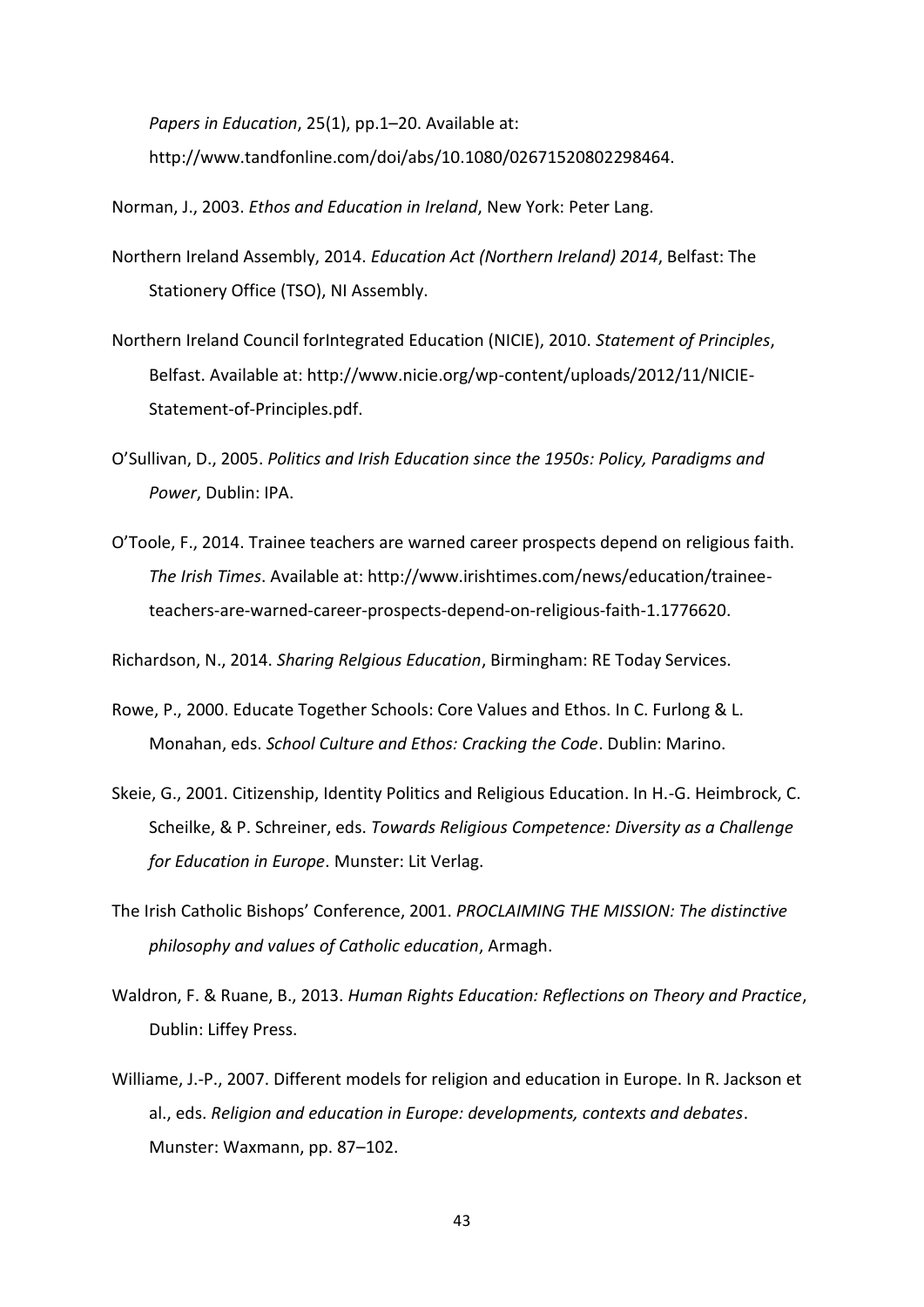- Williams, K., 2003. Foreword. In J. Norman, ed. *Ethos and Education in Ireland*. New York: Peter Lang.
- Wright, A., 2000. The Spiritual Education Project: Cultivating Spiritual and Religious Literacy through a Critical Pedagogy of Religious Education. In M. Grimmitt, ed. *Pedagogies of Religious Education*. Great Wakering, Essex: McCrimmon Publishing, pp. 170–187.
- Yohanis, J., 2015. *The implications of Christian teachers' faith perspectives for the teaching of World Religions : a study of Religious Education teachers in Controlled schools in Northern Ireland*. Queen's University Belfast.